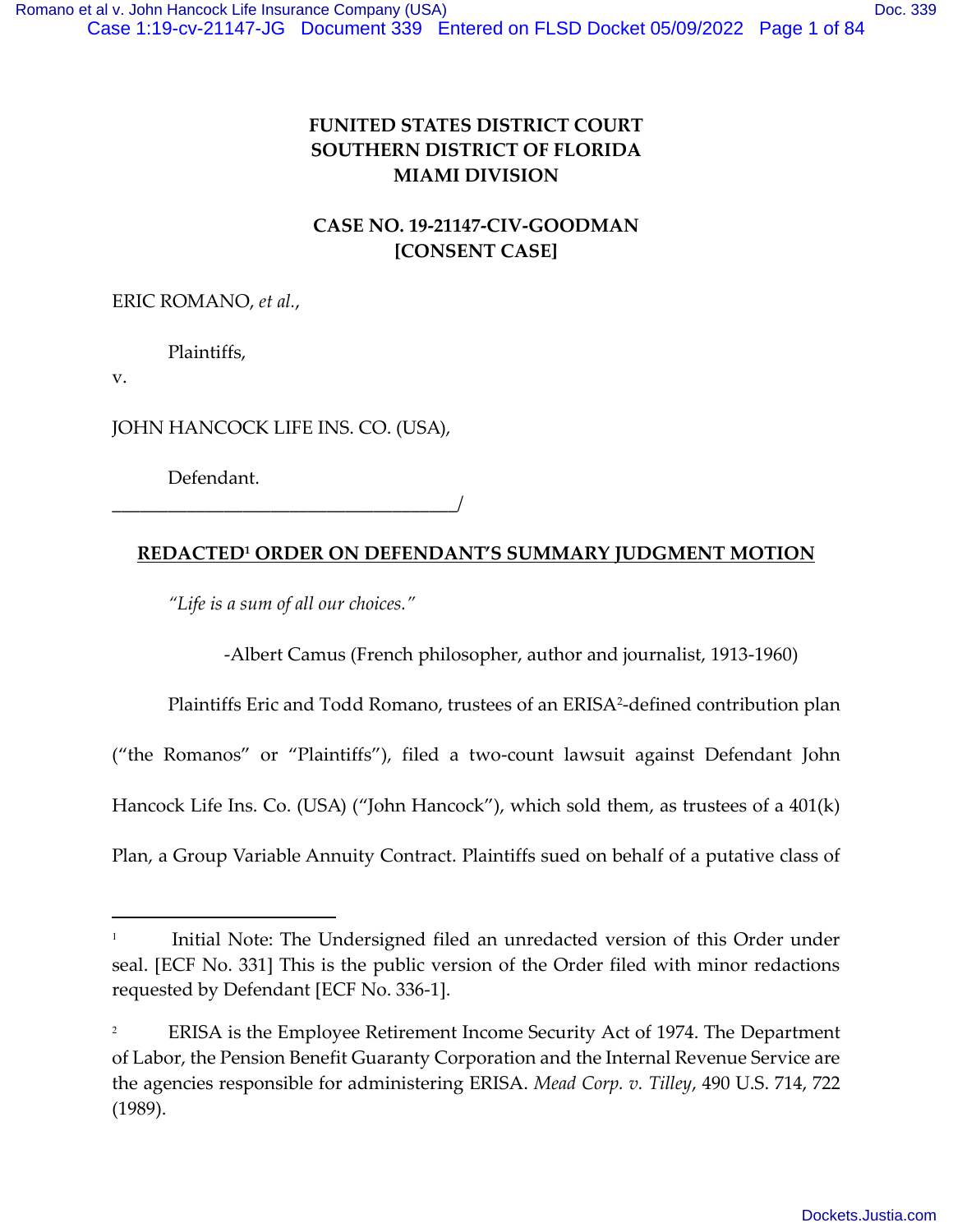persons who owned variable annuity contracts from John Hancock. The Court granted Plaintiffs' motion for class certification; notice of this has been sent to Class Members. [The Court wanted to have the notice provided and the opt-out period completed before ruling on the merits of John Hancock's summary judgment motion. That procedural preference has now been achieved, and the Defendant's summary judgment motion is now ripe for a merits-based ruling.].

For the reasons outlined below, the Undersigned **grants** the motion. At bottom, by way of overall summary, John Hancock did not have an obligation under ERISA to provide its customers with rebates for the foreign tax credits ("FTCs") *it* used. Likewise, the contracts at issue here did not impose such a requirement on John Hancock. Its customers (such as Plaintiffs) could not themselves have used those FTCs, which are not transferable. Only John Hancock could have used the FTCs at issue.

Without John Hancock's advice or other involvement, Plaintiffs chose investments which generated FTCs for which John Hancock did not provide a rebate. And although Plaintiffs could have tried to negotiate with John Hancock for rebates or credits (for the FTCs) or other, better pricing, they did not, choosing instead to invest in the funds which they selected. John Hancock did not violate a fiduciary duty of loyalty or engage in a prohibited transaction by complying with the parties' contracts and by engaging in FTC transactions authorized by the federal tax code.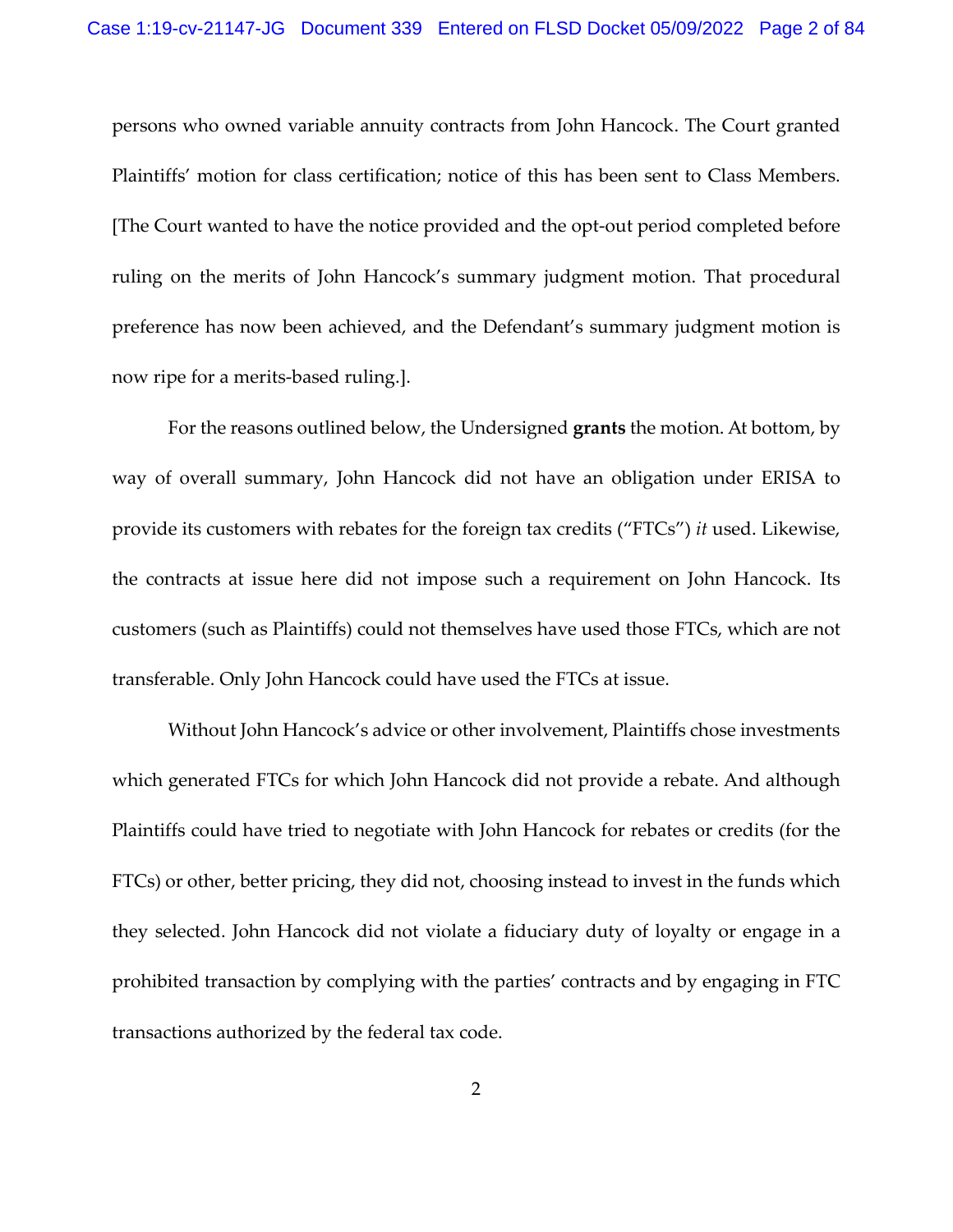Moreover, when Plaintiffs replaced John Hancock with another entity to provide similar recordkeeping services for their 401(k) plans, they chose a firm which *also* did not provide rebates or credits for FTCs. There is no evidence in this record that Plaintiffs have filed an action against the replacement entity, nor is there evidence that Plaintiffs even voiced any dissatisfaction with the new arrangement, which they also chose, even though it lacks the same FTC rebates or credits as the agreements Plaintiffs challenge here. Plaintiffs' fundamental theory, while creative,<sup>3</sup> does not support their claims under the undisputed facts. Accordingly, the Court concludes that summary judgment for John Hancock is warranted.<sup>4</sup>

## **I. Summary of Plaintiffs' Claims and Overall Introduction**

The Romanos jointly own Romano Law PL ("Romano Law"). In 2014, Plaintiffs established a 401(k) plan for Romano Law, the Romano Law PL 401(k) Plan (the "Plan").

Plaintiffs have not called the Court's attention to any case law authority in which an insurance entity was held to have violated its fiduciary duty under ERISA or to have engaged in a prohibited transaction by using FTCs unavailable to the Plan trustee or beneficiaries. Of course, John Hancock has not relied on any case law authority which specifically holds to the contrary. Apparently, Plaintiffs' theory about FTCs in an ERISA setting is a novel one.

<sup>4</sup> In the Order granting Plaintiffs' class certification motion, the Undersigned flagged the possibility of a potential defense summary judgment, noting that the certification ruling "hardly means that Plaintiffs will prevail on the merits." I also highlighted the point that John Hancock "needs to convince the Court of only *one* of these [multiple] arguments [in its then-pending summary judgment motion] in order to obtain a favorable summary judgment ruling." [ECF No. 295, p. 60] (emphasis added).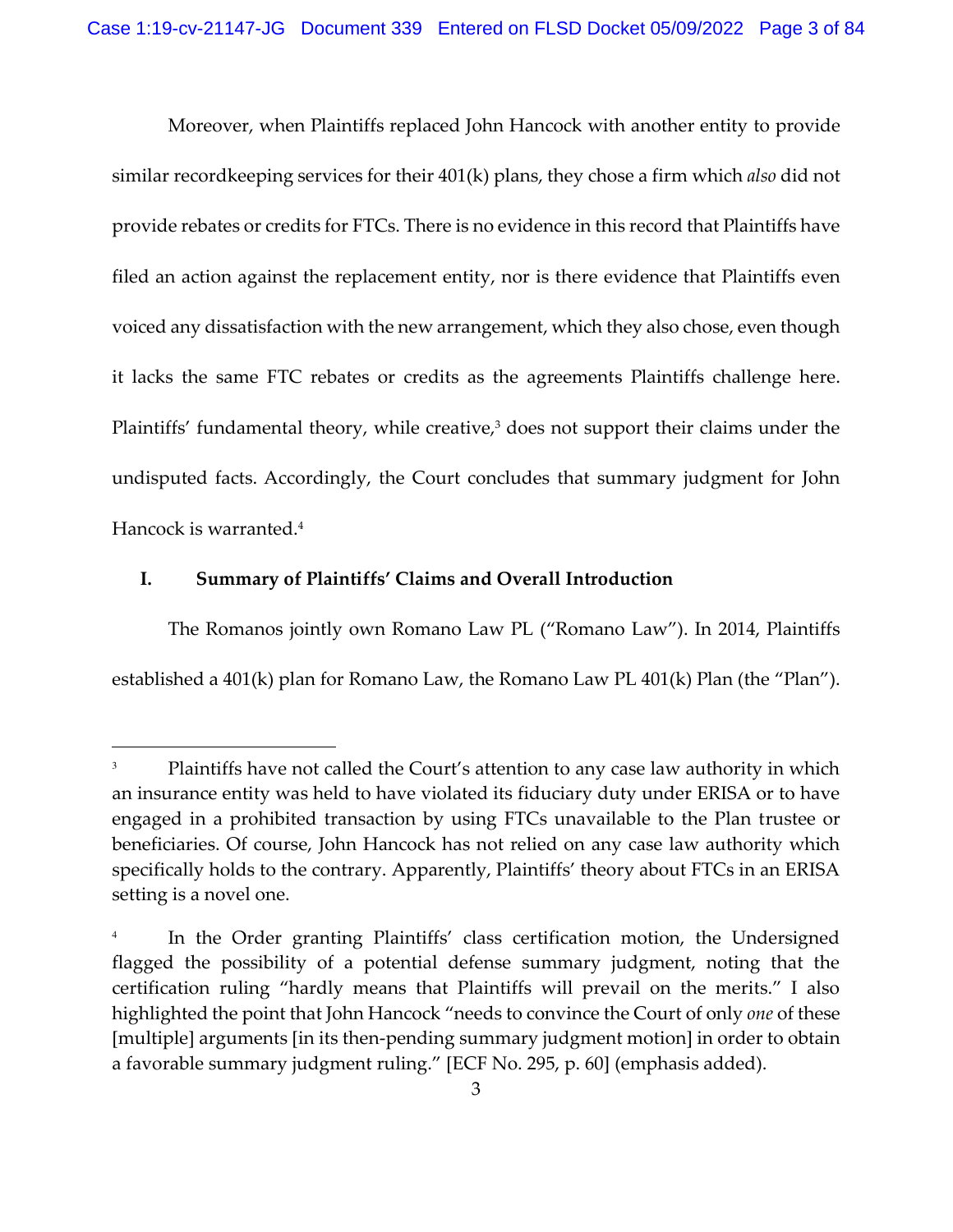The Romanos named themselves trustees of the Plan, and they chose to engage Christian Searcy, Jr. ("Searcy") to recommend service providers and investments for the Plan, among other responsibilities.

John Hancock is an insurance company that, relevant here, offers recordkeeping services to 401(k) plans. The retirement product at issue is the John Hancock Signature product, which is provided through a group variable annuity contract.

In connection with establishing their Plan, the Romanos entered into a group variable annuity contract ("GAC" or "Contract") and a Recordkeeping Agreement ("RKA") with John Hancock to provide "administrative and recordkeeping services" and a platform of investment options for the Plan.

The Contract provided Plaintiffs, on behalf of their Plan, with access to John Hancock separate accounts, which could then be used as the Plan's funding mechanism. An insurance company separate account is "an accounting entity created by and under the control of an insurance company." John Hancock was the owner of the assets held in the separate accounts. The separate accounts are divided into sub-accounts, and each subaccount serves as a "conduit" vehicle to allow investment in a pre-specified mutual fund.

Some sub-accounts available under the Contract use mutual funds that invest in foreign securities. Upon Searcy's recommendations, the Romanos selected some of these funds. Investments in foreign securities may be assessed income or related taxes by the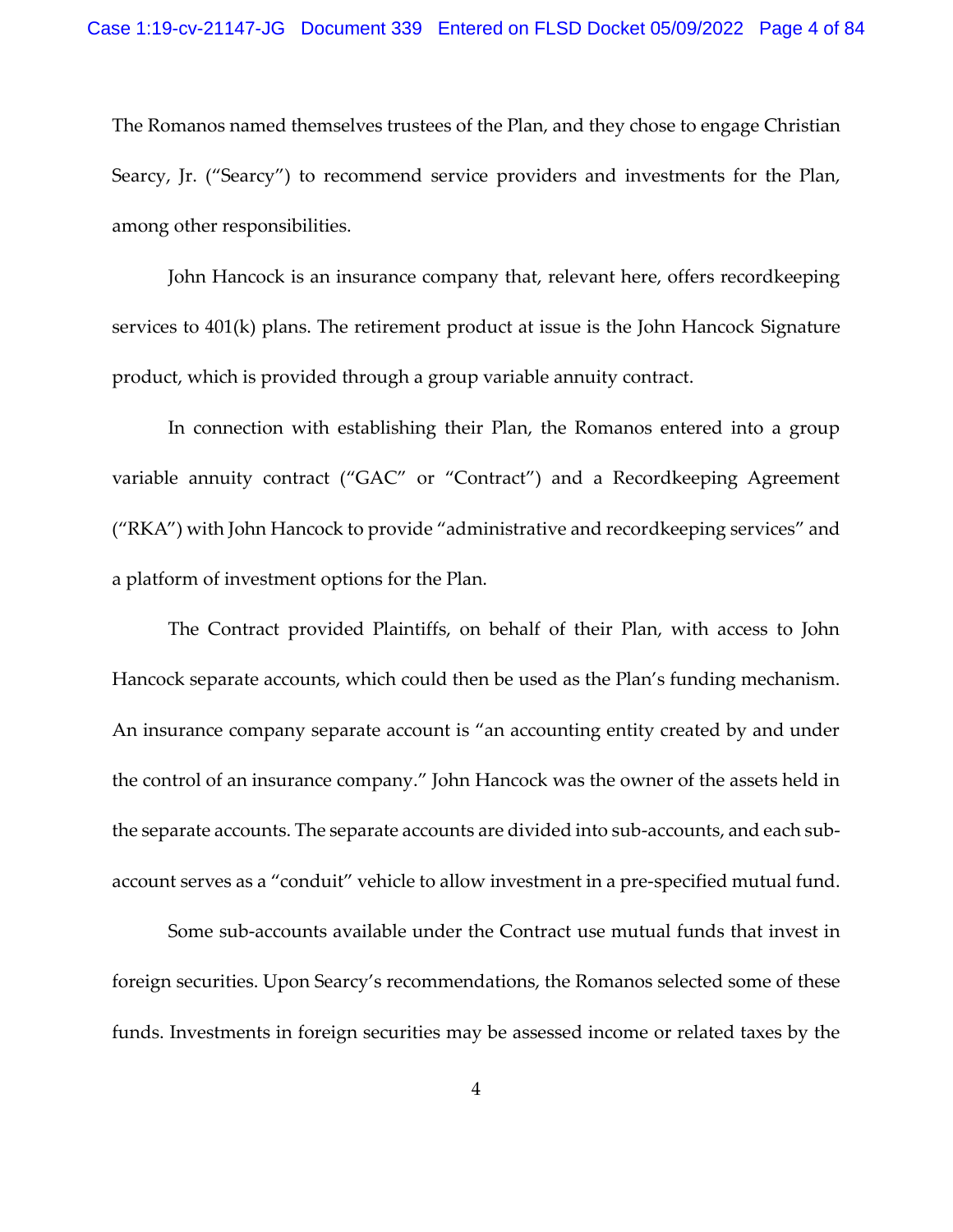country of domicile (foreign taxes) on income related to those investments.

U.S. taxpayers who accrue or pay foreign taxes to a foreign country on income that is also subject to U.S. taxes may, under certain circumstances, be able to take an FTC against their U.S. tax liability (Code §§ 27, 901–09), or, alternatively, deduct such amount from their U.S. taxable income.

The foreign taxes paid by John Hancock that are at issue in this case, and that are factored into the determination of the FTCs, involve foreign taxes paid by mutual funds. Those funds are owned by John Hancock separate accounts which are deemed paid by John Hancock pursuant to Internal Revenue Code provisions applicable specifically to mutual funds and their shareholders.

During certain years at issue in this case, John Hancock, as owner of the mutual fund shares held in the separate accounts, qualified for offsetting FTCs.

Plaintiffs allege that John Hancock improperly "took" the FTCs by not disclosing what it did and by not rebating (or returning or refunding or crediting) those amounts back to Plaintiffs. Although Plaintiffs themselves could not have used the FTCs, they argue that John Hancock should have somehow passed on to them the financial *benefit* of the FTCs through a rebate or credit.

Plaintiffs bring two ERISA counts against John Hancock. Count I alleges a breach of the "fiduciary duty of loyalty" by "receiving and retaining Plan Foreign Tax Credits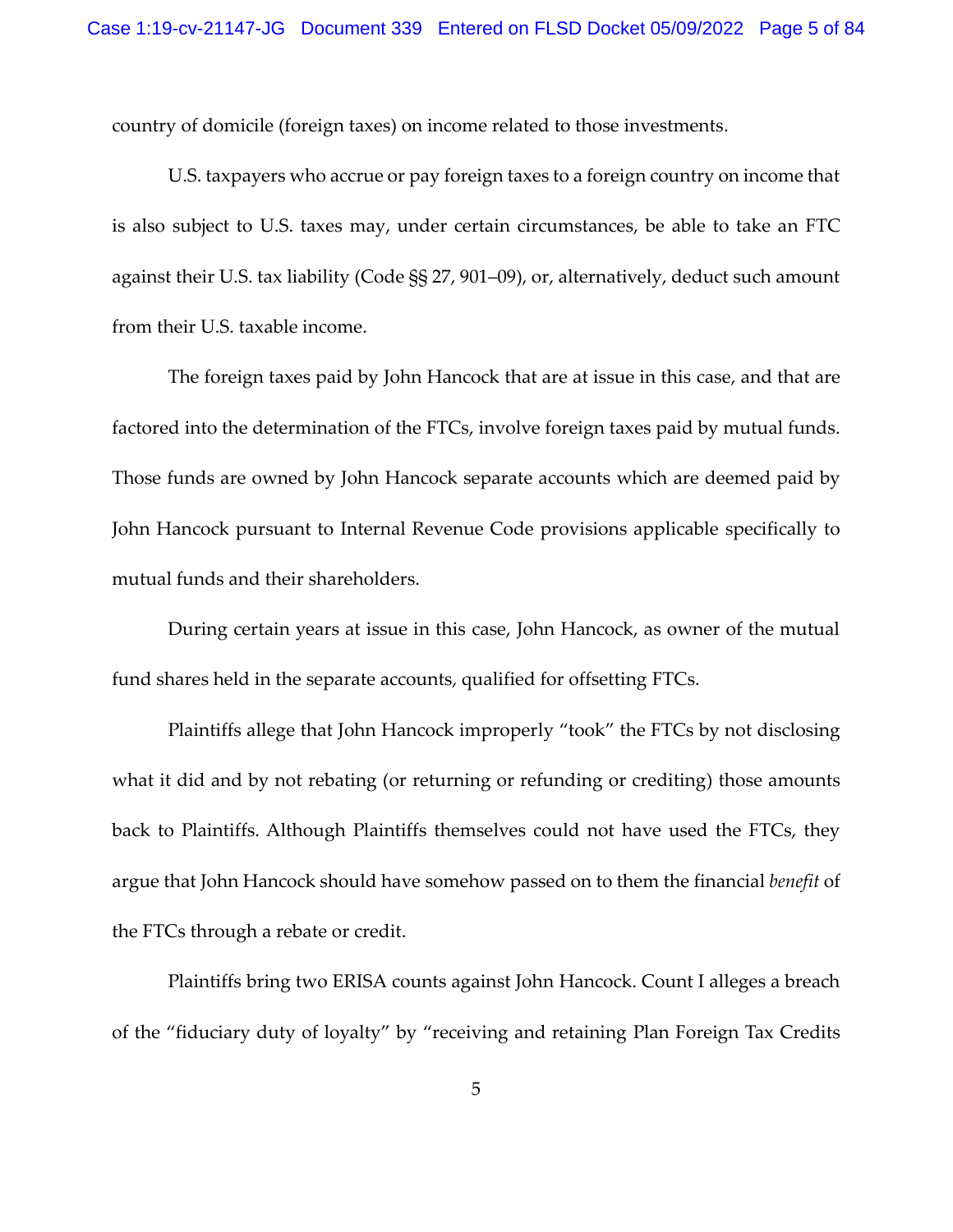for [John Hancock's] own benefit, and by failing to appropriately disclose its retention of Plan Foreign Tax Credits . . . ." [Compl.  $\mathcal{N}$  63, ECF No. 1]. Count II alleges violations of two prohibited transaction provisions, ERISA §§ 406(b)(1) and (b)(3), 29 U.S.C. §§ 1106(b)(1) and (b)(3), also relating to FTCs. *Id*. ¶¶ 67-73.

Plaintiffs ask the Court to require John Hancock to "make good to the Plan all losses to the Plan" and "damages paid to the Plan." *Id*. (prayer for relief ¶¶ C and H). They also seek an imposition of a constructive trust as to amounts by which John Hancock was allegedly "unjustly enriched," and "equitable restitution and disgorgement." *Id.* (prayer for relief ¶¶ D and E).

Plaintiffs withdrew their requests for injunctive and declaratory relief. [ECF No. 152]. They also withdrew their demand for an Order permitting the withdrawal of any and all amounts payable under the Contract without imposition of a surrender fee.

John Hancock asserts three grounds to support its summary judgment motion: (1) John Hancock is not an ERISA fiduciary for offering or administering separate accounts as conduit vehicles for retirement plan investments; (2) John Hancock's compliance with the Internal Revenue Code in taking the FTCs into account in the determination of its consolidated U.S. federal income tax liability does not violate ERISA; and (3) Plaintiffs cannot establish a loss or an injury required for the monetary relief they seek because their retirement plan paid no U.S. taxes (and therefore is not eligible for FTCs) and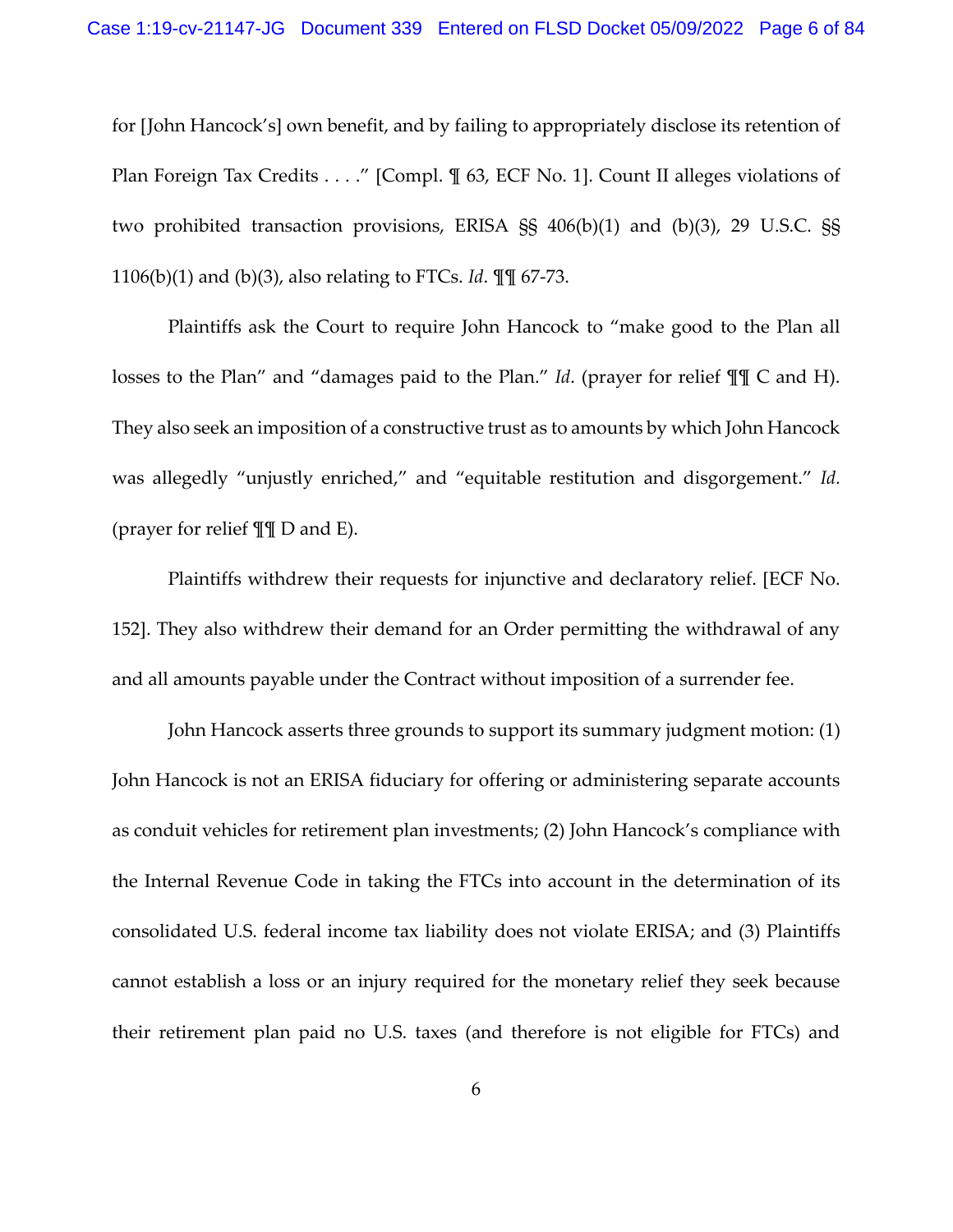incurred no loss on account of John Hancock's own tax obligations. For all practical purposes, a portion of John Hancock's third theory is akin to the argument that Plaintiffs lack Article III standing to seek monetary damages. John Hancock asserts this Article III argument, as well.

## **II. Undisputed Facts<sup>5</sup>**

The Undersigned will retain the paragraph numbering used by the parties. The abbreviation "N/A" means that the paragraph is disputed (and cannot be clarified or used at all as an undisputed fact). Most of the facts that the parties say are disputed are, in fact, either undisputed or could be clarified or modified to result in an undisputed fact. The Undersigned sometimes changed the wording of an undisputed fact for stylistic and/or grammatical purposes. In addition, to enhance readability, I removed the specific record citations. They can be found in the source document, if needed.

If a party relied upon an expert witness opinion to support a purportedly undisputed fact but I granted a motion to strike or exclude that opinion, then the fact is deemed disputed if the opposing party challenged it with a still-viable evidentiary reference.

If a party argued that a fact was disputed but did not provide record evidence to support the contention, then I deemed the fact to be *undisputed* if otherwise supported by record evidence. And if a party merely quibbled over the wording but substantively did not adequately challenge the relevant portion of a purportedly undisputed fact, then the Court deemed the core fact to be undisputed.

The undisputed facts are generated from the paragraphs in the statement of facts or response to the statement of facts which the respective opposing party expressly agreed are undisputed. For those purported facts which the opposing party classified as partially or fully disputed, the Undersigned analyzed the position to see if the facts are *genuinely* disputed. The statement of facts used in this Order (1) includes only the undisputed portions; (2) notes the partial dispute; or (3) clarifies a partially or fully disputed response to reflect the *actual* undisputed portion.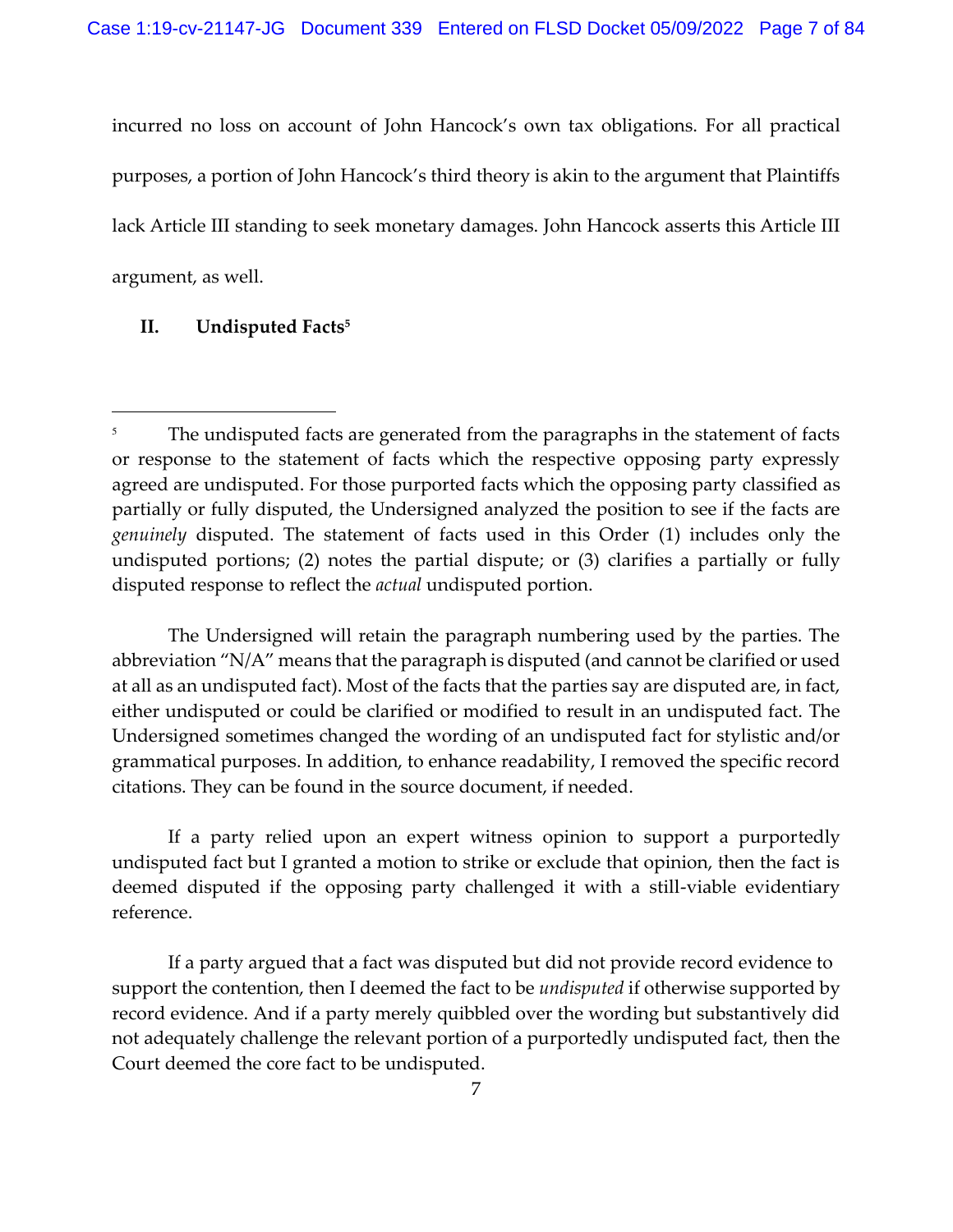#### John Hancock's Statement of the Relevant Undisputed Facts

1. John Hancock is an insurance company that, among other things, offers recordkeeping services to 401(k) plans.

2. John Hancock offers a retirement product called the John Hancock Signature product, which is provided through a group variable annuity contract ("GAC").

3. A GAC is a contract used as "a funding vehicle to administer a group retirement plan; and that vehicle would use separate accounts and subaccounts to invest in underlying investment products that would be offered to plan participants."

4. GACs are sold through registered broker dealers and investment advisors.

5. The Romanos jointly own Romano Law.

6. In 2014, the Romanos established a 401(k) plan for Romano Law, the Romano Law, PL  $401(k)$  Plan (the "Plan").

7. Christian Searcy, Jr. ("Searcy") received an M.B.A. from the Duke University Fuqua School of Business in 2009.

8. Searcy has been a licensed financial advisor since 2003.

9. Searcy holds a State of Florida Life, Health, and Variable Annuity license and other credentials, including being an Accredited Investment Fiduciary and Certified Private Wealth Advisor.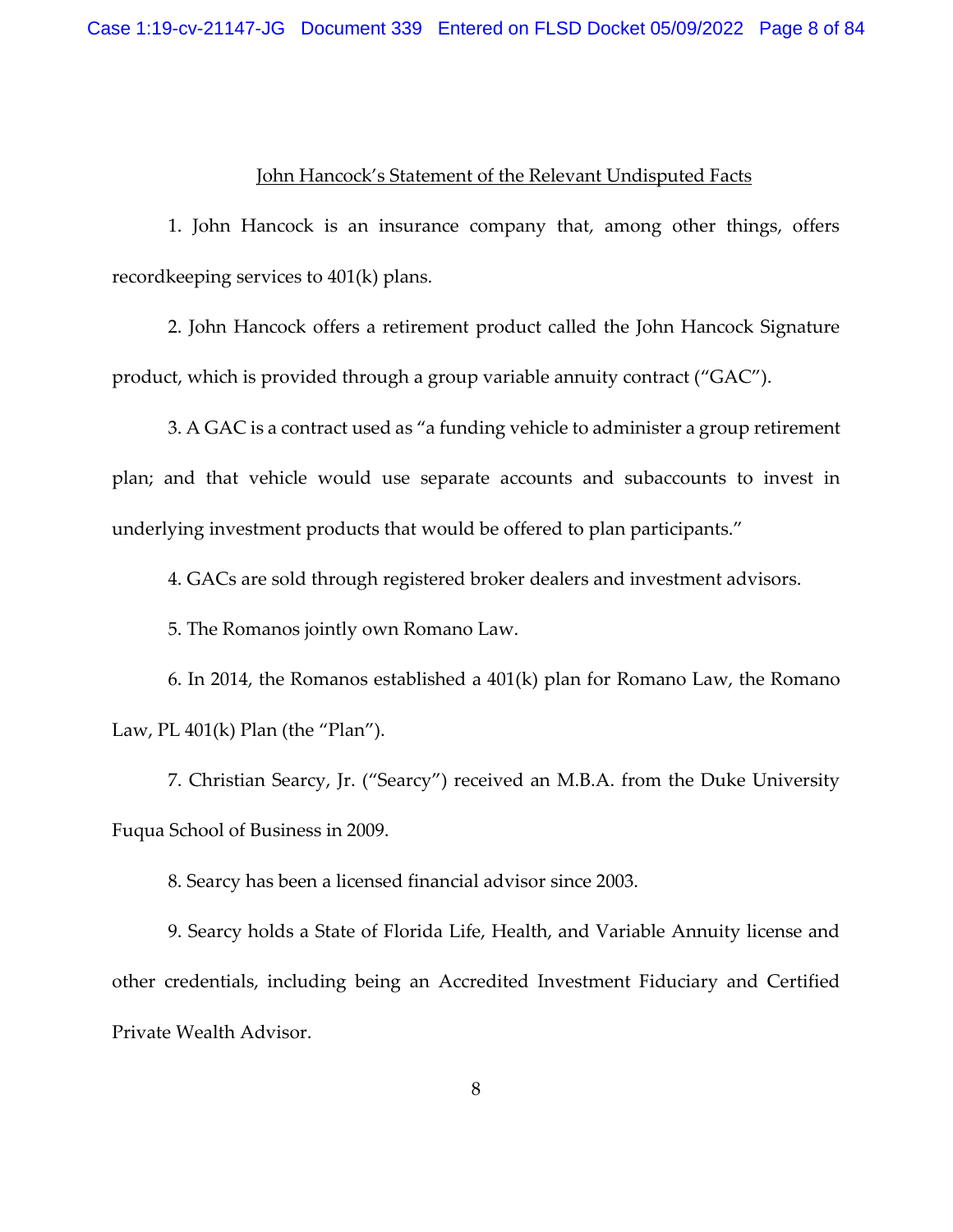10. As of July 2014, the Romanos had little prior investment experience.

11. The Romanos named themselves trustees of the Plan.

12. The Romanos engaged Searcy as the Plan's investment advisor to "assist them with selecting investments to be made available under the [P]lan" and in "reviewing the [Plan's] service providers" (i.e., recordkeepers), among other responsibilities.

13. Searcy professed to have had some understanding of foreign tax credits ("FTCs") before 2014. [Plaintiffs provided a one-word response -- "disputed" -- but did not, contrary to Local Rule 56.1, provide any record cites for support. Accordingly, the Undersigned deems this statement to be undisputed.].

14. On August 15, 2013, Searcy received an email from John McGuire, a representative from Securian Financial Group ("Securian"), stating that Securian was the "ONLY company that daily credits 100% of ALL . . . foreign tax credits."

15. "Securian's retirement plan products are offered through a group variable annuity contract issued by Minnesota Life Insurance Company."

16. Searcy spoke with Bruce Cobey ("Cobey"), a regional vice president for John Hancock, who confirmed to Searcy that John Hancock did "not credit foreign tax credits." [But, according to Plaintiffs' clarification, Cobey did not recall *when* these discussions occurred.].

17. On June 16, 2014, Searcy sent an email to Cobey with information relating to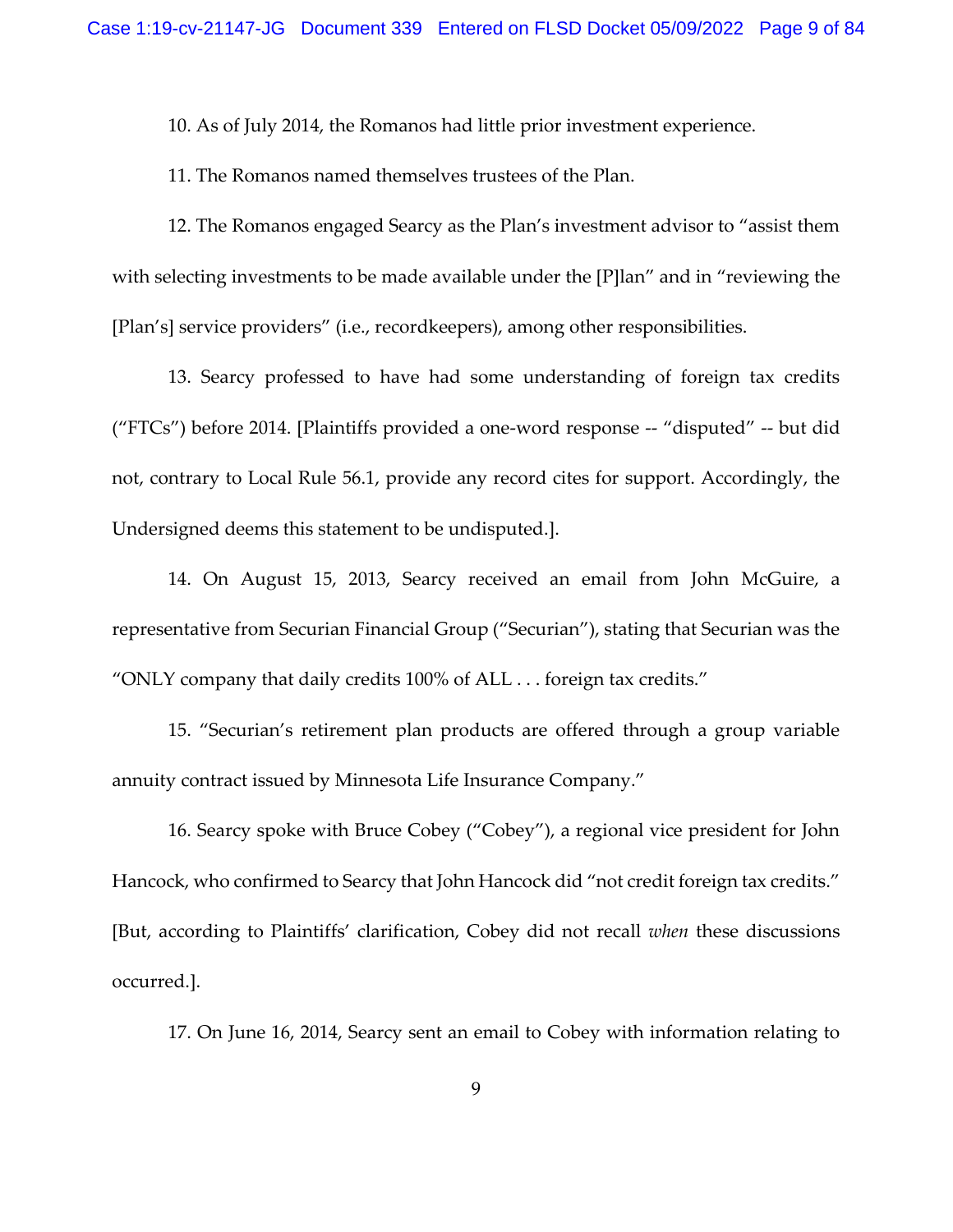the Plan.

18. On June 19, 2014, Katrina Porter of John Hancock emailed Searcy a proposal for the Plan, stating that "all related documents can be accessed" through a link in the proposal that redirects to a John Hancock website.

19. On June 24, 2014, Searcy forwarded the proposal to the Romanos and a colleague of theirs, Elliot Richman.

20. Searcy and the Romanos scheduled a meeting to discuss the John Hancock proposal on June 26, 2014.

21. Eric Romano scheduled to meet again with Searcy on July 17, 2014, to sign "the paperwork to get the [P]lan up and running."

22. On July 17 and July 28, 2014, Eric Romano and Todd Romano, respectively, signed the Contract application and Recordkeeping Agreement for the Plan ("RKA").

23. The RKA authorized the Plan to pay fees to John Hancock and Searcy for their services, as reflected in the proposal Searcy presented. [But Plaintiffs emphasize that the RKA did not authorize John Hancock to charge the Plan for unspecified fees or to retain FTCs. This is not exactly a dispute – it is merely a response designed to provide *additional*  background to arguably place the fact in context].

24. Those fees were "lower than at least 75 percent of the total plan fees" charged by providers at that time, as reflected in an industry survey. But this analysis did not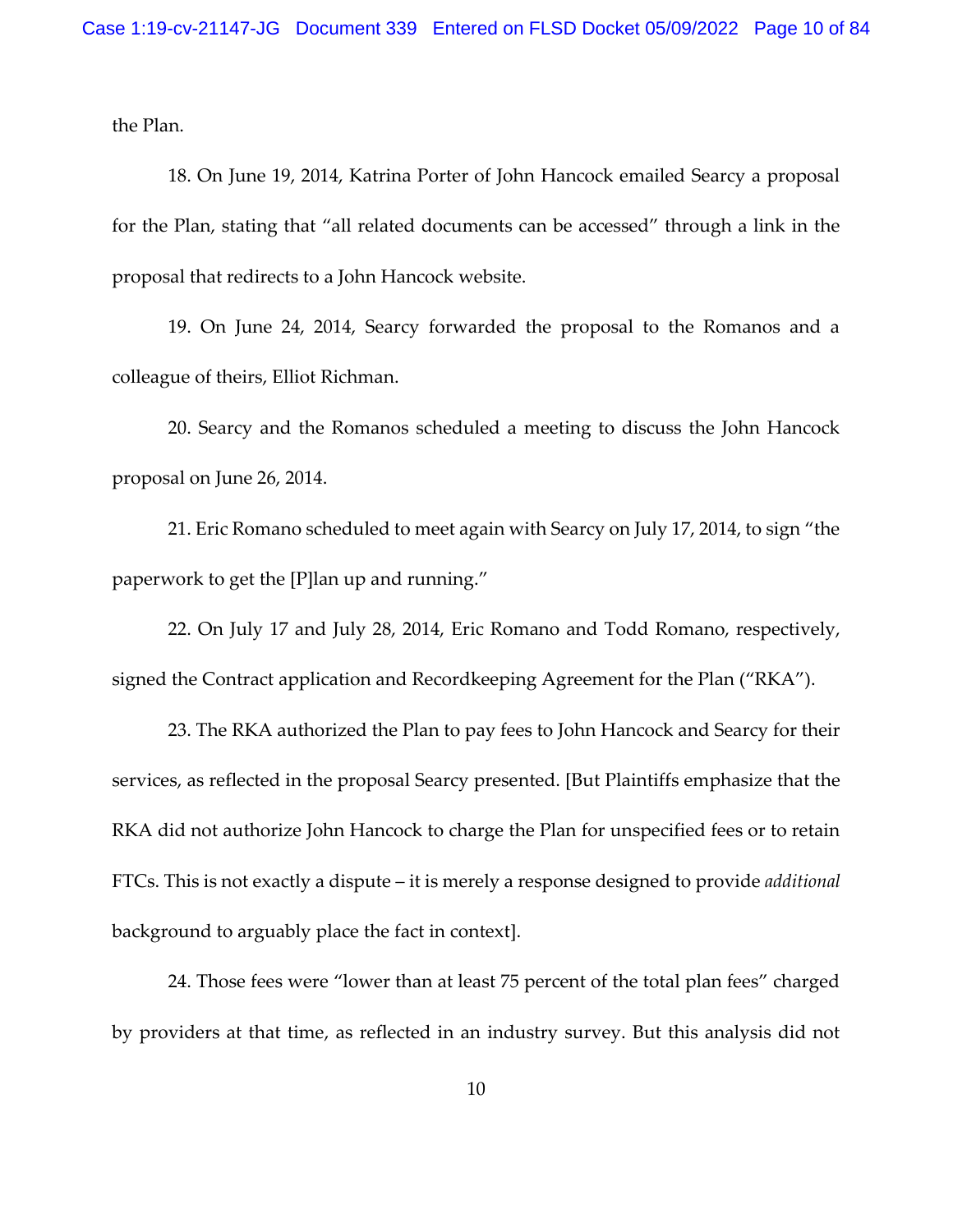evaluate the foreign taxes paid or the FTCs generated.

25. The document "Understanding Your Administrative Services" "provides information on the services . . . provided under the [RKA]."

26. The Contract specifies that John Hancock "agrees to perform certain administrative and recordkeeping services related to the Contract . . . in addition to providing the investment and distribution options contained herein . . . ."

27. Cobey provides "proposals and related materials to [] advisors and consultants [who] then present contract proposals to their clients . . . ."

28. Cobey is "not usually involved at the point of sale when advisors or consultants present a [John Hancock] proposal."

29. John Hancock does not control which documents advisors decide to provide, if any, to trustees in meetings concerning service arrangements. But John Hancock provides materials which investment advisors can use, if they wish, in discussions with trustees.

30. John Hancock does not "decide whether [a] client comes on board with John Hancock," and is "not involved in their decision-making process." Plaintiffs say that John Hancock *influences* the decision-making process with the information it provides. (emphasis by the Court).

31. Plaintiffs did not recall anyone from John Hancock speaking or meeting with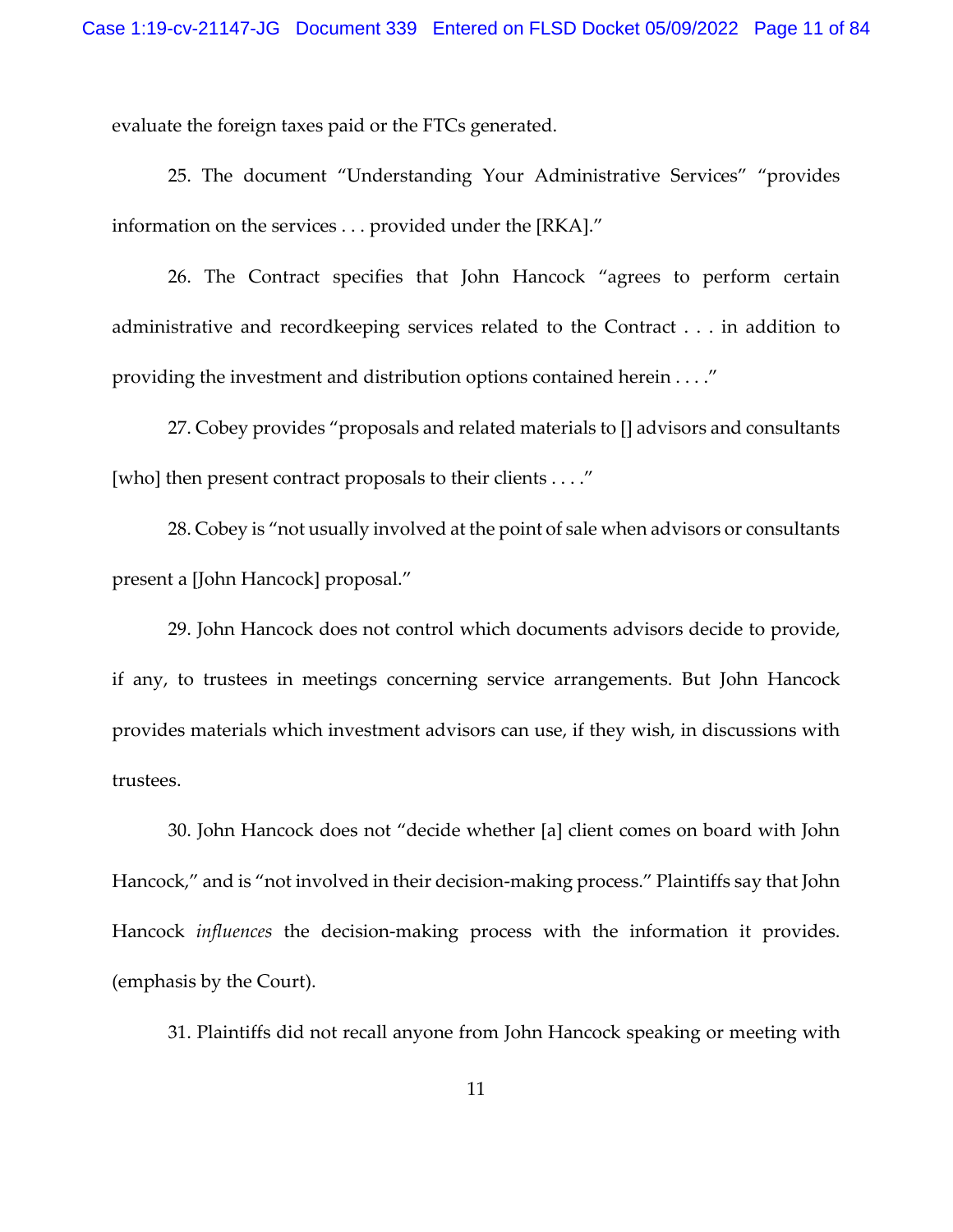them before entering into the Contract.

32. As defined in the John Hancock GAC with the Romanos, as Trustees, an insurance company separate account is "an account which is **segregated** from the general funds of the Company. Any income, gains, or losses whether realized or unrealized, from assets in a Separate Account will be credited to or charged against said account without regard to the other income, gains, or losses of the Company. Assets allocated to a Separate Account shall not be chargeable with liabilities arising out of any other business the Company may conduct. The **Company owns the assets held in the Separate Accounts** and is **not a Trustee** as to such amounts." (emphasis added).

33. John Hancock "owns the assets held in the Separate Accounts and is not a Trustee as to such amounts."

34. The separate accounts are divided into sub-accounts and "each subaccount corresponds to an investment option that is offered in the Signature platform" "that ha[s] been selected by the plan sponsor."

35. John Hancock made available more than 200 sub-accounts from which the Romanos could select for their Plan.

36. John Hancock does not provide advice to plan fiduciaries as to which subaccounts should be selected for a retirement plan.

37. The Contract provides that "[w]ithdrawals from Sub-accounts . . . will be made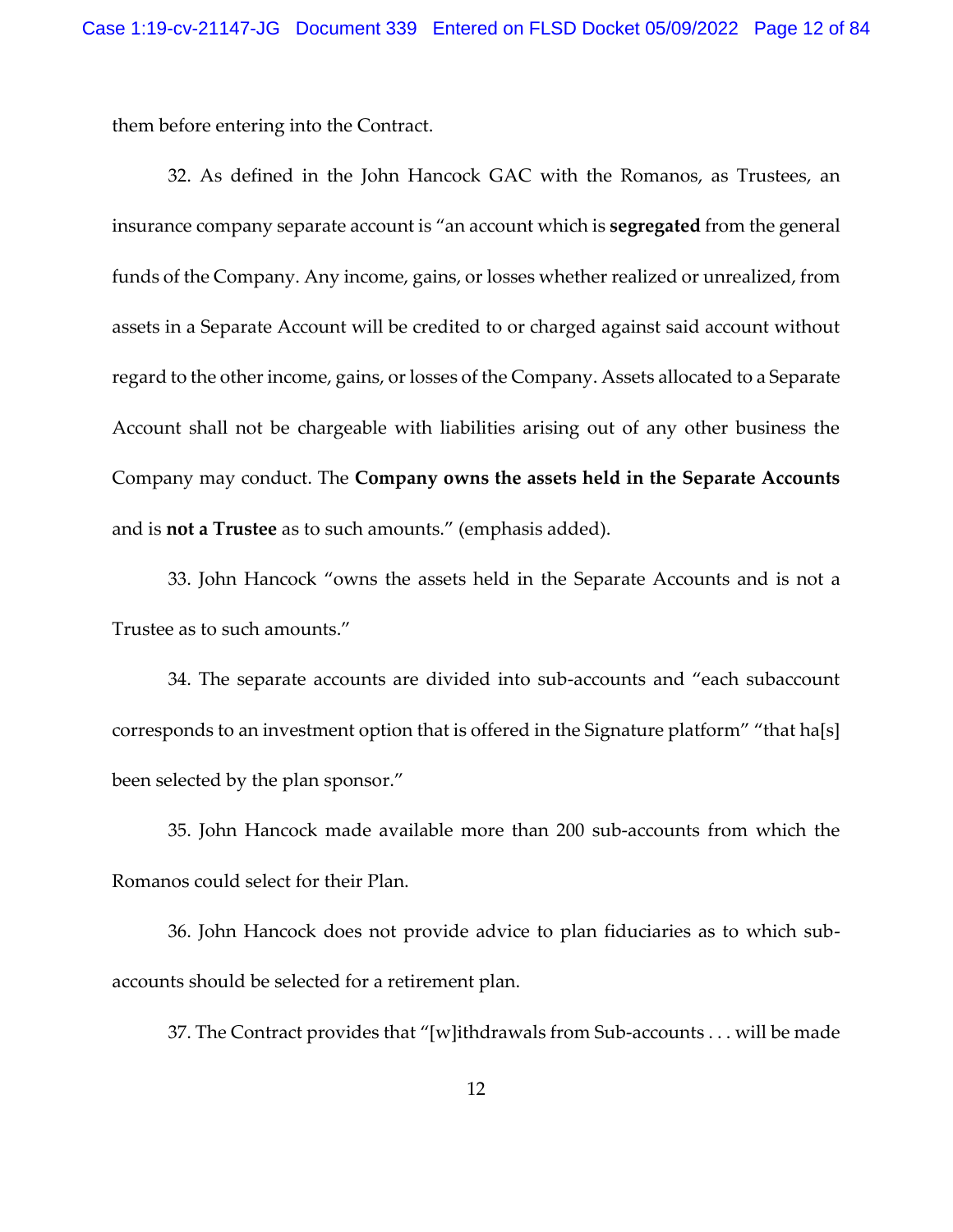at Market Value" which, when used in reference to a Sub-account, means "the value of an investment on a Valuation Date. It is computed by using closing prices, on nationally recognized stock exchanges or over-the-counter markets where no formal exchange exists, on that date to the extent possible. When the investment is in shares of a mutual fund, trust or portfolio thereof, it is computed by using the net asset value per share provided by that mutual fund, trust or portfolio on that date."

38. Keith Holden, John Hancock's 30(b)(6) witness concerning separate account operation, explained that John Hancock "act[s] on instructions from plans and participants" and executes "transactions as a result" of those instructions. [Plaintiffs contend that this is an incomplete description of his testimony, but none of the other transcript pages reveal contradictory or inconsistent testimony. Every reference to a deposition transcript in any lawsuit is, by definition, "incomplete" because it focuses on less than the entire transcript. But Holden's testimony excerpted above is a fair and accurate summary of the point at issue, so this is not actually a legitimate factual dispute. Instead, it is an undisputed fact.].

39. In the Contract, Plaintiffs and John Hancock agreed that John Hancock "does **not assume any fiduciary responsibility** of the Contractholder, Plan Administrator, Plan Sponsor or any other Fiduciary of the Plan . . . ." (emphasis added) [Plaintiffs contend that this is a disputed fact, but that position is merely referencing other language which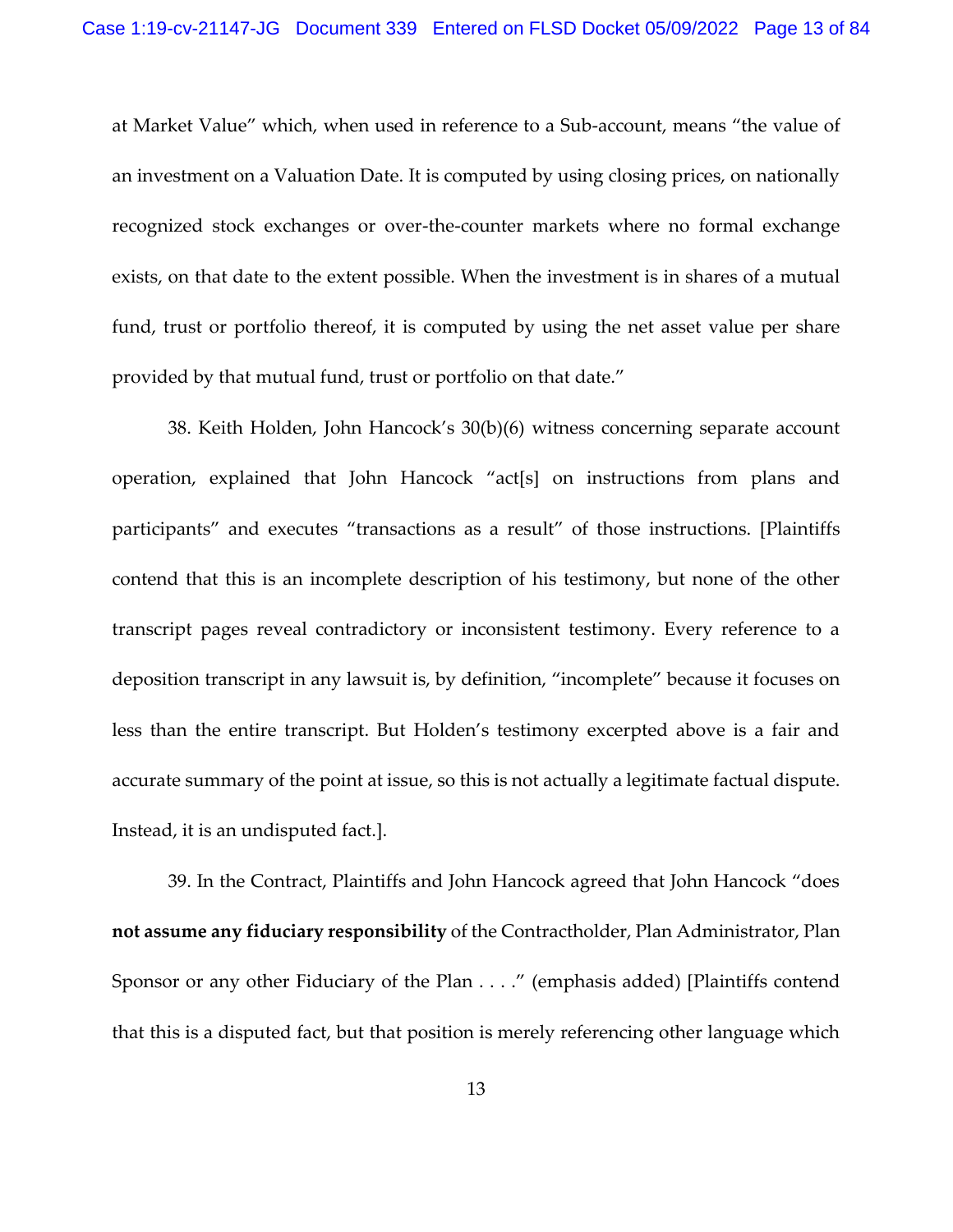is discussed in paragraph 40, below].

40. The RKA states, in part: "To the extent John Hancock maintains a separate account(s) in which the [P]lan invests, John Hancock is a **limited** fiduciary for the **exclusive purposes** of holding plan assets in its separate account(s), voting proxies, and acting only in accordance with directions from trustee(s), participants and beneficiaries, as provided in this agreement, the [C]ontract and the supplementary documents." (emphasis added).

41. The RKA's section on "fiduciary status" concludes by stating: "John Hancock will not have any discretionary authority or responsibility for the management or control of the separate accounts." [Plaintiffs note that the RKA also discusses the situation in which John Hancock is a limited fiduciary. This reality does not, however, render this statement "disputed." Plaintiffs' so-called dispute is simply a note that the RKA contains other language in which the term "fiduciary" is mentioned.].

42. The RKA incorporates documents, including the Supplemental Information Guide ("SIG"), Services Guide, Fund Information Guide ("FIG"), and Summary of Administrative Maintenance Charge (AMC) and Revenue Sharing Received ("Supplemental Disclosures" or "Supp. Disclosures").

43. The Contract, SIG and Supplemental Disclosures address fees and credits applicable to John Hancock's separate accounts.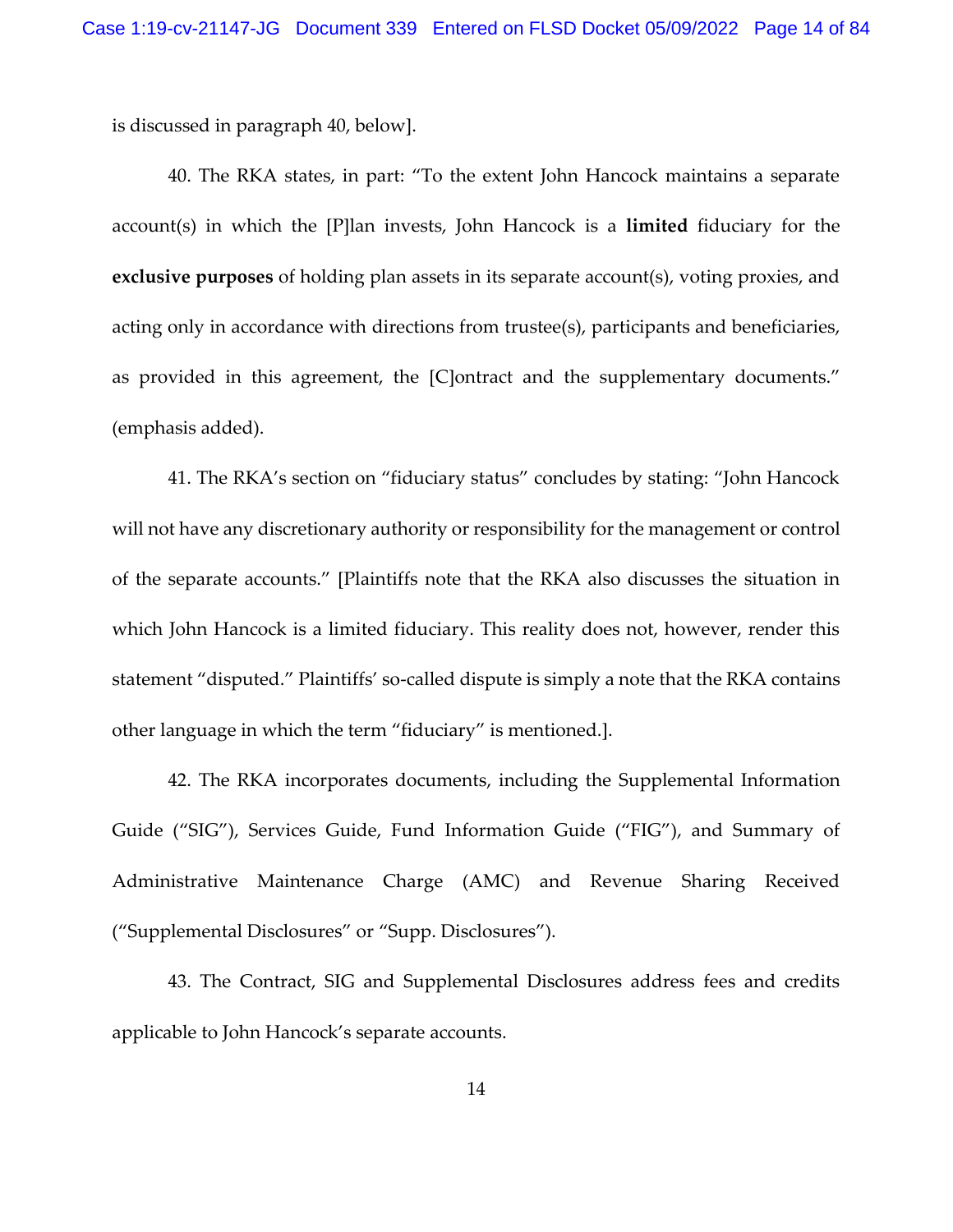44. John Hancock applies "direct administrative charges" to the sub-accounts, called the "Annual Maintenance Charge" and "Sales and Service Fee."

45. John Hancock also receives fees referred to as "revenue sharing." Specifically, "[t]he revenue sharing as well as the credits that the Company receives in respect of an underlying investment vehicle affiliated with the Company are sometimes generically referred to as 'revenue from underlying fund.' The amount of revenue received by the Company from the underlying vehicle varies from Fund to Fund. The Company uses all revenue received from the underlying mutual fund, trust or portfolio and the AMC is equal to 0.60% of your Contract assets invested in each Sub-account. If we do not receive any revenue from an underlying mutual fund, trust or portfolio, the AMC for the Sub-Account will be equal to 0.60%. In the event of any change to the revenue received from an underlying mutual fund, trust or portfolio, the AMC for the applicable Sub-account will be increased or decreased, as appropriate, so that the sum of the AMC and such changed revenue continues to equal 0.60%."

46. The SIG states that John Hancock "applies the total revenue received from the underlying funds and the sub-accounts (i.e., 'Total Revenue used towards Plan Cost') to offset the cost of the Recordkeeping Services provided under your Contract (as described in the Understanding Your Administrative Services Guide ) as well as, if applicable, to pay for other plan costs that you have approved (for example, the costs for payment of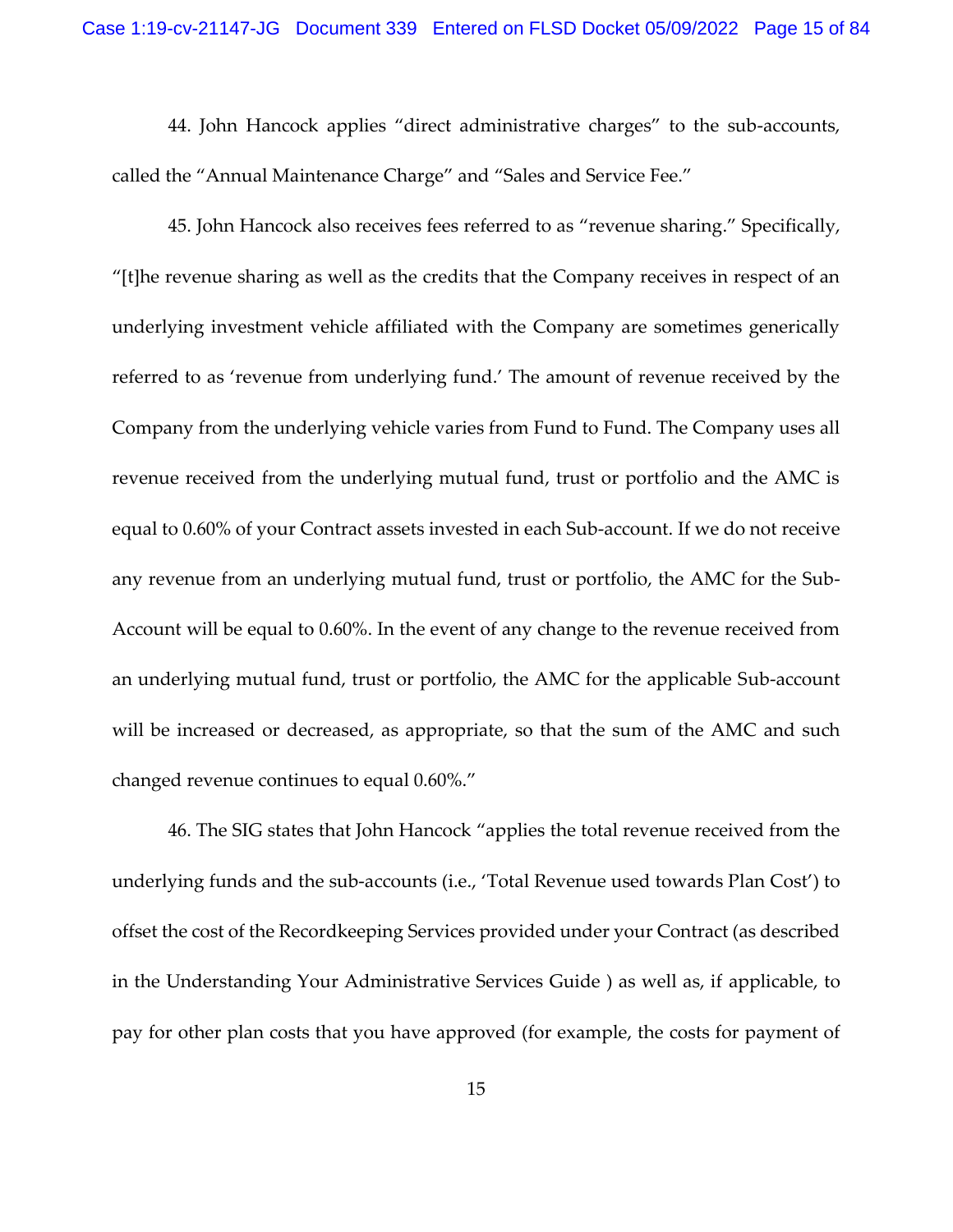the compensation of plan intermediaries such as the financial representative or plan consultant)."

47. N/A

48. The FIG contains additional information about the sub-accounts, and their investments and fees, after which it explains, in bold type, that the: . . . prospectuses, or offering memorand[a] for each sub-account's underlying investment vehicle . . . are available upon request. These documents contain complete details on investment objectives, risks, fees, charges and expenses as well as other information about the underlying investment vehicle, which should be carefully considered. Please read these documents carefully prior to investing.

49. The Supplemental Disclosures state that "prospectuses provide disclosure of the payments received by John Hancock and its affiliates that are eligible indirect compensation." [But, as Plaintiffs note, the prospectuses do not disclose the FTCs which John Hancock uses, when available].

50. John Hancock also advised: "For more information on a particular investment option, please refer to the Investment Comparative Chart (ICC) or your John Hancock representative."

51. Plaintiffs could not recall reading the prospectus of any fund that they selected for the Plan.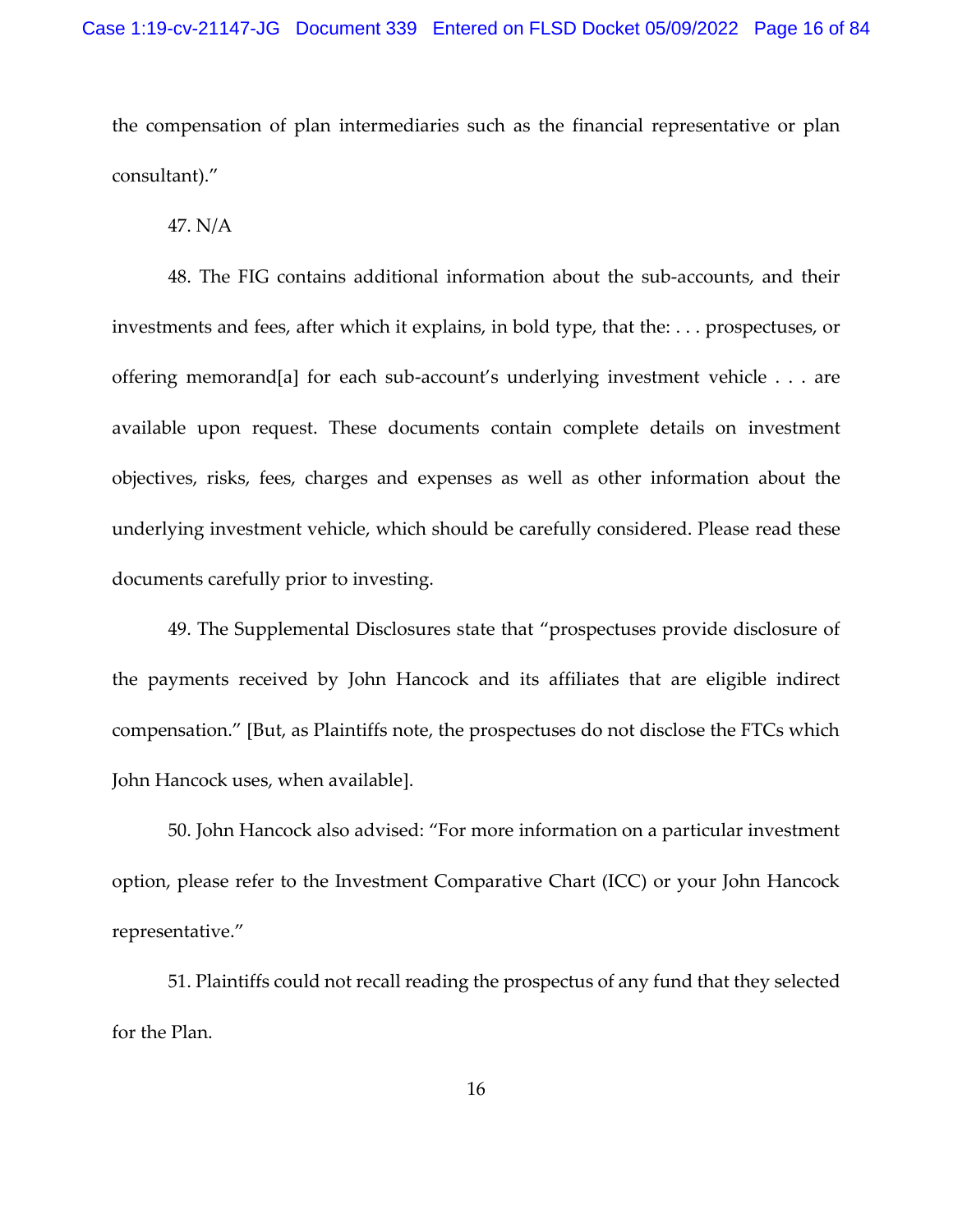52. Plaintiffs could not recall performing any independent due diligence or research on any investment option before they agreed to Searcy's recommendations.

53. Upon Searcy's recommendations, Plaintiffs selected some sub-accounts that use mutual funds that invest in foreign securities.

54. Investments in foreign securities may be assessed income or related taxes by the country of domicile (foreign taxes) on income related to those investments.

55. "To figure its NAV, a [mutual] fund adds up the total value of its investment holdings, subtracts the fund's fees and expenses, and divides that amount by the number of fund shares that investors are currently holding." [Plaintiffs contend that this describes a "general process that is not necessarily applicable to each mutual fund."].

56. The Vanguard Total World Stock ETF was one of the mutual funds held in a Plan sub-account.

57. The prospectus of the Vanguard Total World Stock ETF states, in part:

The Fund may be subject to foreign taxes or foreign tax withholding. . . . If at the end of the taxable year more than 50% of the value of the Fund's assets consists of securities of foreign corporations, and the Fund makes a special election, you [the shareholder] will generally be required to include in your income, for U.S. federal income tax purposes, your share of the qualifying foreign income taxes paid by the Fund in respect of its foreign portfolio securities. . . . You may qualify for an offsetting credit or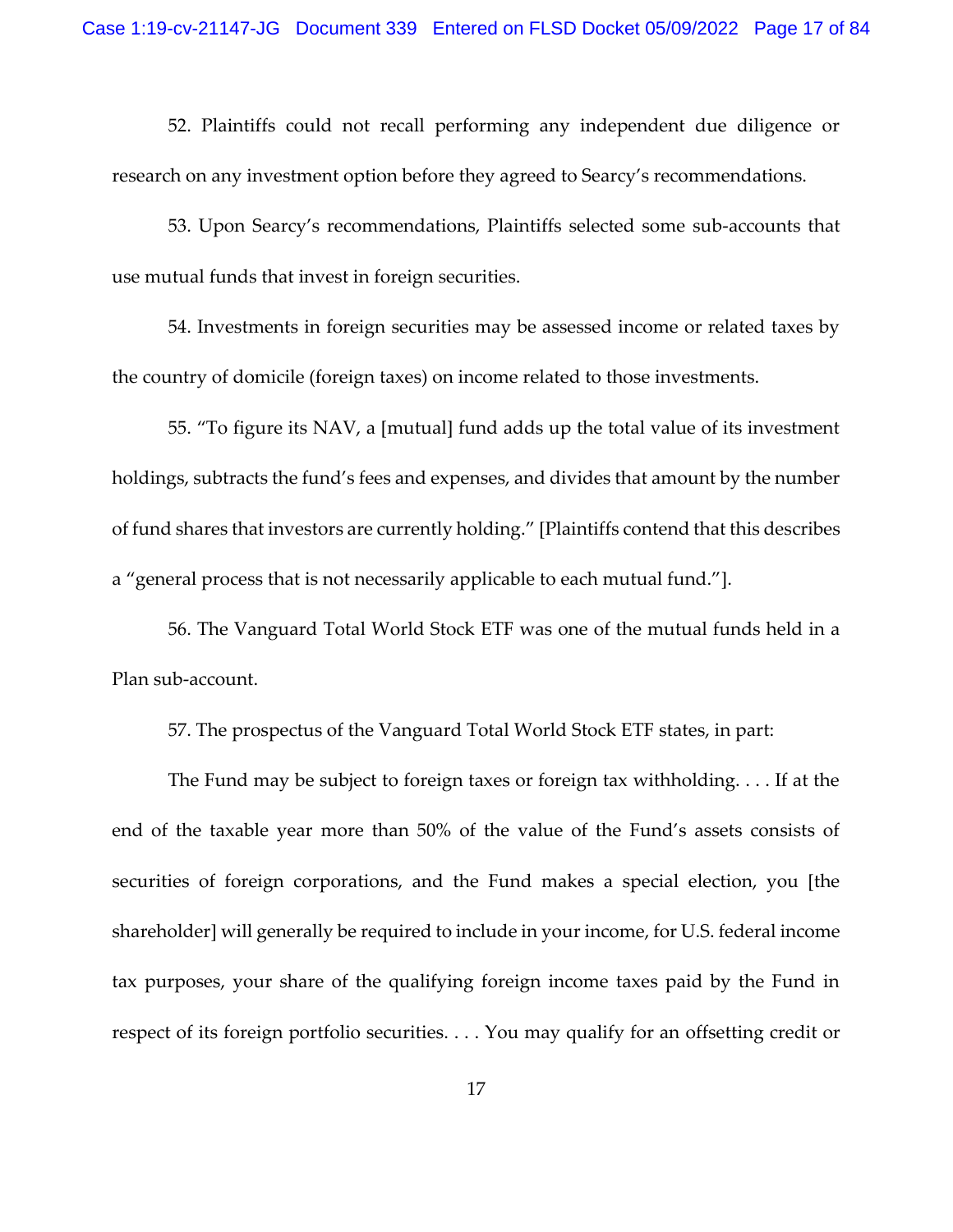deduction under U.S. tax laws for any amount designated as your portion of the Fund's foreign tax obligations, provided that you meet certain requirements. See your tax advisor or IRS publications for more information.

58. John Hancock is required to "increase [its] taxable income", or "gross it up for the foreign taxes that were paid", as to mutual fund shares owned in its separate accounts if the fund elects to require its shareholders to do so. [Citing the De Simone expert report, Plaintiffs say the statement is "disputed because this statement does not reflect the foreign-tax-credit component of the transaction. But this point does not make the statement *disputed*; it merely tries to place the statement in context by adding an additional consideration].

59. Because "any income distributed in . . . [a] 401(k) account from U.S.-based sources will be untaxed, but any income distributed from foreign sources will have been reduced by any foreign taxed paid on those distributions, [there is] no way for the [401(k)] accountholder to offset those foreign tax payments by using the foreign tax credit or deduction." [Plaintiffs challenge this as disputed, saying that John Hancock "can provide benefits to offset the tax payments, just as a Hancock competitor, Securian, does." But this does not make John Hancock's undisputed fact disputed. Instead, Plaintiffs are merely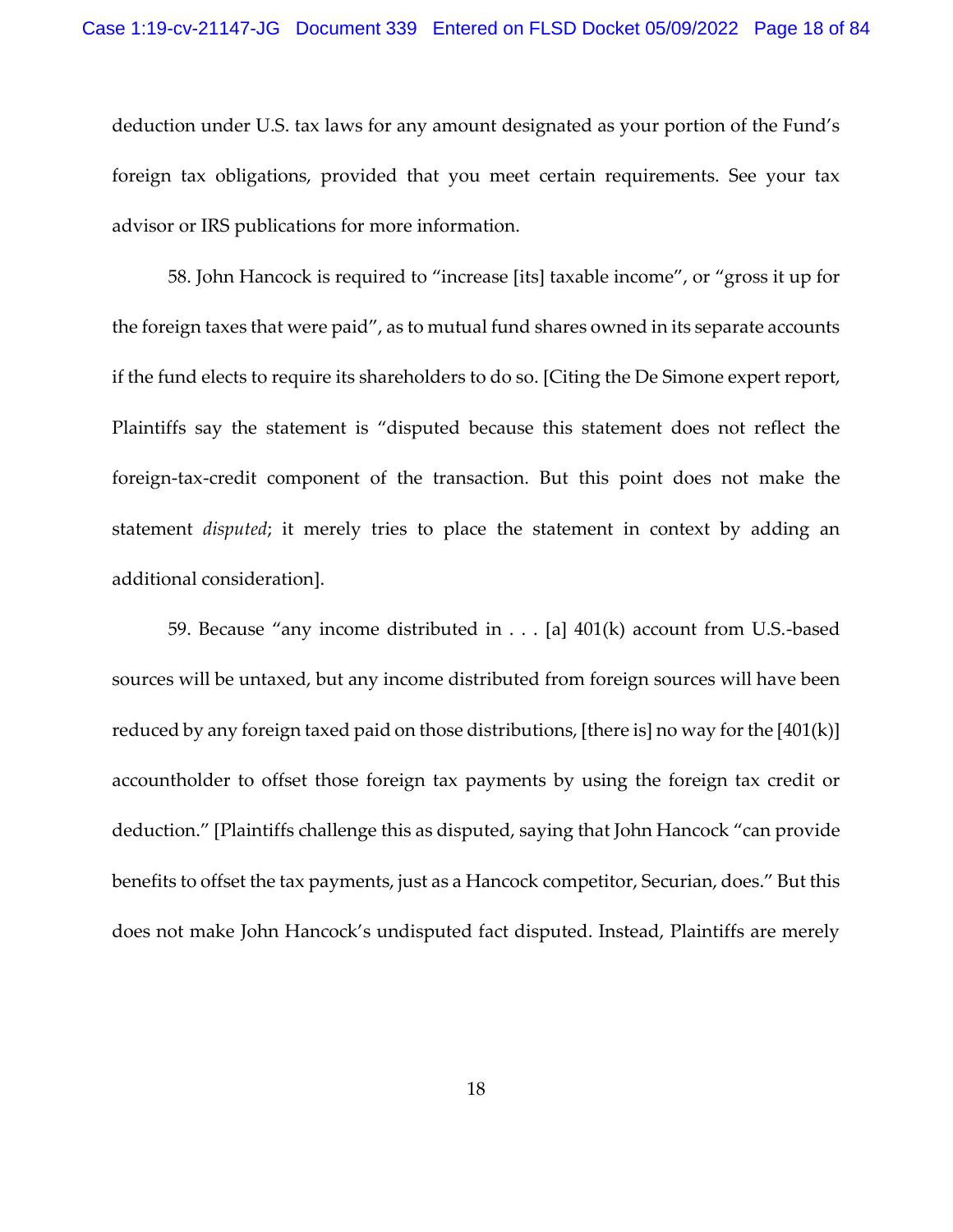offering an additional, but not contradictory, point.].<sup>6</sup>

60. John Hancock's U.S. Tax group is responsible for the company's consolidated corporate tax filings, which are filed together for all of its separate and general accounts, and across all of its business units on a consolidated basis as part of an affiliated group of companies under John Hancock Financial Corp.

61. In applying any allowable FTCs during the putative class period, the U.S. Tax group complied with Internal Revenue Service ("IRS") Private Letter Ruling 9528004 (March 29, 1995).

62. Plaintiffs periodically reviewed the Plan's investments and performance with Searcy and, at times, one of Searcy's colleagues, Melanie McDonald.

63. On February 13, 2019, Plaintiffs and Searcy determined that "everything was in pretty good order" with the Plan and its investments.

64. On August 10, 2020, Plaintiffs resolved that Searcy would "coordinate the beginning of an RFP [request for proposal]" for recordkeeping services.

65. Searcy determined which recordkeepers would be selected for the 2020 RFP.

To provide a factually-simple analogy, assume that a plaintiff in a garden-variety car collision personal injury case submits an affidavit that the traffic light at issue was red for the defendant driver. Assume that the defendant submits a response, arguing that the fact is disputed, and submitting affidavits that it was storming and the visibility was poor. The weather and visibility might be additional facts leading to *another* argument, but they do not prevent the fact about the traffic light being red from being treated as undisputed.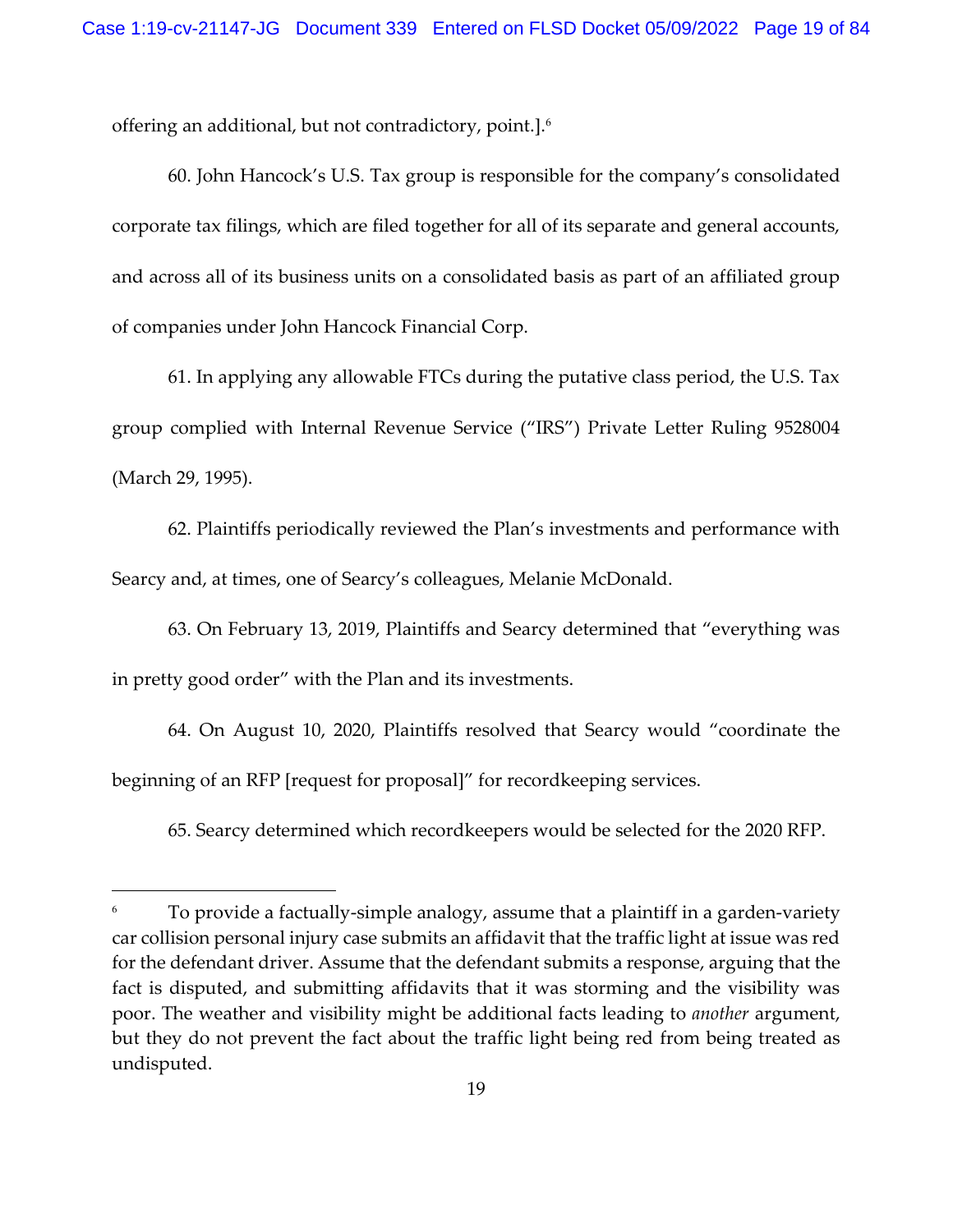66. The 2020 RFP recipients included John Hancock, Fidelity, and One America.

67. Searcy does not recall whether he solicited a proposal in the 2020 RFP from Securian or any provider other than John Hancock, Fidelity, and One America.

68. The minutes of the November 19, 2020 meeting regarding the RFP do not reflect discussion of FTCs.

69. Plaintiffs, with Searcy's participation, selected Fidelity as their new recordkeeper, given factors such as recordkeeping cost, brand recognition, "high level technology," and "a single login integration." [Plaintiffs brand this as disputed, arguing that this statement "does not identify all of the factors that were considered." But Plaintiffs do not provide a record cite, nor do they explain what other factors were in fact considered. So the Undersigned deems this to be undisputed. Furthermore, even if other factors were considered, this would not render the statement genuinely *disputed.* Instead, it would mean that there might have been some *additional (*but not contradictory*)* factors considered.].

70. Fidelity uses a trust platform for offering investment options to the Plan.

71. Under a trust platform, a trust that does not file U.S. taxes directly owns a plan's investments.

72. Trusts established for qualified retirement plans "do not have the ability to file for the foreign tax credit."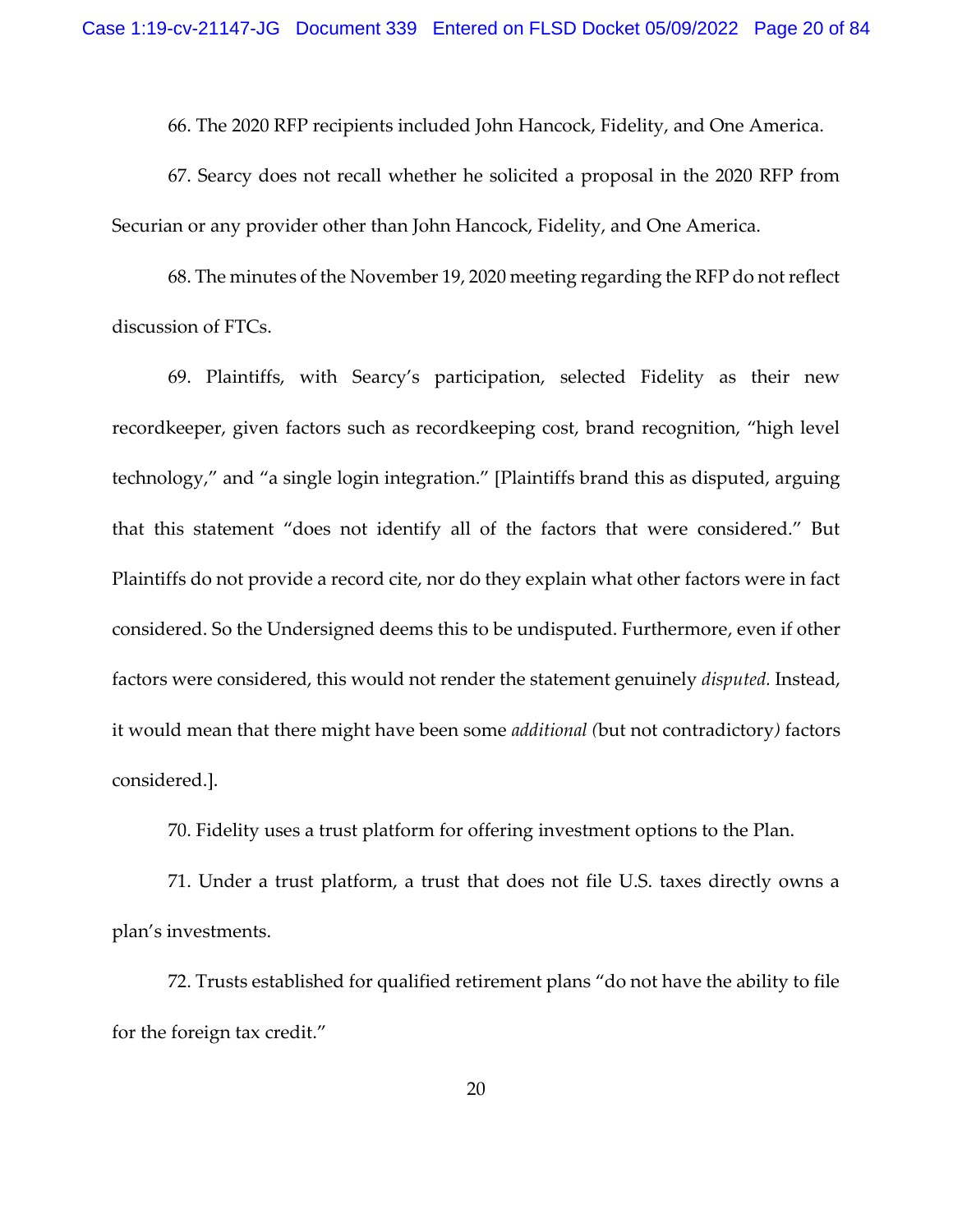73. After selecting Fidelity as their recordkeeper in 2020, the Romanos, relying upon Searcy's recommendation, selected as Plan options mutual funds that invest in foreign securities.

74. Even after March 22, 2021, when Fidelity became its recordkeeper, the Plan still does not receive any credits relating to foreign taxes.

75. Plaintiffs and the Plan were not charged any withdrawal or discontinuance fee on the termination of the Contract with John Hancock, consistent with the lack of any such fee on the Contract's "Withdrawal/Discontinuance Charge Scale."

76. Plaintiffs' expert, Barry Mukamal, testified that his calculations concerned only the "monetary benefit that John Hancock or Manulife actually received . . ." from its retention of FTCs. He conceded that his report does not use the word "damages." He used the term "monetary relief," and said, when asked what he meant by "monetary relief", "I don't know if these -- under -- in legal terminology rise to the level of damages. I mean, one could say they are monetary damages. Monetary relief is a measure of the relief that the plaintiff is claiming that the class is entitled to under ERISA. My -- my calculation is a **monetary benefit that John Hancock or Manulife actually received** in monetary relief if plaintiffs reveal in the case." (emphasis supplied).

Mr. Mukamal was asked if he was offering an opinion one way or the other on whether Plaintiffs were *damaged* by John Hancock's actions. His answer was: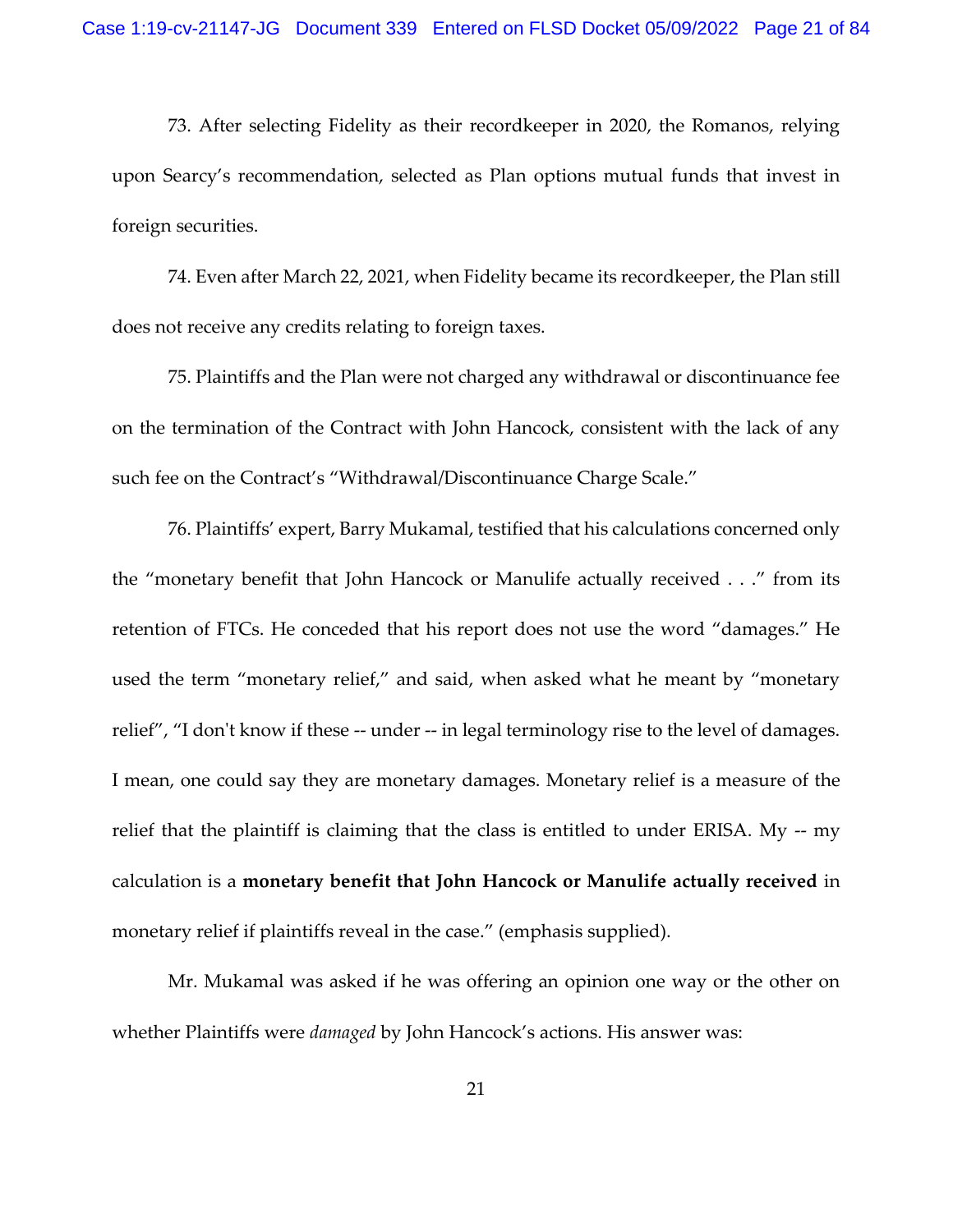Well, my -- if they're entitled to monetary relief in plain vernacular they were damaged by not receiving it. So I don't want to parse words, but it's **not really a damage calculation in the traditional sense** that I'm used to. It's a **benefit conferred** on one party to a lawsuit if the other party prevails on its legal theories. (emphasis supplied).

## Plaintiffs' Statement of Additional Undisputed Facts

77. The RPS business unit administers 401K accounts.

78. Rick Carlson, vice president Tax and Tax Controller for John Hancock, testified

that a mutual fund can elect under certain circumstances to pass the foreign tax credit to

the shareholder.

78-a.<sup>7</sup> Mr. Carlson testified that "[a] tax credit will reduce a tax liability."

78-b. When asked "what effect claiming the credit, assuming you're able to claim

it, what effect that has on tax liability. It reduces it by the value, it reduces the tax liability

by the value of the credit; is that correct?", Mr. Carlson testified, after an objection, "Yes."

79. N/A

79-a. N/A

<sup>&</sup>lt;sup>7</sup> Some of Plaintiff's additional facts contain sub-paragraphs, such as 78-1 or 79-b, because the Court required Plaintiff to resubmit certain facts in a streamlined format. Because this requirement occurred after John Hancock already filed a response to the additional facts, the Court determined it would be more efficient to include subparagraphs, which would enable all other paragraph numbers to remain as originally designated.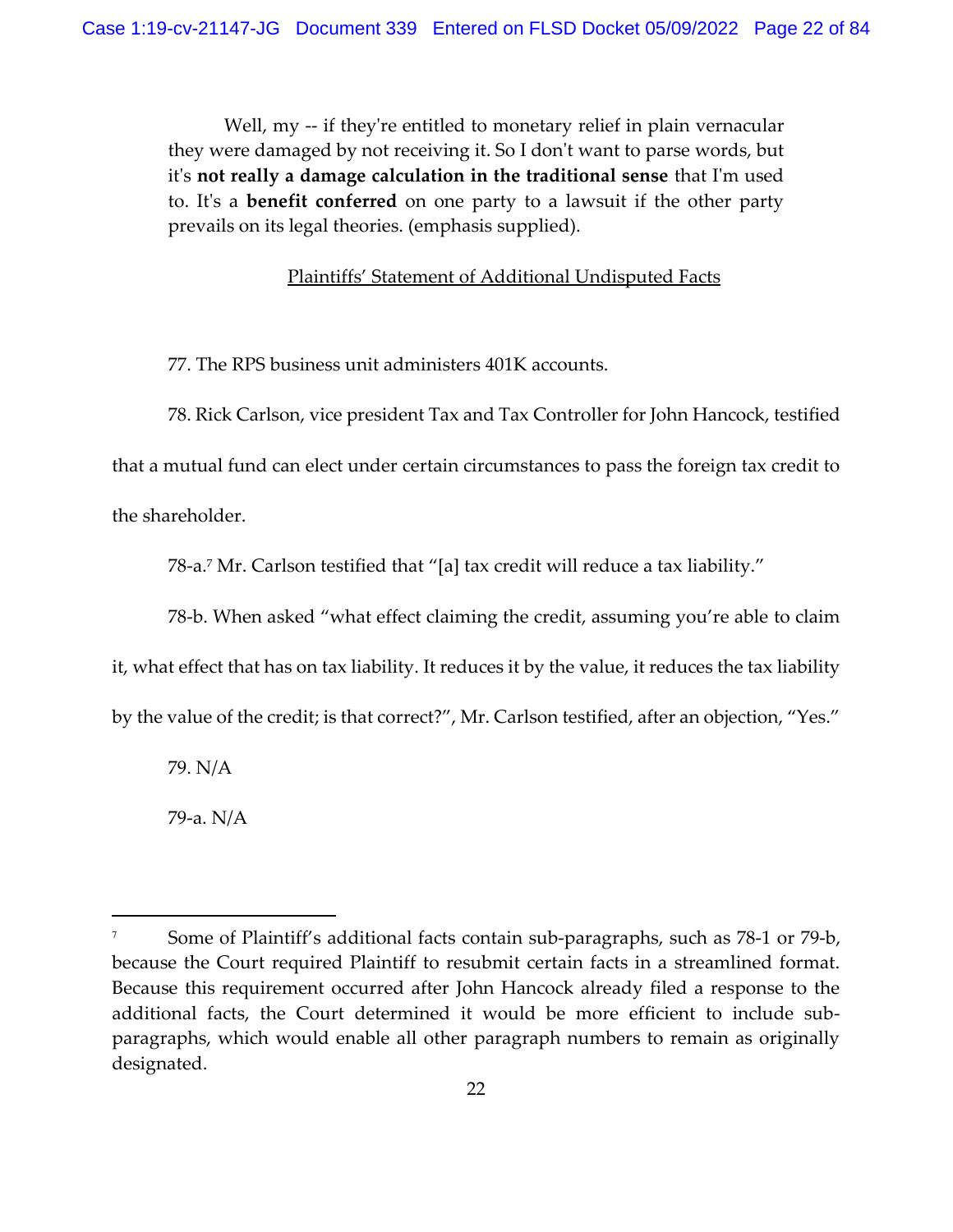79-b. Some separate accounts own mutual funds which incur foreign taxes to which foreign tax credits may be allowed under the Code.

80. When John Hancock is not able to utilize foreign tax credits in a certain year, the "[f]oreign tax credits can be carried back one year and carried forward ten years as a general rule."

81. A foreign tax credit "comes through the income statement [of John Hancock] when the credit is claimed."

82. John Hancock's U.S. Tax Division provides quarterly reporting which reflects the estimated foreign taxes paid attributable to business units for a given year. John Hancock's reports also provide estimates of the FTCs it will be able to use for a tax year.

82-a. Some John Hancock documents and testimony refer to foreign tax credits as tax benefits. The foreign tax credit is a reduction to tax liability and the foreign tax gross up is the increase to taxable income for the foreign taxes paid.

82-b. John Hancock uses this data for financial reporting, including quarterly financial statements.

82-c. In general, these data show that foreign tax credits increase John Hancock's post-tax earnings approximately \$15 million to \$20 million per year.

83. John Hancock calculated the tax expense for foreign tax credits by multiplying the value of the foreign tax credit by the applicable tax rate for the year.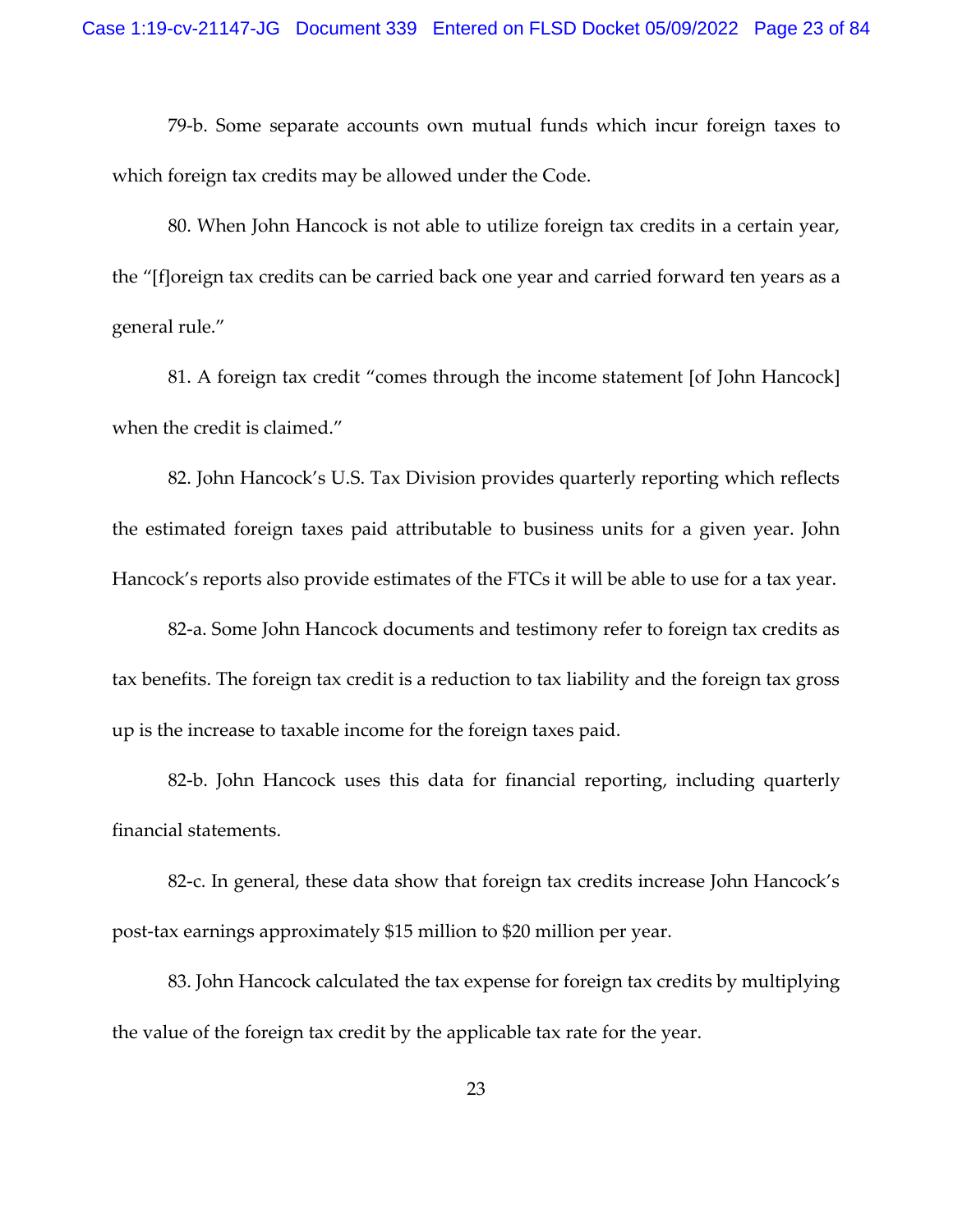84. For purposes of this litigation, John Hancock created and produced spreadsheets with the amount of foreign tax credits generated on an annual basis from each mutual fund owned in the RPS separate accounts from 2013 through 2020.

84-a. Jacqueline Alvino, an assistant vice president in US Tax for John Hancock, testified that John Hancock "could do a pro rata allocation" when asked "if John Hancock wanted to give credits back to these different funds that generated the foreign tax credits, it could use this spreadsheet to determine how much to credit each of those funds."

85. N/A

85-a. N/A

85-b. N/A

86. Mr. Carlson testified to his belief that if a mutual fund in an RPS separate account earns a \$10 dividend abroad and \$2 is withheld in foreign taxes, then the separate account receives \$8, John Hancock's reserve increases by a corresponding \$8, and John Hancock reports \$10 as income. [But Mr. Carlson noted that he is not responsible for those amounts].

87. The foreign tax gross up amount is equal to the amount of foreign tax credit.

88. John Hancock attributes the benefits from foreign tax credits to the business units that generate them.

89. The RPS business unit offers retirement plan services through group annuity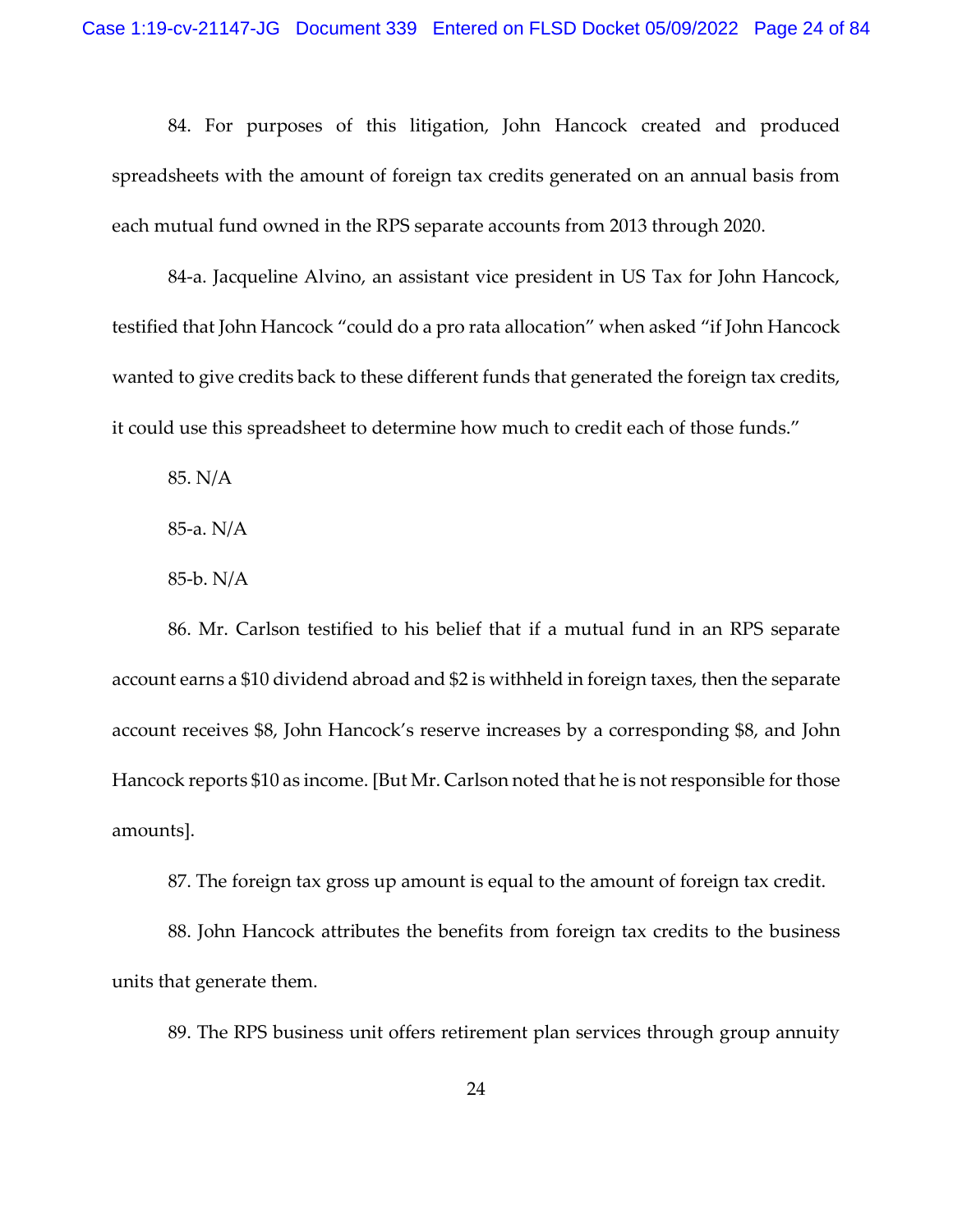contracts.

90. John Hancock paid foreign taxes and is allowed a credit of the same amount. If the foreign tax credit is not available in a given year, then it can be carried forward and used in a later year. It is not, however, an asset in the sense that it can be purchased or sold.

91. John Hancock analyzes the profitability of the RPS business unit each quarter on a pre-tax and a post-tax basis.

92. The foreign taxes that give rise to the RPS foreign tax credits are paid through the withholding of taxes from dividends that mutual funds earn abroad, not from Hancock's general assets.

93. The total FTCs allowed to John Hancock Financial Corporation ("JHFC") on its Form 1118 as originally filed with the Internal Revenue Service was in 2017. The subsequently determined total FTCs allowed to JHFC was in 2017. 93-a. The total FTCs allowed to JHFC on its Form 1118 as originally filed with the

in 2019. The subsequently determined total FTCs allowed to JHFC **IRS** was was in 2019.

93-b. Ms. Alvino agreed that, in her view, the FTCs allowed to JHFC as reflected on its Form 1118 in 2019 "would qualify as material as that term is generally used by accountants."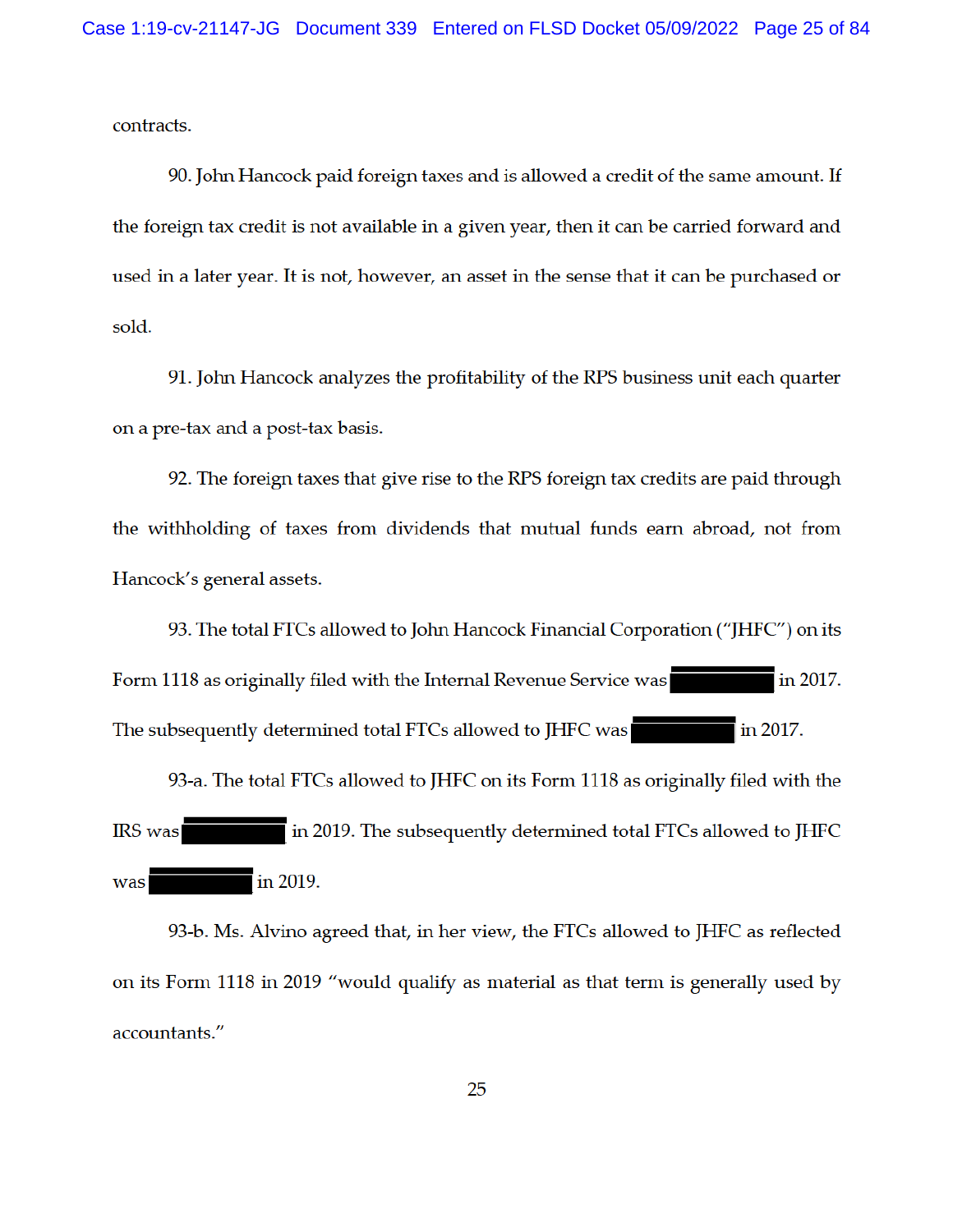97. Paddy Subbaraman, chief financial officer of John Hancock and Manulife Retirement Plan Services in the United States since November 2016, testified that the RPS business unit earned approximately on a post-tax basis.

97-a. Mr. Subbaraman testified that the post-tax earnings "may be less" and that "many things go into that," and he "would think" that FTCs was one factor.

94. John Hancock "is allowed a foreign tax credit equal to the amount of foreign taxes paid to a foreign country."

95. For the years that John Hancock did not utilize a foreign tax credit, it is reasonable to infer that

96. In 2017, the CFO of the RPS business unit<sup>8</sup> asked the Tax Controller "what transactions . . . created the foreign tax credits in the first place?" The Tax Controller responded that "[t] he majority of the foreign tax credits are generated by the underlying RIC's held by the separate accounts," where "RIC's" referred to regulated investment companies, "[w] hich is in this case a mutual fund." In other words, the majority of foreign tax credits at John Hancock are generated by the underlying investments held by the separate accounts.

As phrased by Plaintiffs, the word "unique" was used, rather than "unit." But "unique" makes no sense in the context of the sentence. John Hancock's response [ECF No. 287, p. 4, n.3] assumes that the word should have been "unit," rather than "unique." The Undersigned deems this response logical and likely, and I therefore am using "unit," as well.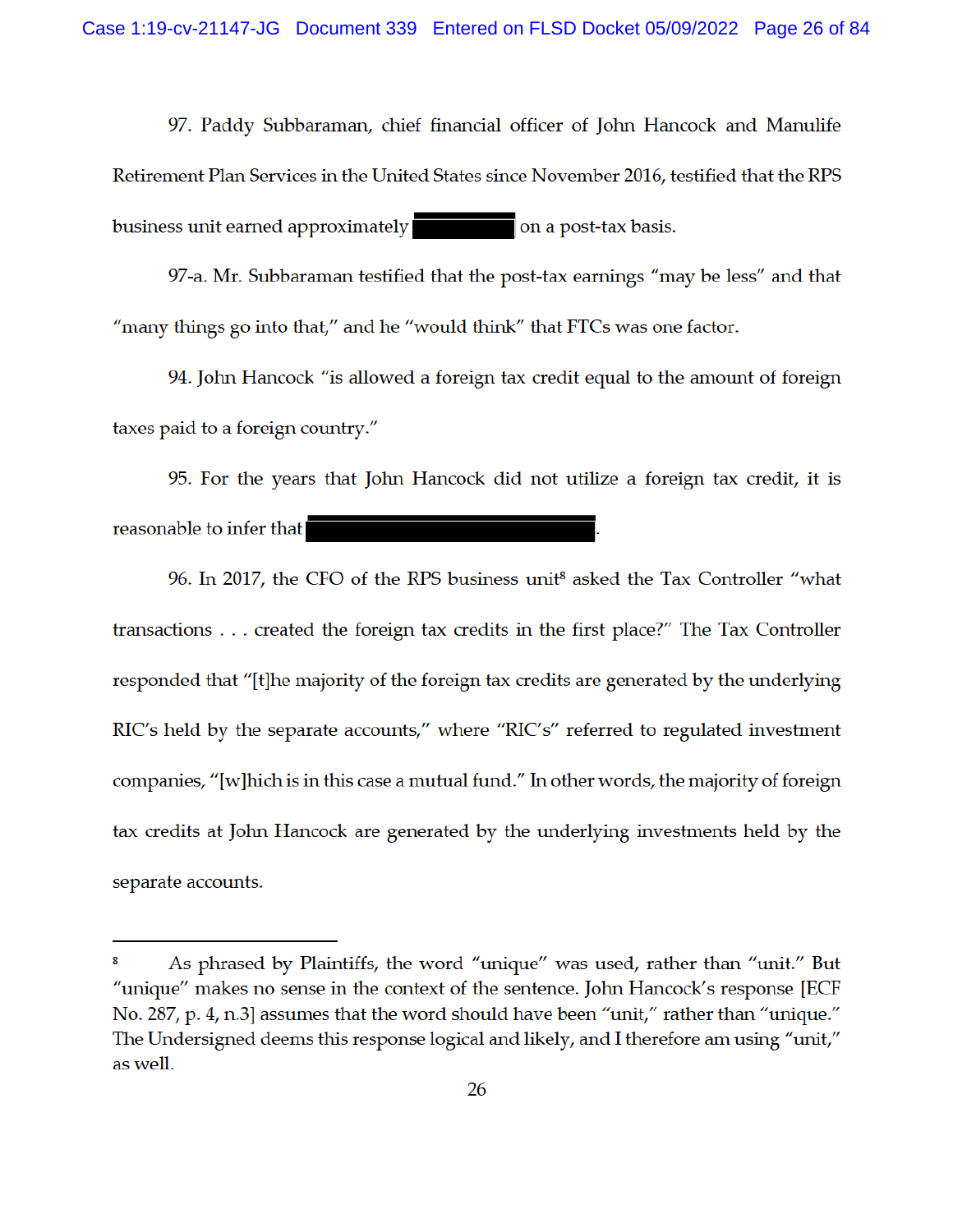97. In the most recent year, the RPS business unit earned around on a post-tax basis. The pre-tax earnings were less, and one reason the post-tax earnings were higher was because of foreign tax credits.

98. John Hancock sets its prices for retirement plan services independent of the amount of foreign taxes generated.

99. Contributions that are made to retirement plans that have group annuity contracts with John Hancock are placed into separate accounts. John Hancock ultimately owns the assets in the separate accounts, even though the funds come from retirement plans.

100. John Hancock does the accounting and recordkeeping for the processing of transactions. But John Hancock says it does not have "control" of the separate accounts, however.

101. John Hancock makes no effort to pass on the benefit it receives from foreign tax credits to the various retirement plans and sub-accounts that generated the benefit.

102. Hypothetically, sub-accounts could be credited by the value of foreign tax credit benefits to distribute the benefits to retirement plans on a pro rata basis.

103. Mr. Holden testified that he presumes that John Hancock does "not consult with the trustee [of a retirement plan]" when a decision is made to not credit the benefit of foreign tax credits to Separate Accounts.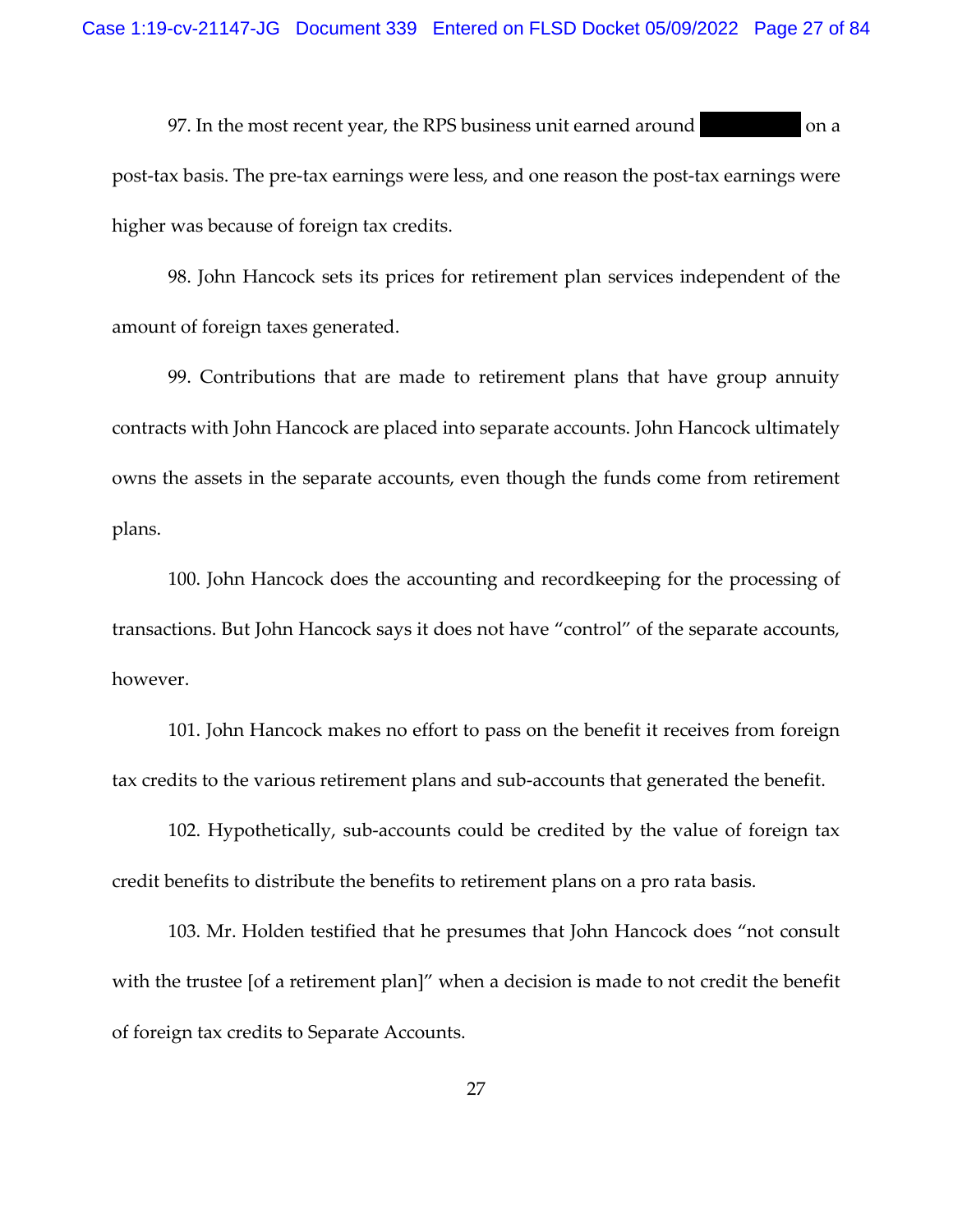103-a. John Hancock performs administrative and recordkeeping services for the separate accounts.

103-b. John Hancock administers the assets in the Separate Accounts on behalf of plans and participants.

104. N/A

105. Plaintiffs' expert opined that the monetary benefit that John Hancock received from the FTCs, including prejudgment interest, exceeds \$90 million. [But John Hancock denies that Plaintiffs have any viable claim against it or any right of relief, so it deems the expert's opinion to be disputed.].

## **Plaintiffs' Different/Changing Positions**

John Hancock contends that there are inconsistencies and changes in Plaintiffs' legal position regarding the role that disclosures (or non-disclosures) play in connection with each of the two causes of action asserted in the Complaint:

I. Plaintiffs' Original Position: John Hancock's alleged non-disclosure of its retention of tax benefits forms a basis of liability as to both Count I (breach of the duty of loyalty) and Count II (prohibited transactions)

Plaintiffs originally asserted that Count I of their Complaint, for breach of the duty of loyalty under 29 U.S.C. § 1104(a), was based in part on John Hancock's alleged failure to disclose its retention of foreign tax credits:

• "By receiving and retaining Plan Foreign Tax Credits for its own benefit,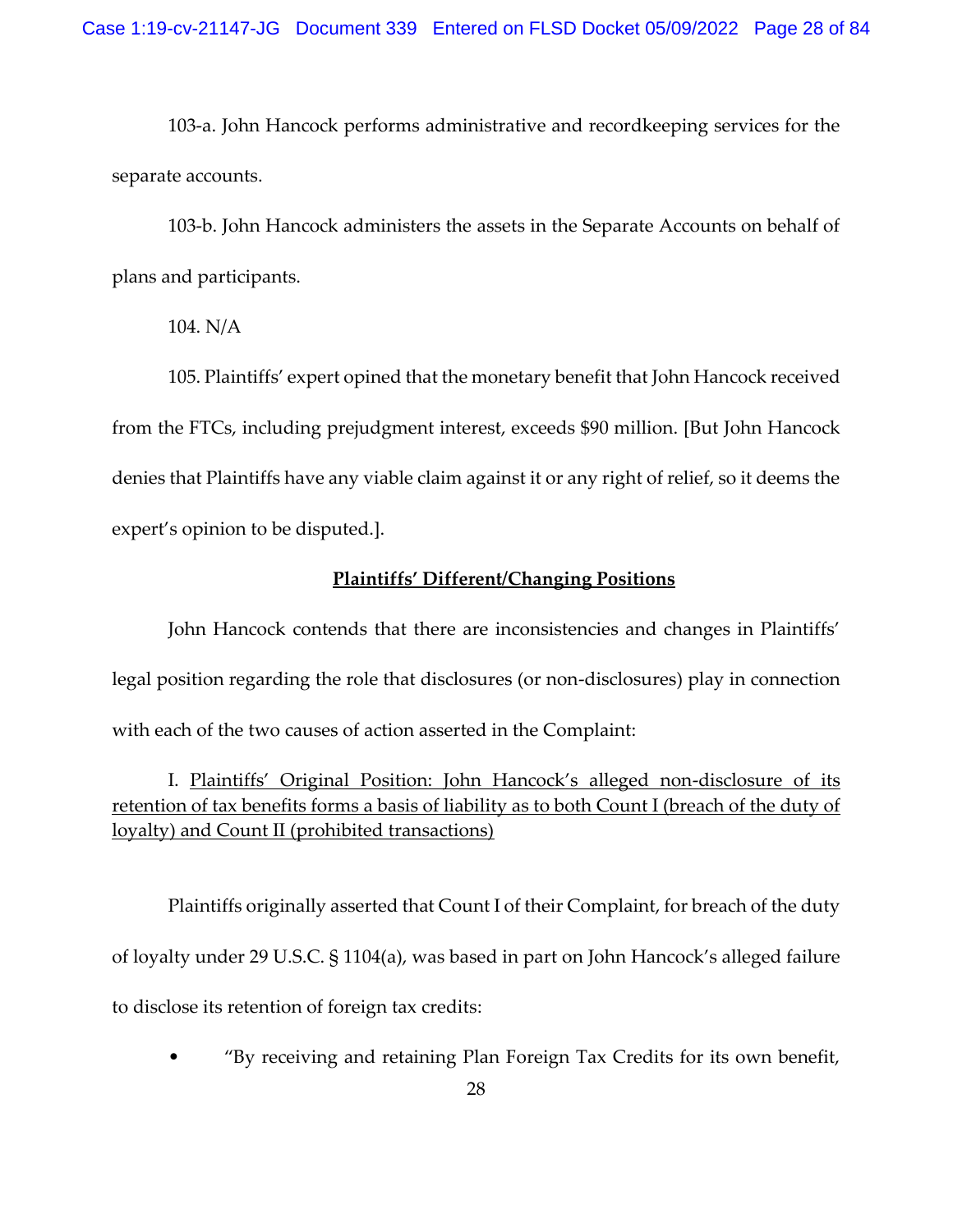and by **failing to appropriately disclose** its retention of Plan Foreign Tax Credits, Defendant failed to perform its duties for the sole benefit of the Plan, in breach of its fiduciary duty of loyalty." [Complaint, ECF No. 1, p. 14 (emphasis added) (March 25, 2019)].

• "In profiting from foreign tax credits without disclosing them or passing through a commensurate benefit to Plans that generated such credits, [John] Hancock failed to act solely in the best interest of the Plans and failed to defray reasonable expenses of administering the Plans." [Plaintiffs' Motion for Class Certification and Incorporated Memorandum of Law ("Class Cert. Motion"), ECF No. 94, p. 9 (July 26, 2021)].

Plaintiffs asserted in their Motion for Class Certification that John Hancock's alleged failure to disclose was also relevant to liability under Count II, the prohibited transaction claim brought under 29 U.S.C. § 1106(b)(1) and (b)(3):

• "A covered service provider's failure to make the disclosures required in the regulation renders its contract or arrangement with the plan unreasonable under § 408(b)(2), and thus precludes the service provider from relying on the § 408(b)(2) exemption from the strict prohibitions of § 406. § 2550.408b-2(c)(1)(i) ("No contract or arrangement for services between a covered plan and a covered service provider, nor any extension or renewal, is reasonable within the meaning of section 408(b)(2) of the Act and paragraph (a)(2) of this section unless the requirements of this paragraph (c)(1) are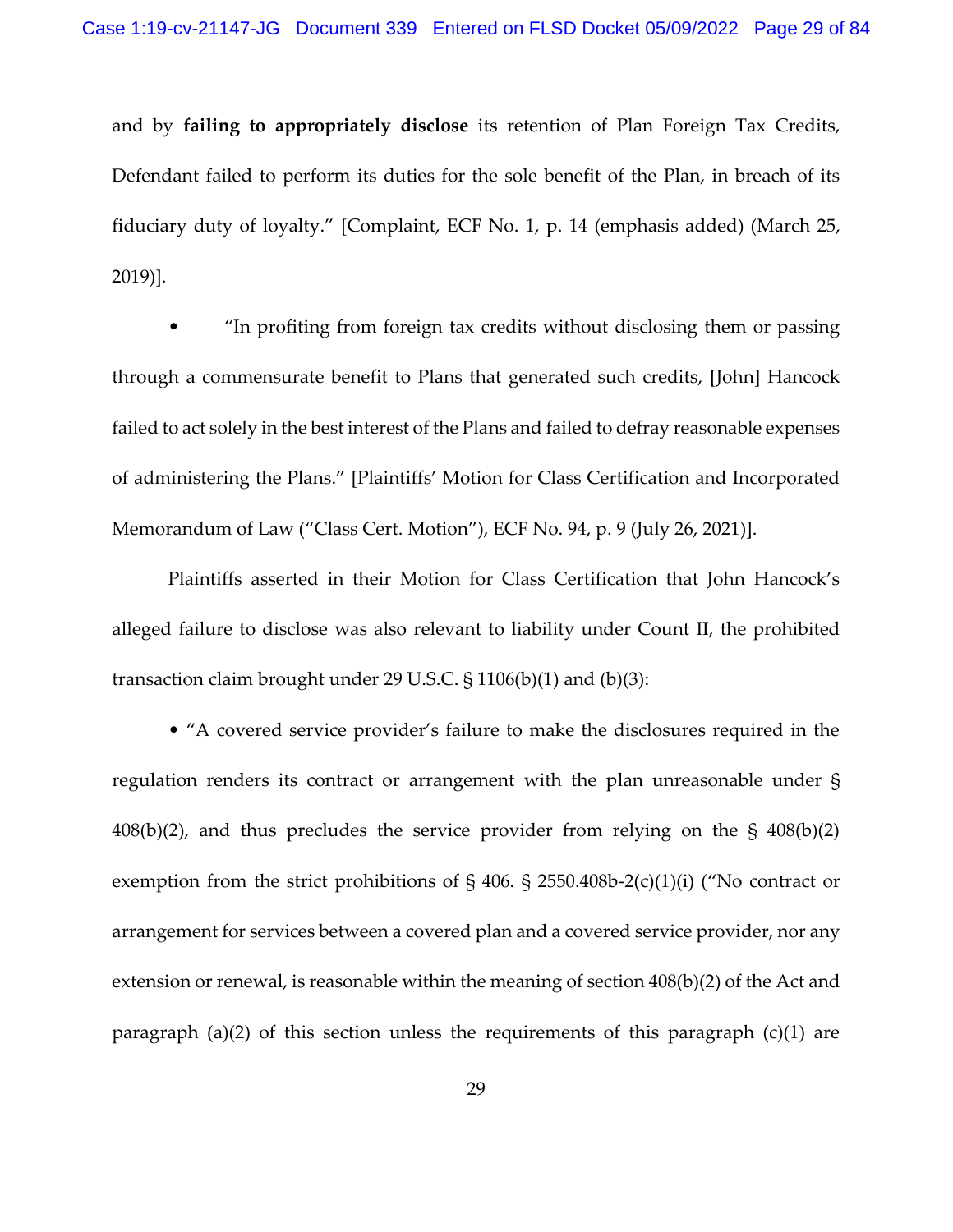satisfied."). Because [John] Hancock failed to disclose the foreign tax credits it received and retained as direct or indirect compensation, its agreements with the Plans are not "reasonable within the meaning of section  $408(b)(2)$ " of ERISA, and thus constitute prohibited transactions." [Class Cert. Motion, ECF No. 94, p. 10 (July 26, 2021)].

# II. Plaintiffs' Revised Position: Plaintiffs have not brought a misrepresentation claim, but disclosures are still relevant to Count II

A. Plaintiffs' statements that they have not asserted a misrepresentation or disclosure claim, and that disclosures are relevant only to Count II

After John Hancock opposed Plaintiffs' motion for class certification, Plaintiffs took the position that they had not asserted a misrepresentation or non-disclosure claim:

• "Because Plaintiffs are not bringing simple misrepresentation claims, *Hudson v.* 

*Delta Air Lines*, 90 F.3d 451 (11th Cir. 1996), does not help [John] Hancock. That case involved an employer's misrepresentations that a more lucrative retirement package would not be offered in the future. *Id*. at 453. To establish that the employer's misrepresentations—the only conduct challenged in *Hudson*—caused them harm, class members needed to show that they 'would have deferred their retirement in the hope that they would be eligible for [richer benefits] to be offered in the future.'" [Plaintiffs' Reply in Support of Motion for Class Certification ("Class Cert. Reply"), ECF No. 115, p. 7 (August 20, 2021)].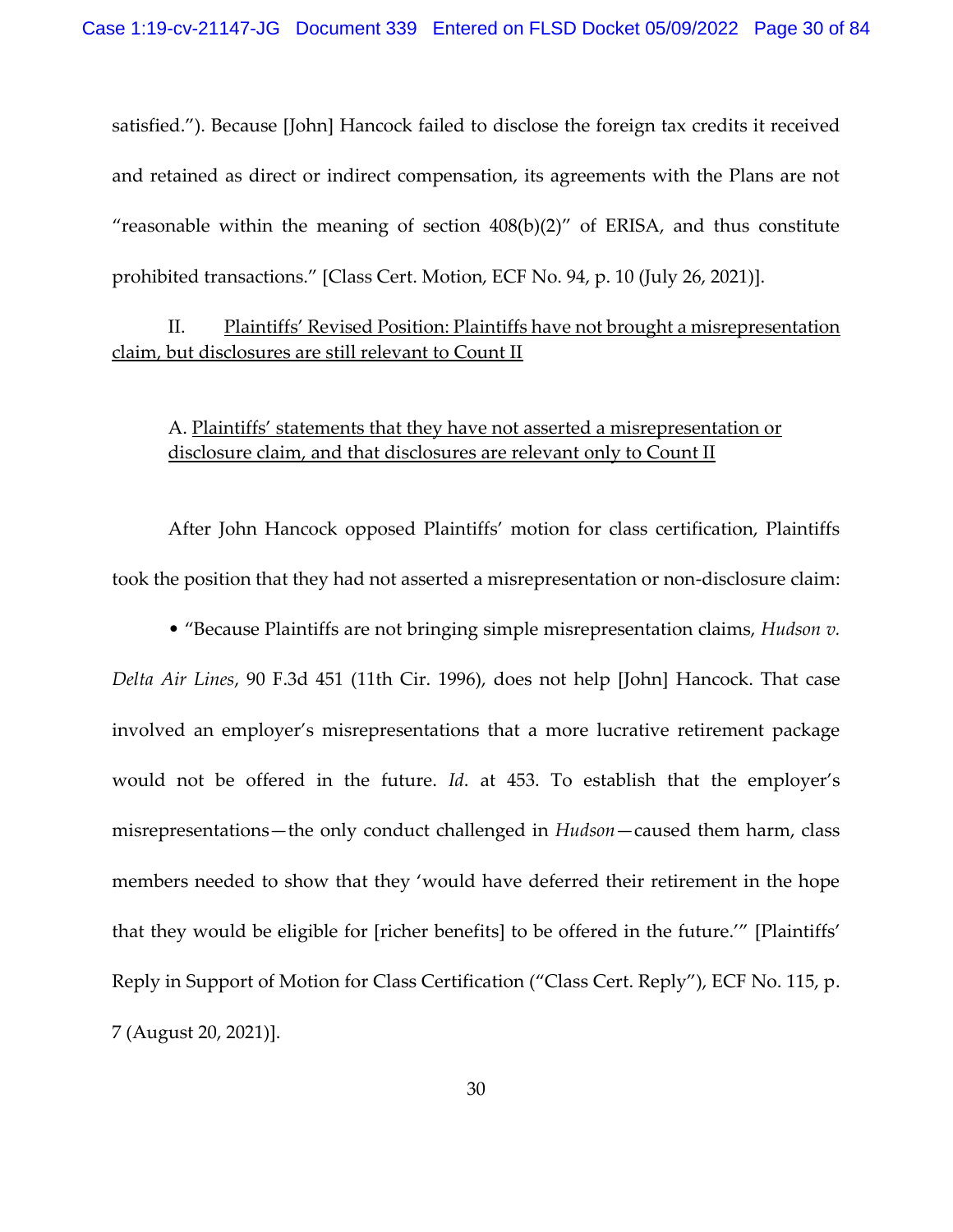• "No such individualized inquiries are needed here because [John] Hancock's challenged conduct—taking for itself benefits generated by Plaintiffs' assets, not mere disclosure violations—directly caused each class member to suffer the same harm. Whether Plaintiffs would have made different decisions with different disclosures is irrelevant to the causation theory of Plaintiffs' claims." [Class Cert. Reply, ECF No. 115, p. 8 (August 20, 2021)].

• "This is not a simple misrepresentation claim, so Plaintiffs do not and need not allege that fee negotiations with [John] Hancock would have been any different with accurate disclosures, or that Plaintiffs relied on [John] Hancock's misleading statements." [Class Cert. Reply, ECF No. 115, p. 6 (August 20, 2021)].

• "Certainly if there's a claim alleging some sort of misrepresentation, that could give rise to a reliance claim. But that's not the claim we have here. We have a claim that John Hancock took benefits that were created by these plans, that are assets of the plans, kept it for itself when it had no right to do so." [Transcript of October 5, 2021 Motion Hearing ("10/5/21 Hearing Tr."), ECF No. 154, 24:10-15].

• "Maybe in some cases, like some of the cases they cited in which the theory of liability is that someone would have made a different investment decision if a disclosure had been made, or someone would have acted differently if a disclosure had been made, those types of cases could require reliance, because if you can't prove that you would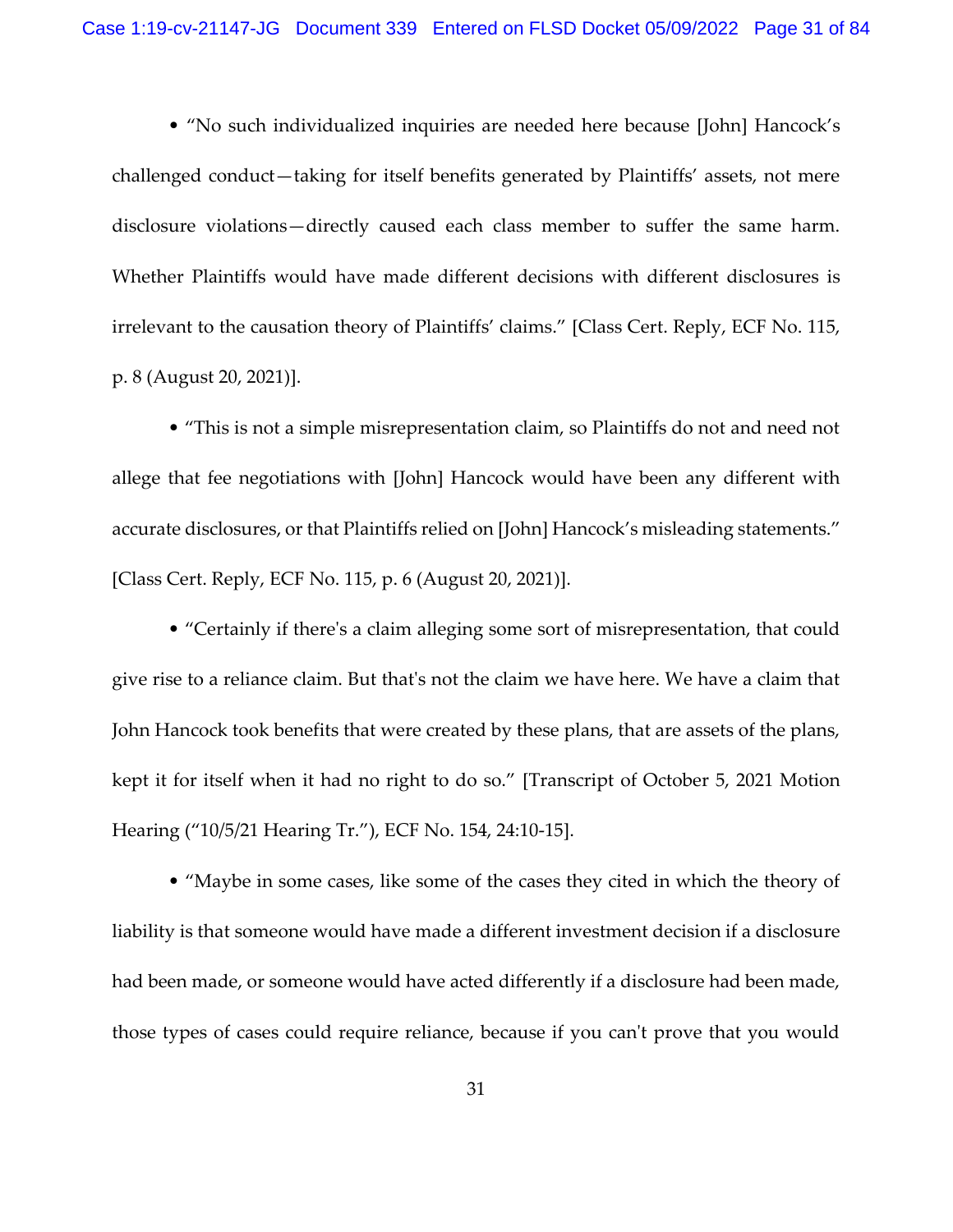have acted differently if different information was provided, then I can understand then you can't prove that damages would have been different. That's not our claim here. We're not alleging that the Romanos would have invested in different plans. We're not alleging that other class members would have invested in different plans. Instead, we're simply alleging: John Hancock basically took something that wasn't John Hancock's. And it breached its fiduciary duty in doing so." [10/5/21 Hearing Tr., ECF No. 154, 24:18-25:7].

• "I don't think that existence or absence of disclosures is necessary to prove that John Hancock is in essence self-dealing by taking the foreign tax credits that are generated by the assets of retirement plans and keeping it for itself without passing on a benefit to the plans themselves." [10/5/21 Hearing Tr., ECF No. 154, 14:11-15].

• "[THE COURT:] Aren't you at trial, Mr. Weinshall, going to present to the jury evidence that the contract didn't disclose the foreign tax credit; the contract didn't disclose that John Hancock was going to keep the credit; there were no disclosures about not helping defray expenses by using some or all of the tax credit; that nobody from John Hancock made a disclosure? Aren't those things that you're going to be bringing out to the jury because you think it helps your claim? I mean, listen, if I was a plaintiff's lawyer in your case, I would certainly do that. Aren't you planning on doing that? MR. WEINSHALL: I'm not sure it's essential to the claims." [10/5/21 Hearing Tr., ECF No. 154, 13:18-14:4].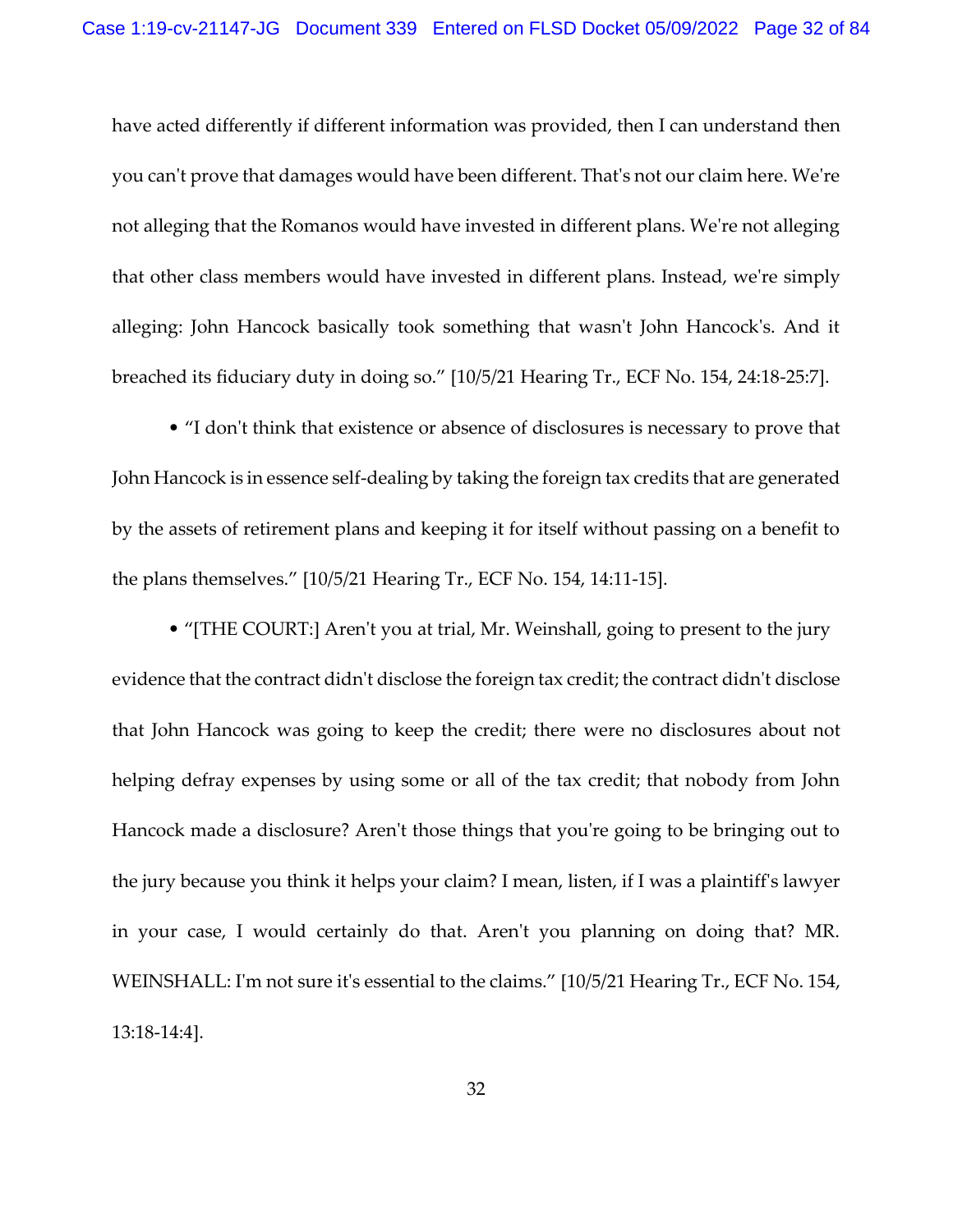• "[THE COURT:] My question was: At a trial, aren't you going to mention to the jury and in fact maybe even highlight to the jury the nondisclosures? MR. WEINSHALL: I think I will highlight what the contract says. And I will highlight what the fee disclosures say, just because that's what defines the relationship. And I'll say, you know: This is what the contract obligates John Hancock to do. This is what the regulation obligates John Hancock to do. And it didn't do that. It actually kept the benefit for itself. And that's it. It's pretty simple." [10/5/21 Hearing Tr., ECF No. 154, 14:22-15:7].

• "[THE COURT:] So can we fairly say that disclosure is part of your claim, part of your theory, part of your proof? Or is it largely irrelevant? MR. WEINSHALL: I'd say what matters is in the contract. And as to the prohibited transaction claim, what matters is in the specific fee disclosures. Other disclosures are not relevant." [10/5/21 Hearing Tr., ECF No. 154, 9:8-14].

In a memorandum [ECF No. 312] filed before the summary judgment hearing, John Hancock posited that "these statements differed from Plaintiffs' earlier statements . . . because they indicated that Plaintiffs' claim for breach of the duty of loyalty in Count I was no longer based on John Hancock's alleged failure to disclose its retention of foreign tax benefits."

B. Plaintiffs' explanation that disclosures were relevant only to a defense of a safe harbor from prohibited transactions (Count II) under 29 U.S.C. § 1108(b)(2)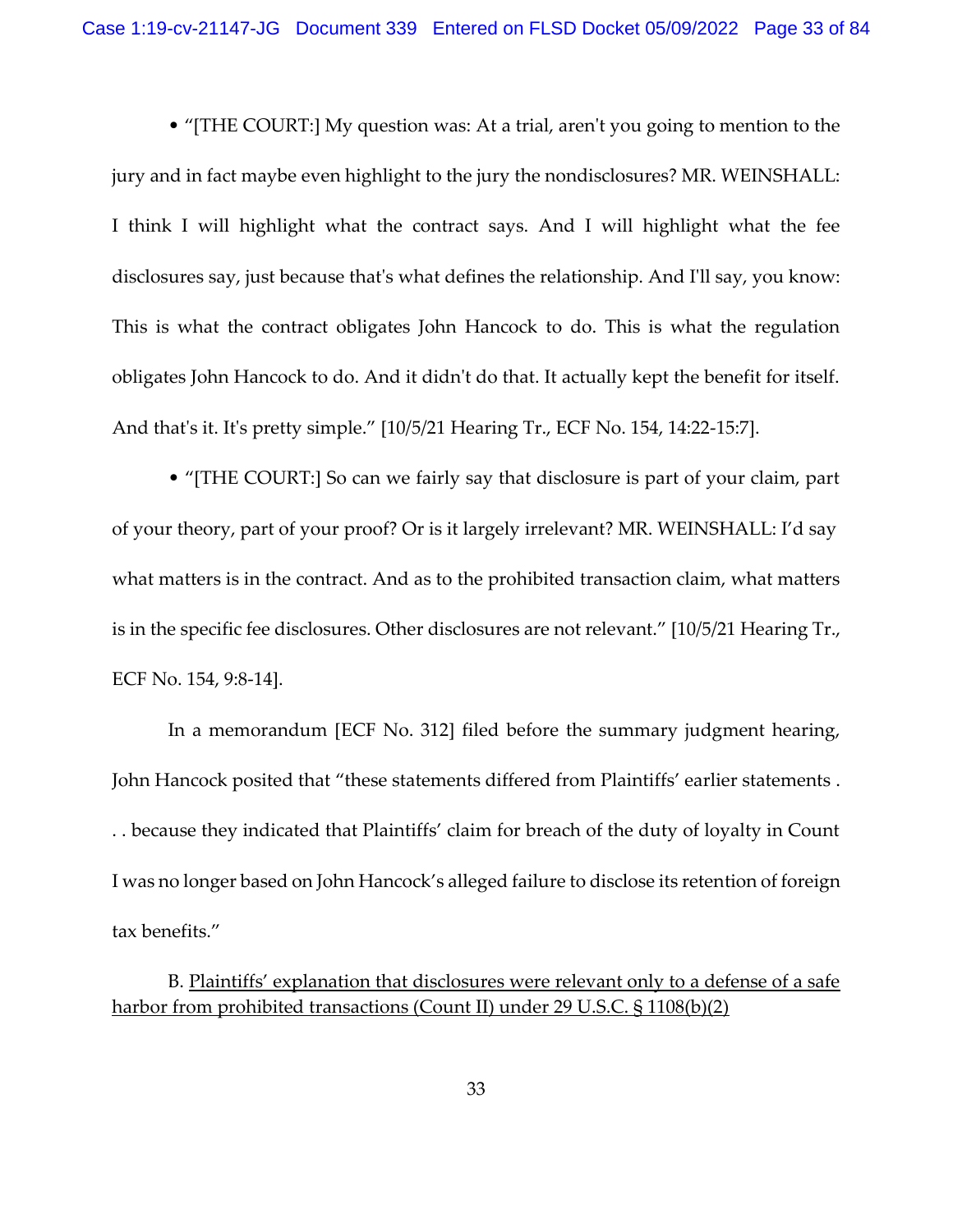Plaintiffs also explained during the class certification briefing and argument that disclosures were relevant as to the question of whether John Hancock could defend against Count II (prohibited transactions) by relying on the disclosure safe harbor under 29 U.S.C. § 1108(b)(2):

• "So in a way, the disclosure or nondisclosure was sort of a preemptive attack of ours to undercut what is sometimes used as a defense in cases like this." 10/5/21 Hearing Tr., ECF No. 154, 12:25-13:2.

• "So the disclosure could only potentially be relevant -- and when I'm saying 'disclosure,' I mean in the contract -- could only potentially be relevant if the contract's laid out some sort of right for John Hancock to either receive this foreign tax credit or if it said: We're not going to give you this benefit; we're going to take this as compensation, or they said: We are going to give you this benefit. However it played out in the contracts. So we know the contracts don't contain any reference to foreign tax credits; and that again is from Ms. Hamilton's deposition testimony. And that's it. That's the only relevance it has to the contract and as to the prohibited-transaction claim. John Hancock cannot take advantage of the safe harbor unless it discloses in one of these regulatory disclosures that it receives compensation in the form of foreign tax credits. We know it didn't do that, again, because of Ms. Hamilton's testimony. And therefore, it cannot proceed under that safe harbor." 10/5/21 Hearing Tr., ECF No. 154, 12:7-24.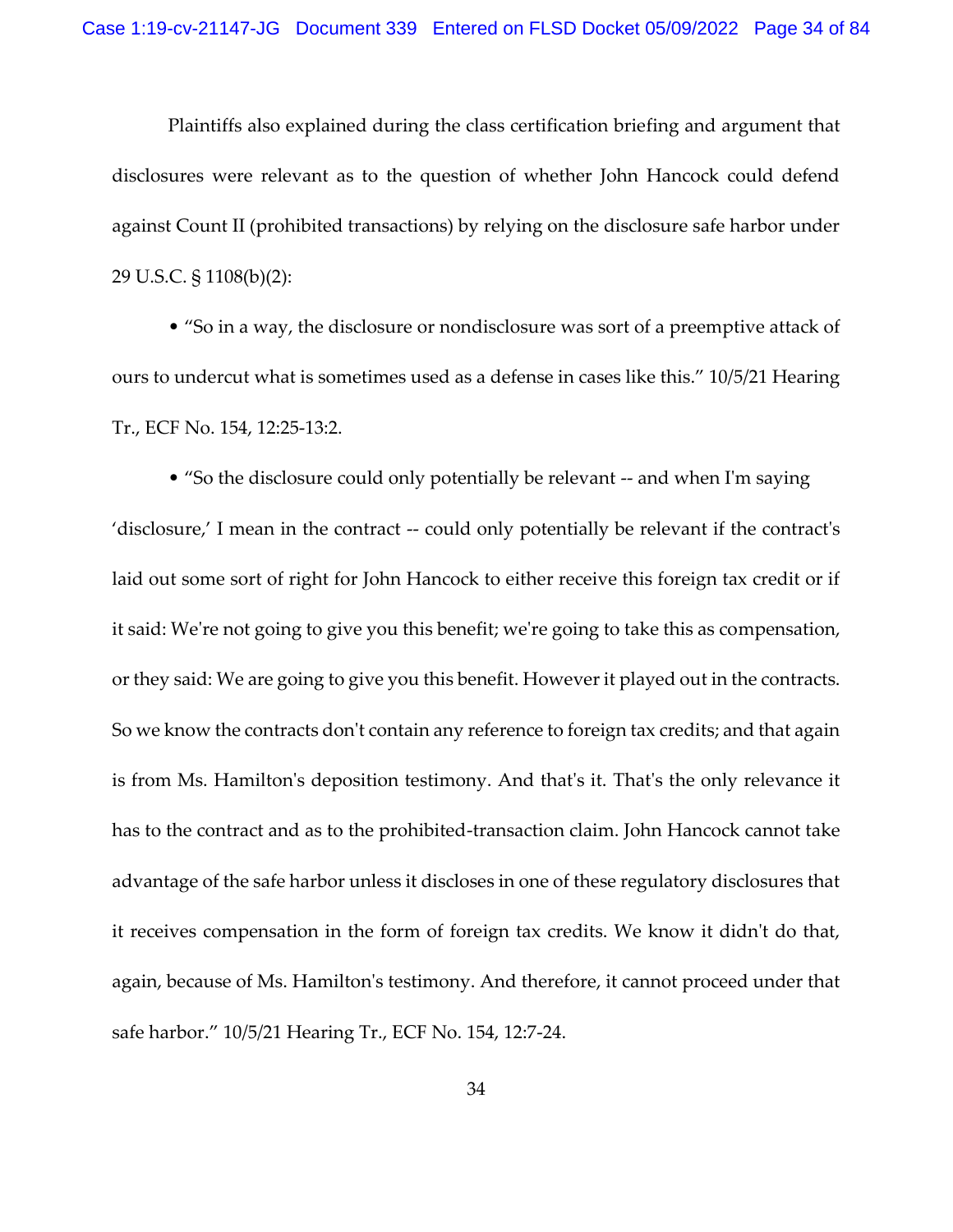• "The failure to disclose this compensation is what makes it unauthorized and a per se prohibited transaction under 29 U.S.C. § 1106 and 29 C.F.R. § 2550.408b-2." [Class Cert. Reply, ECF No. 115, p. 4] (August 20, 2021).

• "Its uniform failure to provide written disclosures of this compensation violates 29 C.F.R. § 2550.408b-2(c)(iv)(C)(1)-(2), rendering its contracts with Plaintiffs and class members per se unreasonable under § 2550.408b2(c)(1)(i), and thus prohibited transactions under 29 U.S.C. § 406 [sic]." [Class Cert. Reply, ECF No. 115, p. 6] (August 20, 2021).

# III. Plaintiffs' Further Revised Position: Disclosures are no longer relevant to Count II, but instead relate only to the duty of loyalty claim in Count I

Subsequently, in opposing John Hancock's Motion for Summary Judgment and *Daubert* motions, Plaintiffs asserted that John Hancock's alleged failure to disclose its retention of foreign tax credits evidenced a breach of duty of loyalty under Count I and acknowledged that 29 U.S.C. § 1108(b)(2), and the disclosures provided for under its regulations (i.e., 29 C.F.R. § 2550.408b-2), do not apply to 29 U.S.C. § 1106(b)(1) and (b)(3).

• "Plaintiffs agree with Hancock that satisfying ERISA § 408(b)(2) and its regulations does not exempt a fiduciary from liability under ERISA § 406(b). (ECF No. 193 at 20.) Still, the disclosure obligations specified in ERISA § 408(b)(2) remain relevant to Plaintiffs' loyalty claim under ERISA § 404. 'The duty of loyalty is one of the common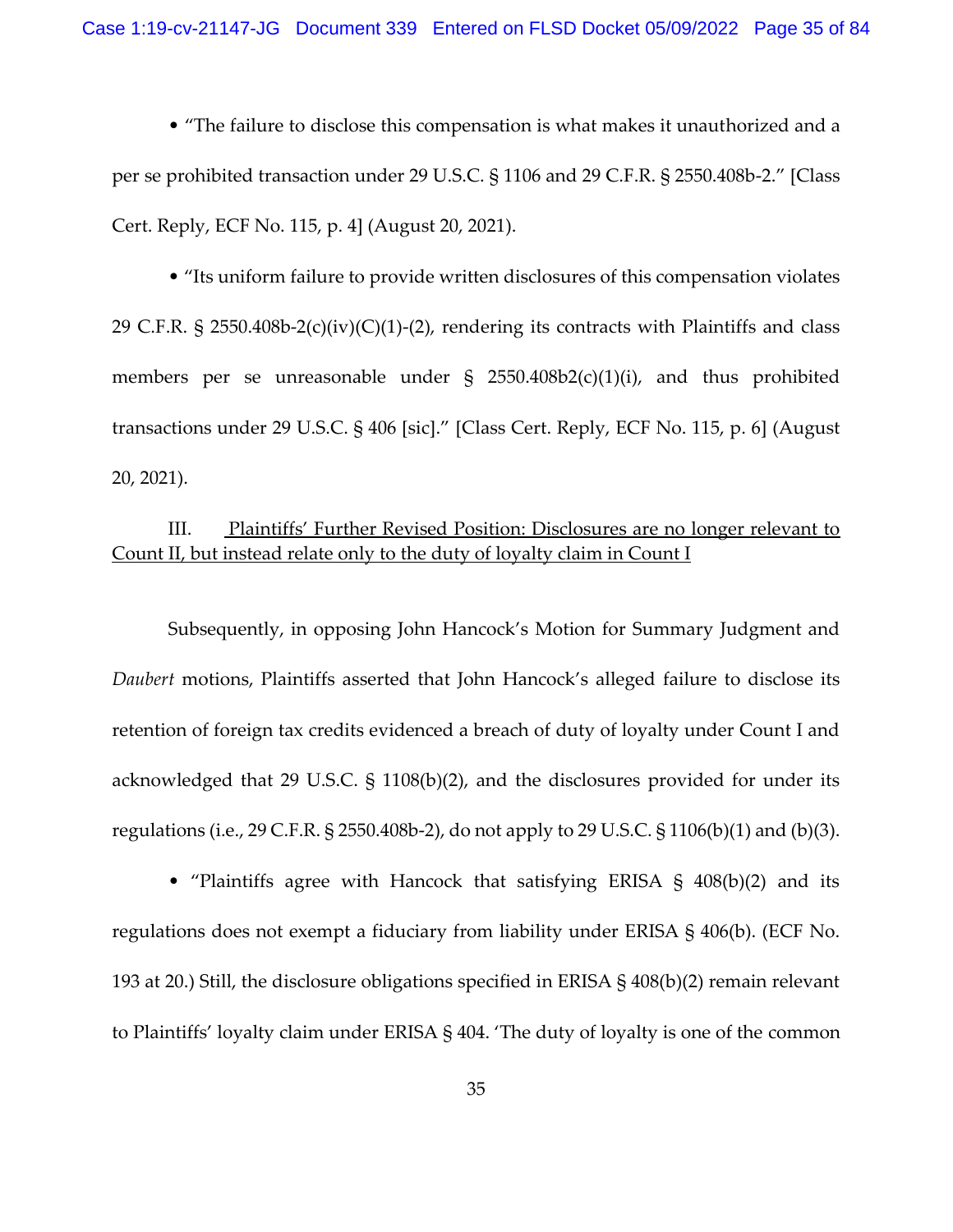law trust principles that apply to ERISA fiduciaries, and it encompasses a duty to disclose.'" [Plaintiffs' Response in Opposition to Defendant's Motion for Summary Judgment ("Summary Judgment Opposition"), ECF No. 267, p. 23] (December 14, 2021).

• "That [John] Hancock not only refuses to adhere to this provision, but also declines to even disclose the substantial FTC benefits it receives, more than suffices to establish its breach of loyalty." [Summary Judgment Opposition, ECF No. 267, p. 18] (December 14, 2021).

• "The summary judgment evidence establishes that the FTCs are something 'of monetary value,' and [John] Hancock's Rule 30(b)(6) witness testified that it did not disclose in writing to Plan fiduciaries its receipt and retention of FTCs. (PSOF, ¶ 23.) This is sufficient to establish a breach of the disclosure duty." [Summary Judgment Opposition, ECF No. 267, p. 24] (December 14, 2021).

• "Thus, [John] Hancock's failure to comply with the disclosure obligations set forth in ERISA § 408(b)(2) provide[s] additional evidence to support Plaintiffs' loyalty claim." [Summary Judgment Opposition, ECF No. 267, pp. 21-22] (December 14, 2021).

• "He has opined that [John] Hancock acted disloyally and has not followed best practices; and the entire case hinges on whether [John] Hancock breached its duty of loyalty to the Plan by improperly handling foreign tax credits and failing to provide the Plan with appropriate disclosures regarding their treatment." [Plaintiffs' Opposition to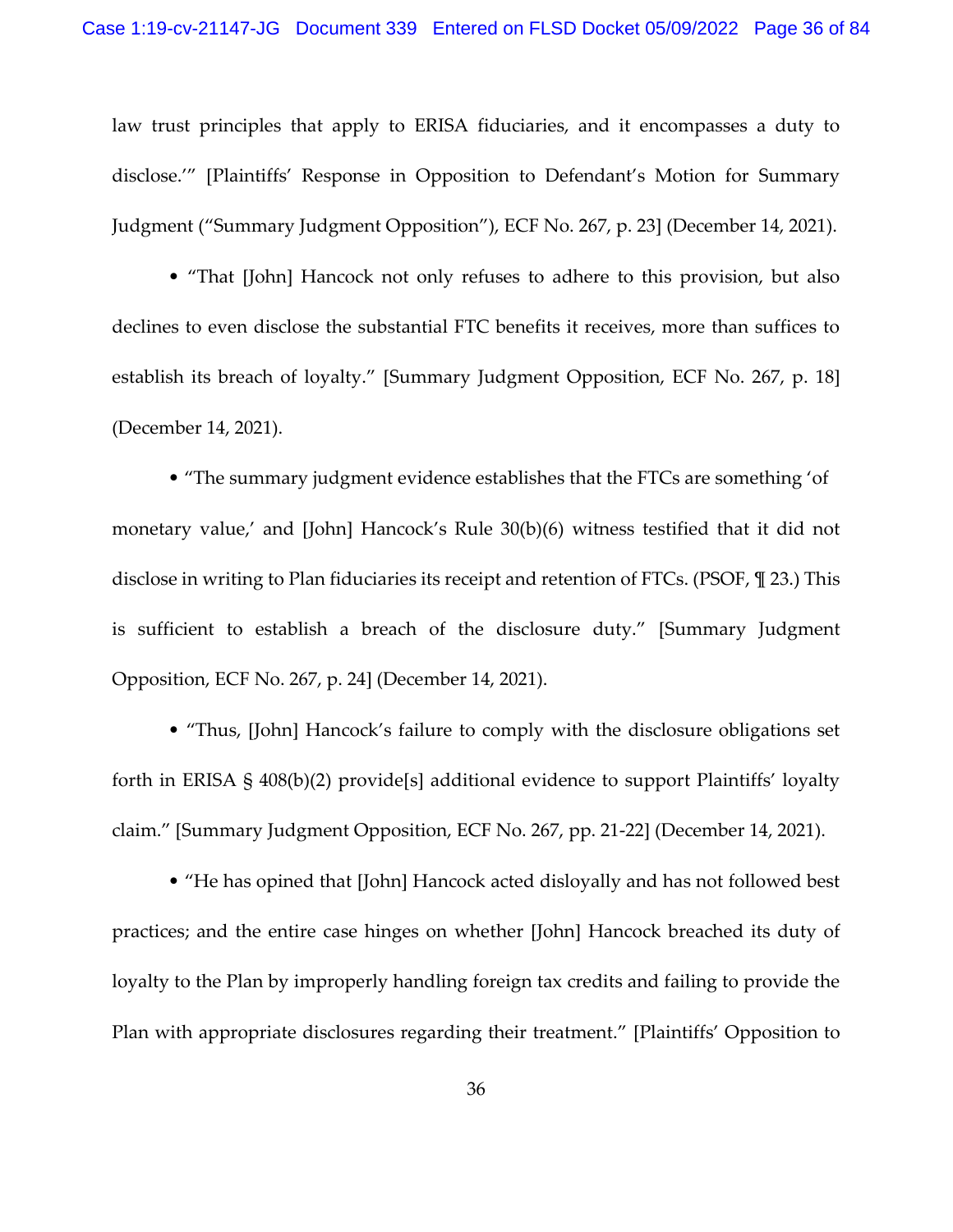Defendant's Motion to Exclude Expert Reports and Testimony of Roger Levy, Esq. and Memorandum in Support ("Levy Opp."), ECF No. 271, p. 10] (December 14, 2021).

• "As Plaintiffs explain in their summary judgment response, which Plaintiffs incorporate herein, even if ERISA § 408(b)(2) does not provide an exemption to Plaintiffs' ERISA § 406(b)(1) and (b)(3) claims, [John] Hancock's failure to disclose its compensation to Plaintiffs is still relevant for Plaintiffs' breach-of-fiduciary-duty claim under ERISA § 404." [Plaintiffs' Response in Opposition to Defendant's Motion to Exclude Expert Report and Testimony of Lisa De Simone, PhD ("De Simone Opp."), ECF No. 269, p. 8] (December 14, 2021).

According to John Hancock, these statements differ from Plaintiffs' statements during the class certification proceedings (*see supra* Section II) because (1) they assert that John Hancock's failure to disclose its retention of foreign tax benefits is an independent basis for liability under Count I, and (2) they no longer tie John Hancock's liability under Count II to the disclosure requirements of the regulations promulgated under 29 U.S.C.  $$1108(b)(2).$ 

## **The Summary Judgment Motion Hearing**

The Court held a two-hour Zoom hearing on the summary judgment motion. In addition to repeating the arguments raised in the memoranda, the parties provided some additional points. The Court will highlight some of them: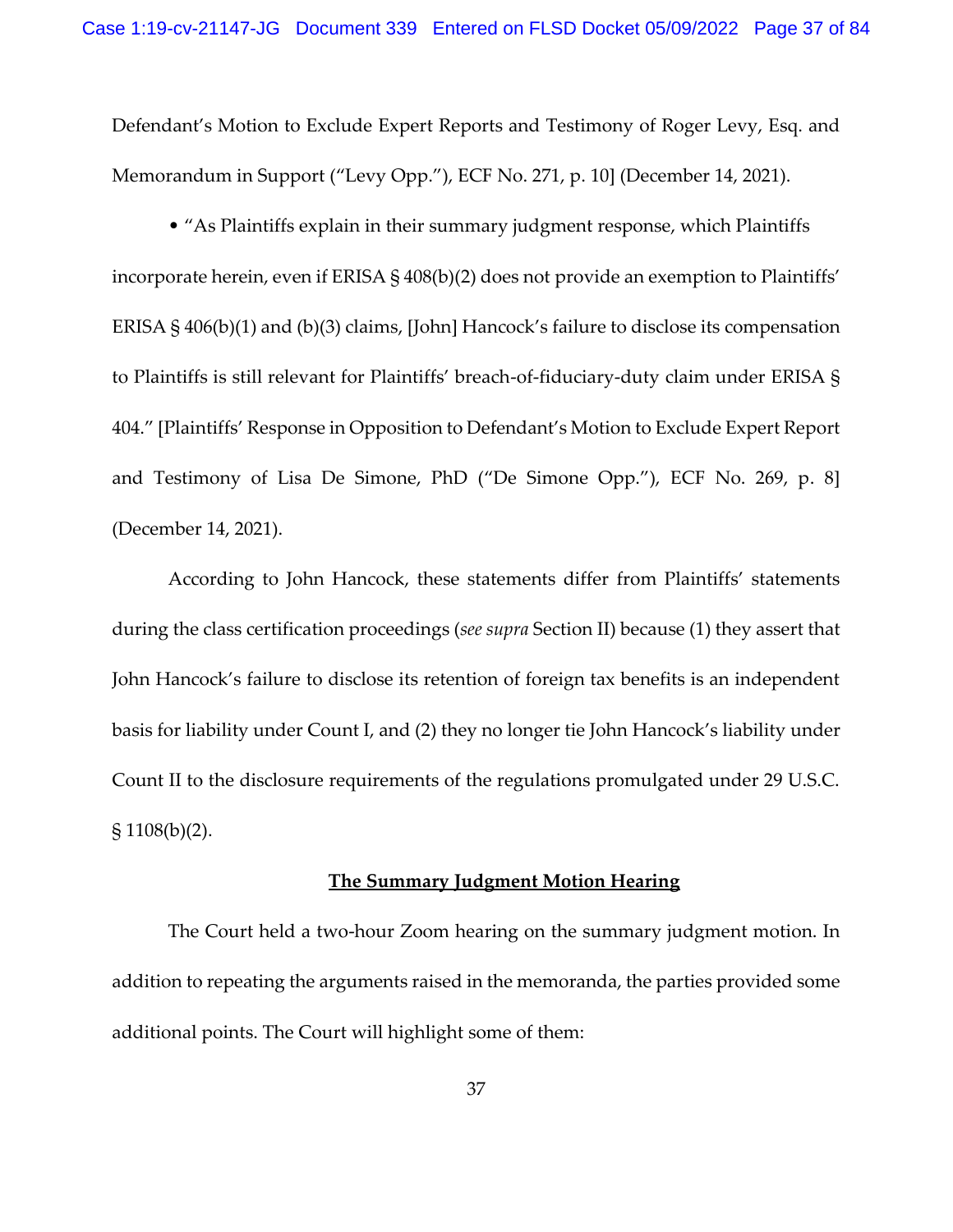John Hancock contends that Plaintiffs, in effect, want to avoid paying foreign taxes on their international investment selections. That is an understandable goal, of course, but John Hancock contends that it is not what Plaintiffs bargained for in their contracts.

John Hancock also urged the view that it is improper to use ambiguous language as a basis for establishing fiduciary duties.

John Hancock emphasized that there is no law requiring it to disclose its tax situation and activities to Plans like the ones for which Plaintiffs are trustees. As highlighted by defense counsel, Plaintiffs never requested information from John Hancock about whether it used FTCs for itself (or about any other aspect of its tax position), and John Hancock had no affirmative obligation to provide that information.

Similarly, because the contracts are silent about John Hancock's ability to retain and use the FTCs, it was permitted to use them.

According to John Hancock, Plaintiffs did not suffer any monetary loss, and the Plan is in the same position, regardless of whether John Hancock used the FTCs.

John Hancock advised, in response to a question from the Undersigned, that there is no evidence in the record explaining why it chose to not disclose to the Plan trustees its view that it could use the FTCs. But, defense counsel noted, Plaintiffs likely would have still chosen John Hancock even if they had been provided with a disclosure - because they later selected another entity to take over for John Hancock and that firm did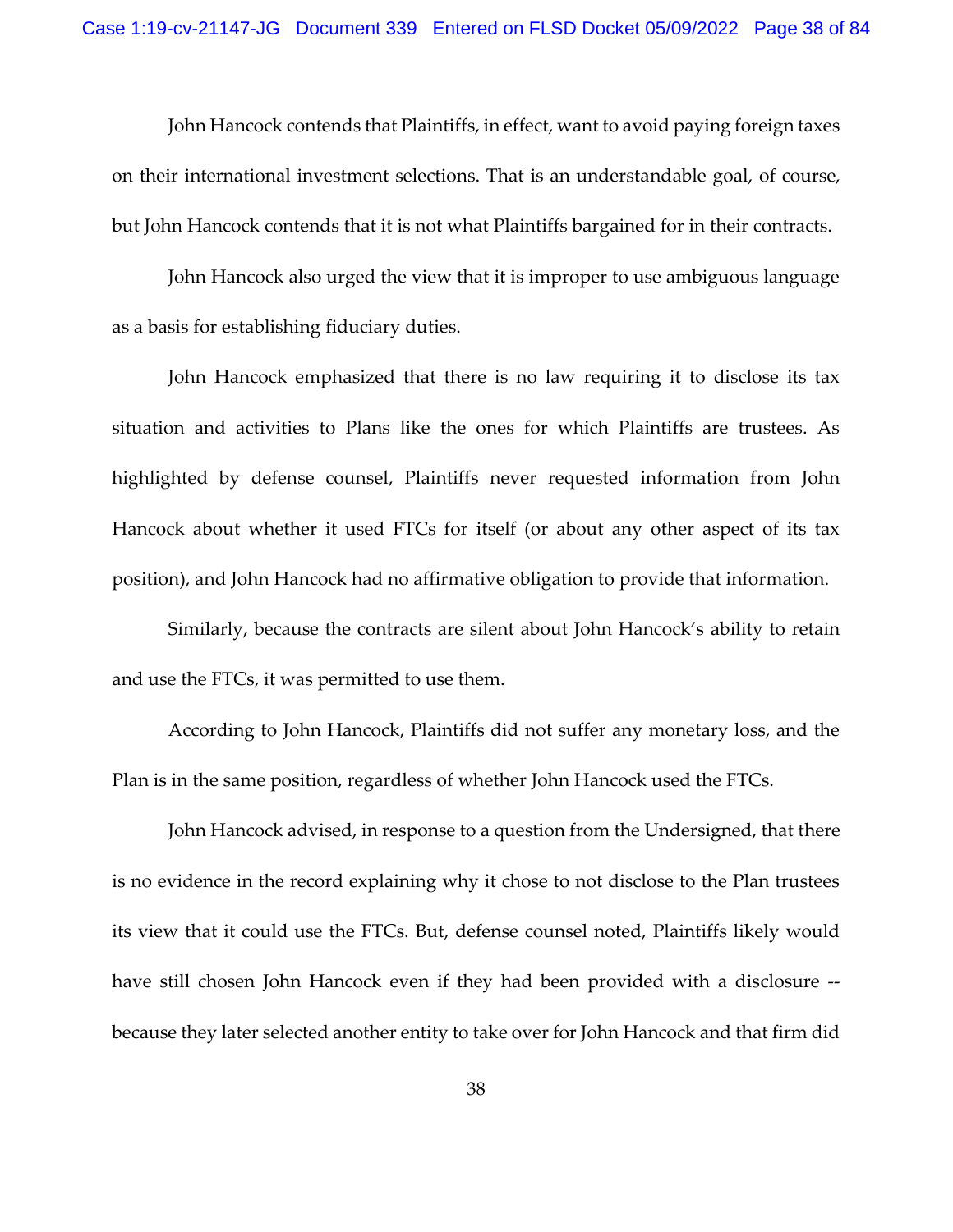not credit back or rebate FTCs either.

Plaintiffs noted that FTCs are listed on John Hancock's financial statements, which means that it kept track of them even though it had no discussion with the Plan about its treatment and use of FTCs.

Plaintiffs argued that the absence of contractual language about FTCs actually *helps* them, not John Hancock. As teed up by Plaintiffs, if John Hancock had wanted to retain the FTCs to increase its revenue and profits, then it could have easily disclosed that fact to the Plans.

Likewise, Plaintiffs argued, ERISA is designed to protect Plans when there is an ambiguity or an absence of language.

Plaintiffs acknowledged that they would be in the same financial position had John Hancock not used the FTCs against its overall tax liability, but they argue that the relevant question is a different one: what would have happened if John Hancock had "lived up to its fiduciary obligations" (by paying the Plan the amount of the FTCS it used through a rebate or credit)?

# **Analysis**

## *Applicable Legal Standards – Summary Judgment*

Summary judgment must be entered against a party who fails to show a genuine issue as to a material fact, thus enabling a court to decide the case as a matter of law.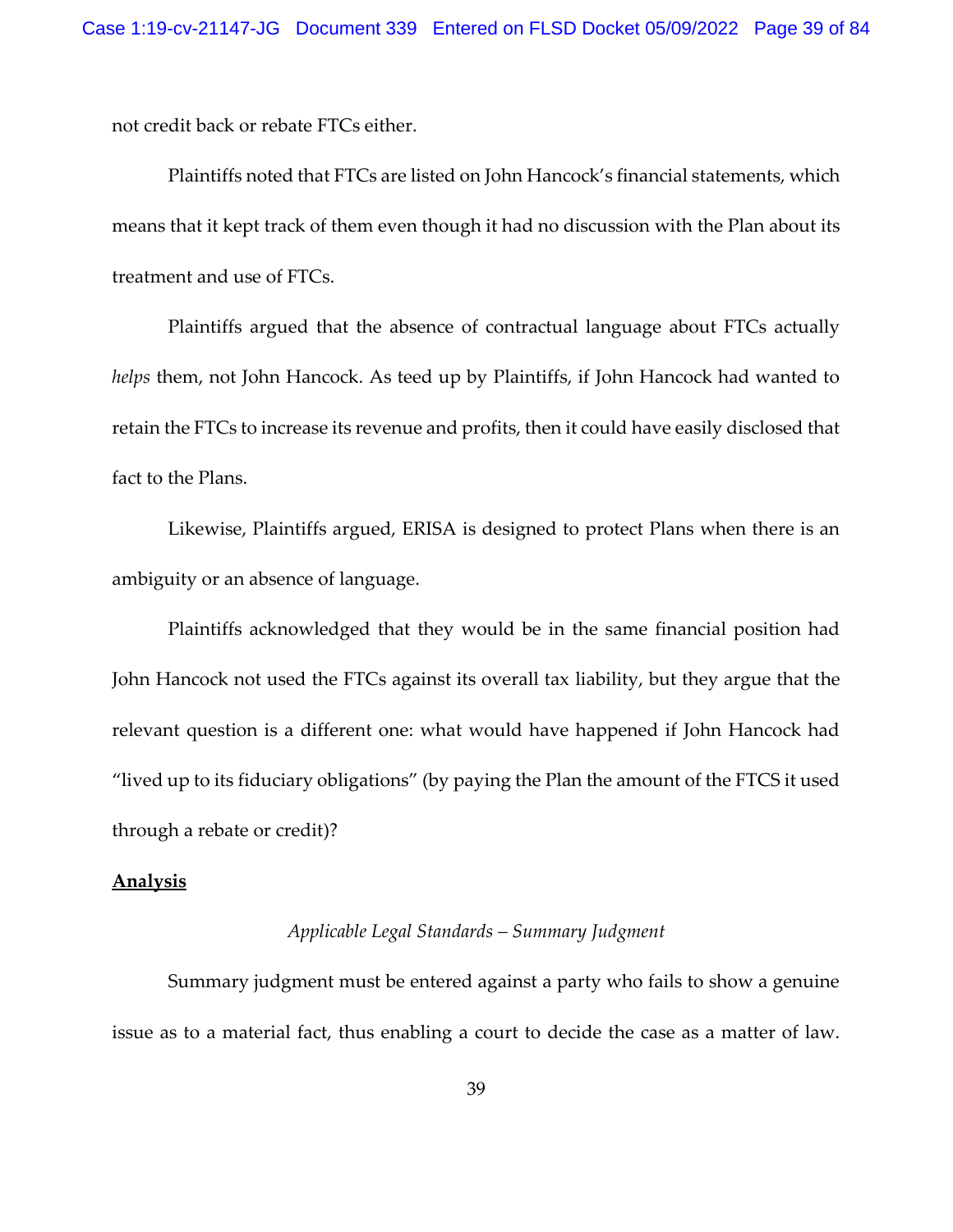*Celotex Corp. v. Catrett,* 477 U.S. 317, 322-23 (1986). "A genuine issue of material fact does not exist unless there is sufficient evidence favoring the nonmoving party for a reasonable jury to return a verdict in its favor." *Haves v. City of Miami*, 52 F.3d 918, 921 (11th Cir. 1995) (citations omitted) (affirming summary judgment for the defendant). *See generally Quintero v. Geico Marine Ins. Co.,* 983 F.3 1264 (11th Cir. 2020) (affirming summary judgment for the defendant).

To obtain summary judgment, a defendant may either (1) produce evidence that refutes an essential element of the plaintiff's claim or (2) "point[] out . . . that there is an absence of evidence to support the [plaintiff's] case." *Celotex Corp*., at 325, 331. The burden is on the non-moving party to come "forward with sufficient evidence on each element that must be proved." *Earley v. Champion Int'l Corp*., 907 F.2d 1077, 1080 (11th Cir. 1990) (citation omitted) (affirming summary judgment for the defendant).

Moreover, "the mere existence of a scintilla of evidence in support of the plaintiff's position will be insufficient [to preclude summary judgment for the movant]; there must be evidence on which the jury could reasonably find for the plaintiff." *Anderson v. Liberty Lobby, Inc.,* 477 U.S. 242, 250 (1986).

Consideration of a summary judgment motion does not lessen the burdens on the non-moving party: the non-moving party still bears the burden of coming forward with sufficient evidence on each element that must be proved. *Rollins v. TechSouth, Inc.,* 833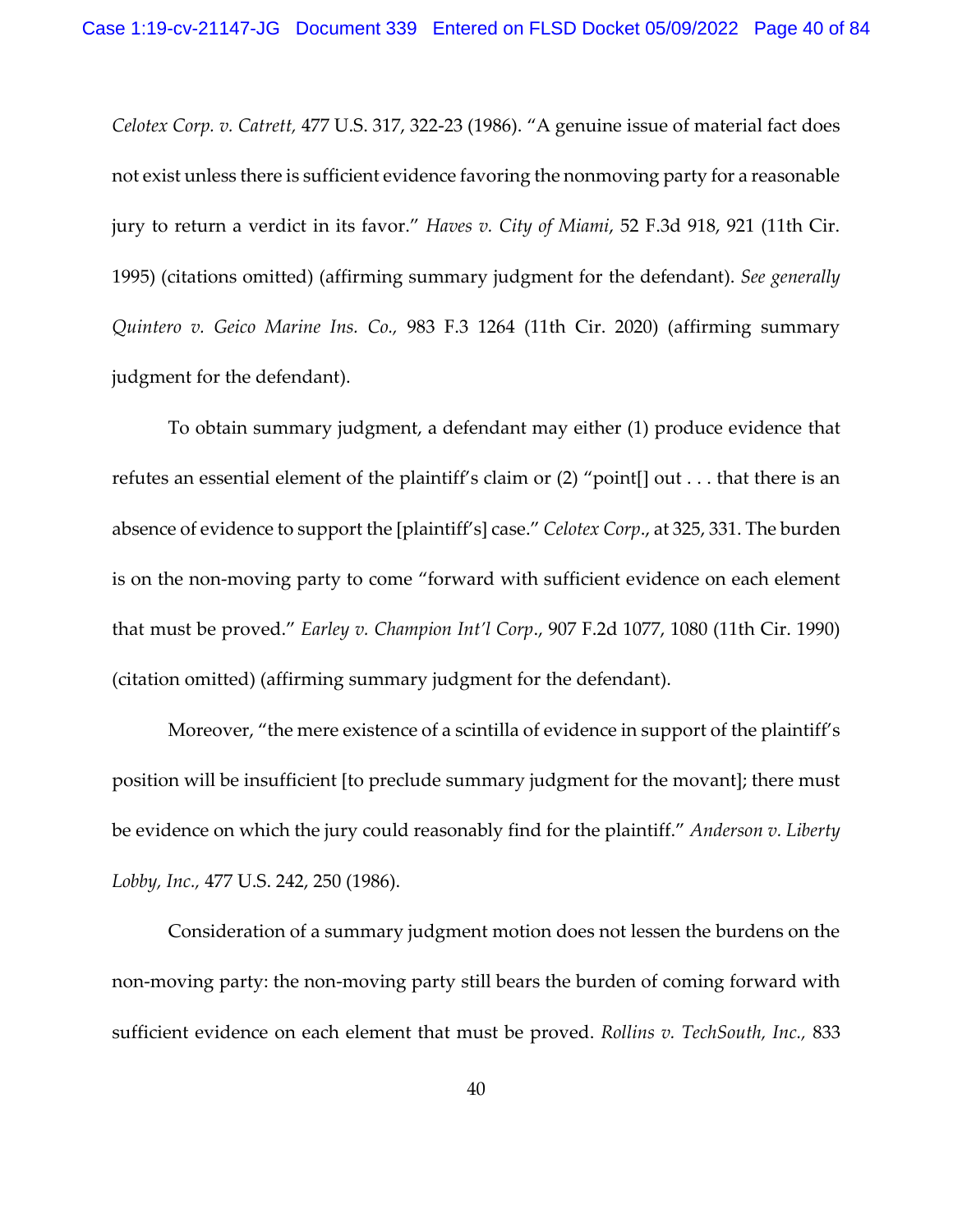F.2d 1525, 1528 (11th Cir. 1987). "[I]n ruling on a motion for summary judgment, the judge must view the evidence presented through the prism of the [movant's] substantive evidentiary burden." *Anderson*, 477 U.S. at 254, 106 S. Ct. at 2513. The trial judge must bear in mind the "actual quantum and quality of proof necessary to support liability" in a given case. *Id.* "[I]f on any part of the prima facie case there would be insufficient evidence to require submission of the case to a jury, we must affirm the grant of summary judgment [for the defendant]." *Barnes v. Southwest Forest Indus., Inc*., 814 F.2d 607, 609 (11th Cir. 1989).

Where, as here, discovery has been conducted, "there is no issue for trial unless there is sufficient evidence favoring the non-moving party for a jury to return a verdict for that party. If the evidence is merely *colorable*, or is *not significantly probative,* summary judgment may be granted." *Anderson*, 477 U.S. at 249–50, 106 S. Ct. at 2511 (citations omitted) (emphasis added)<sup>9</sup>; accord Hudson v. Southern Ductile Casting Corp., 849 F.2d 1372, 1376 (11th Cir. 1988).

# *Is John Hancock A Relevant ERISA Fiduciary To The Plan?*

Both sides agree that the issue of whether John Hancock is a relevant ERISA

<sup>9</sup> *Earley v. Champion Intern. Corp*., 907 F.2d 1077, 1080 (11th Cir. 1990) (adding emphasis to the "merely colorable" and "not significantly probative" language from *Anderson* in affirming a summary judgment for Defendant).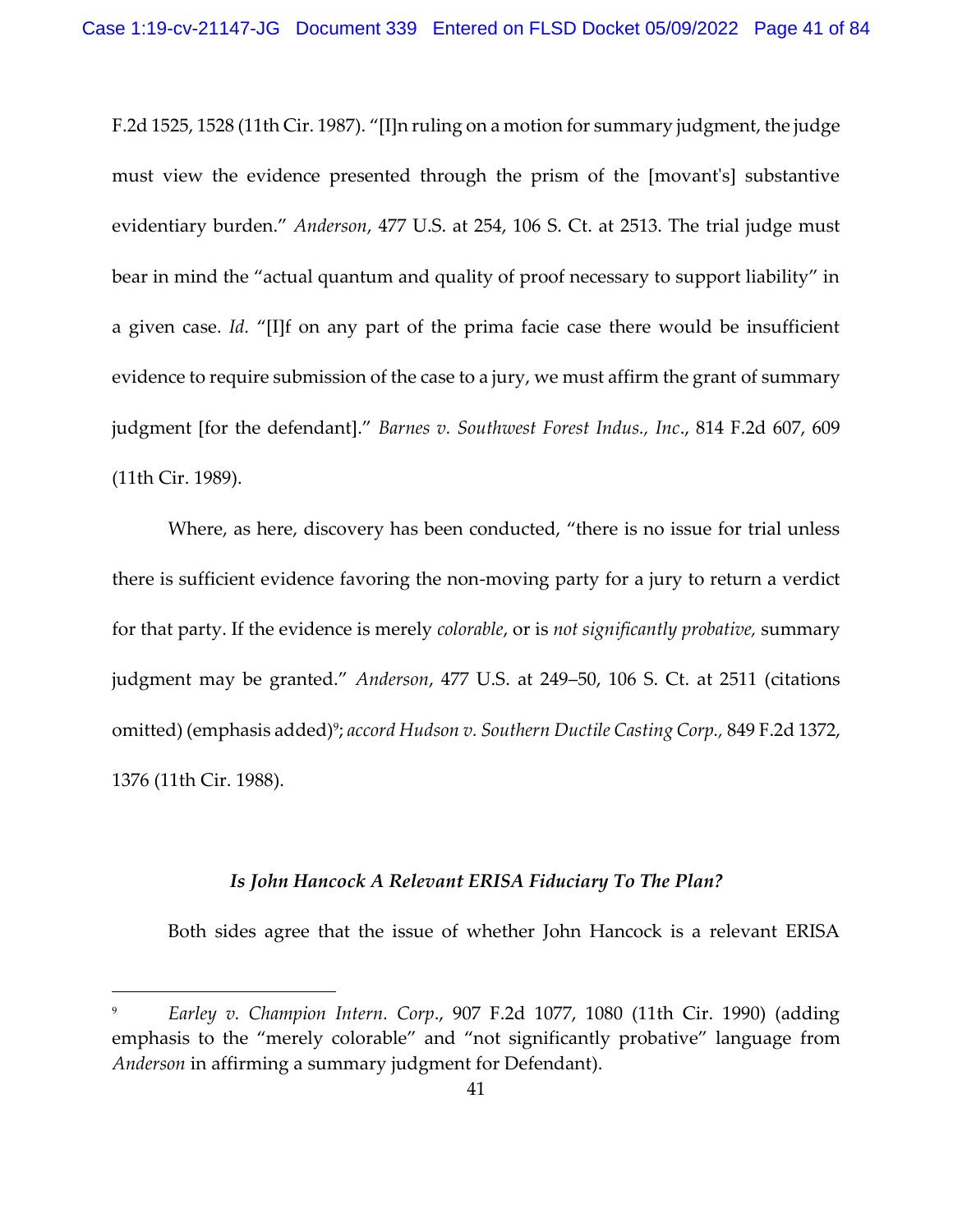fiduciary to the Plan is a mixed question of fact and law. *Cotton v. Massachusetts Mut. Life Ins. Co.*, 402 F.3d 1267, 1277 (11th Cir. 2005) ("The question whether a party is an ERISA fiduciary is a mixed question of law and fact."); *David P. Coldesina, D.D.S. v. Est. of Simper*, 407 F.3d 1126, 1131 (10th Cir. 2005) ("Whether a party is an ERISA fiduciary is a mixed question of fact and law." (citing *Hamilton v. Carell*, 243 F.3d 992, 997 (6th Cir. 2001)). John Hancock further notes that the material facts underlying this mixed question are not genuinely in dispute, so summary judgment is available. *See, e.g., Useden v. Acker*, 947 F.2d 1563 (11th Cir. 1991) (agreeing that material factual issues would not preclude summary judgment and affirming summary judgment for defendant in ERISA action because defendant bank was not a fiduciary).

Under ERISA § 3(21)(A), 29 U.S.C. § 1002(21)(A), ". . . a person [or company] is a fiduciary with respect to a plan to the extent (i) he exercises any discretionary authority or discretionary control respecting management of such plan or exercises any authority or control respecting management or disposition of its assets, (ii) he renders investment advice for a fee or other compensation, direct or indirect, with respect to any moneys or other property of such plan, or has any authority or responsibility to do so, or (iii) he has any discretionary authority or discretionary responsibility in the administration of such plan."

Determining whether an individual or company is acting as a fiduciary is a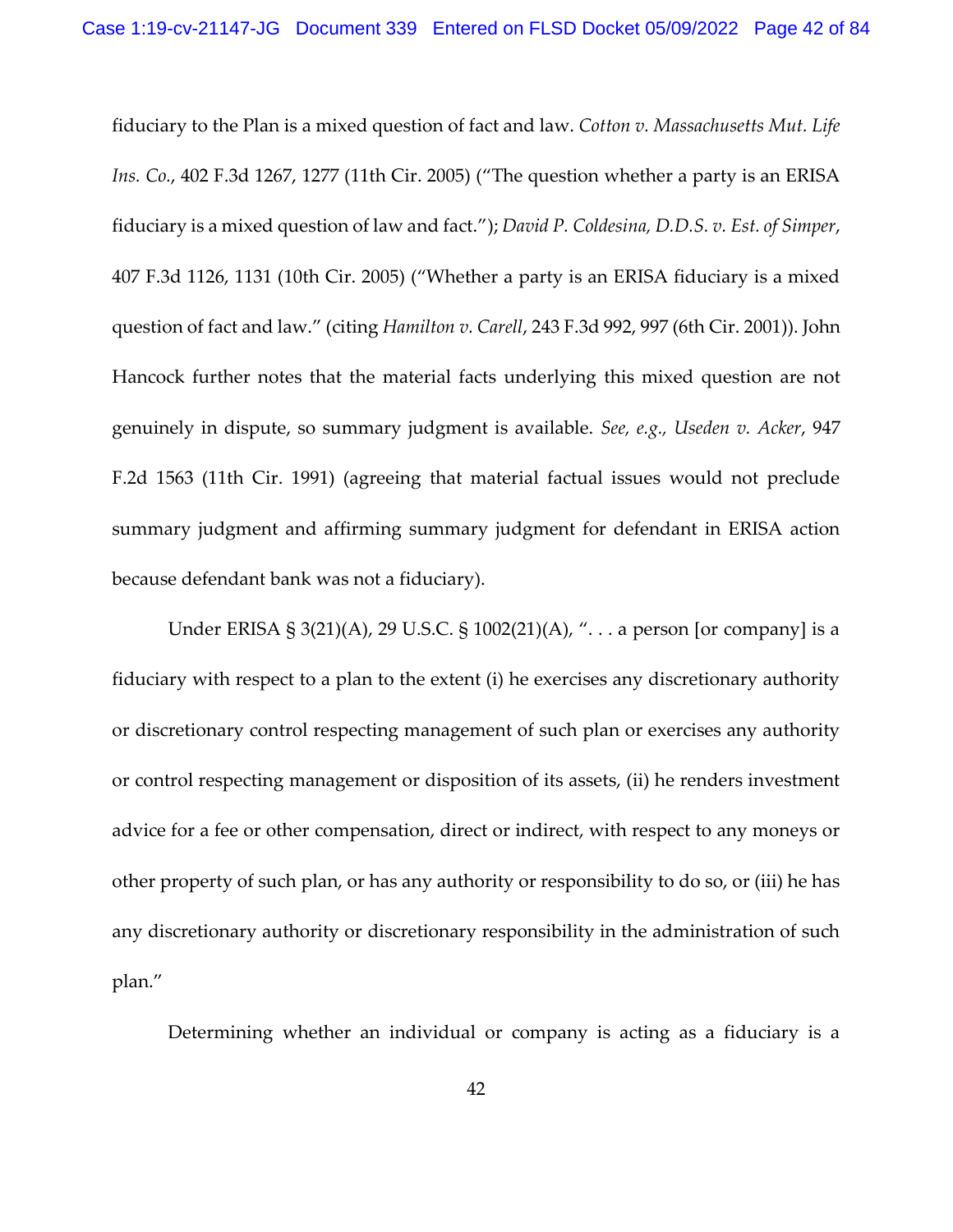threshold consideration:

In every case charging a breach of ERISA fiduciary duty, . . . the threshold question is not whether the actions of some person employed to provide services under a plan adversely affected a plan beneficiary's interest, but whether that person was acting as a fiduciary (that is, was **performing a fiduciary function**) when taking the action **subject to complaint**.

*Pegram v. Herdrich*, 530 U.S. 211, 226 (2000) (emphasis added).

"[A] party is a fiduciary only 'to the extent' that it performs a fiduciary function." *Cotton*, 402 F.3d at 1277. "[F]iduciary status under ERISA is not an 'all-or-nothing concept,' and 'a court must ask whether a person is a fiduciary with respect to the **particular activity at issue**.'" *Id.* (citation omitted) (emphasis supplied); *see also Srein v. Frankford Tr. Co.,* 323 F.3d 214, 220 (3d Cir. 2003) (concluding that trustee was a fiduciary with respect to one life insurance policy but not concerning another policy).

Here, Plaintiffs complain that John Hancock "retained the benefit of [FTCs] and did not credit the Plan's Separate Account or Participant Accounts in an amount equal to the value of the [FTCs] it retained." Compl. ¶ 35. But FTCs had no intrinsic value to Plaintiffs' Plan -- which is not a taxable entity that can apply FTCs. The only way in which FTCs have value to anyone here is by their application on John Hancock's taxes, because John Hancock, the shareholder, is subject to U.S. taxes.

The question, then, is whether John Hancock was an ERISA fiduciary (1) when it used FTCs for its own taxes or (2) concerning the elections made by funds selected by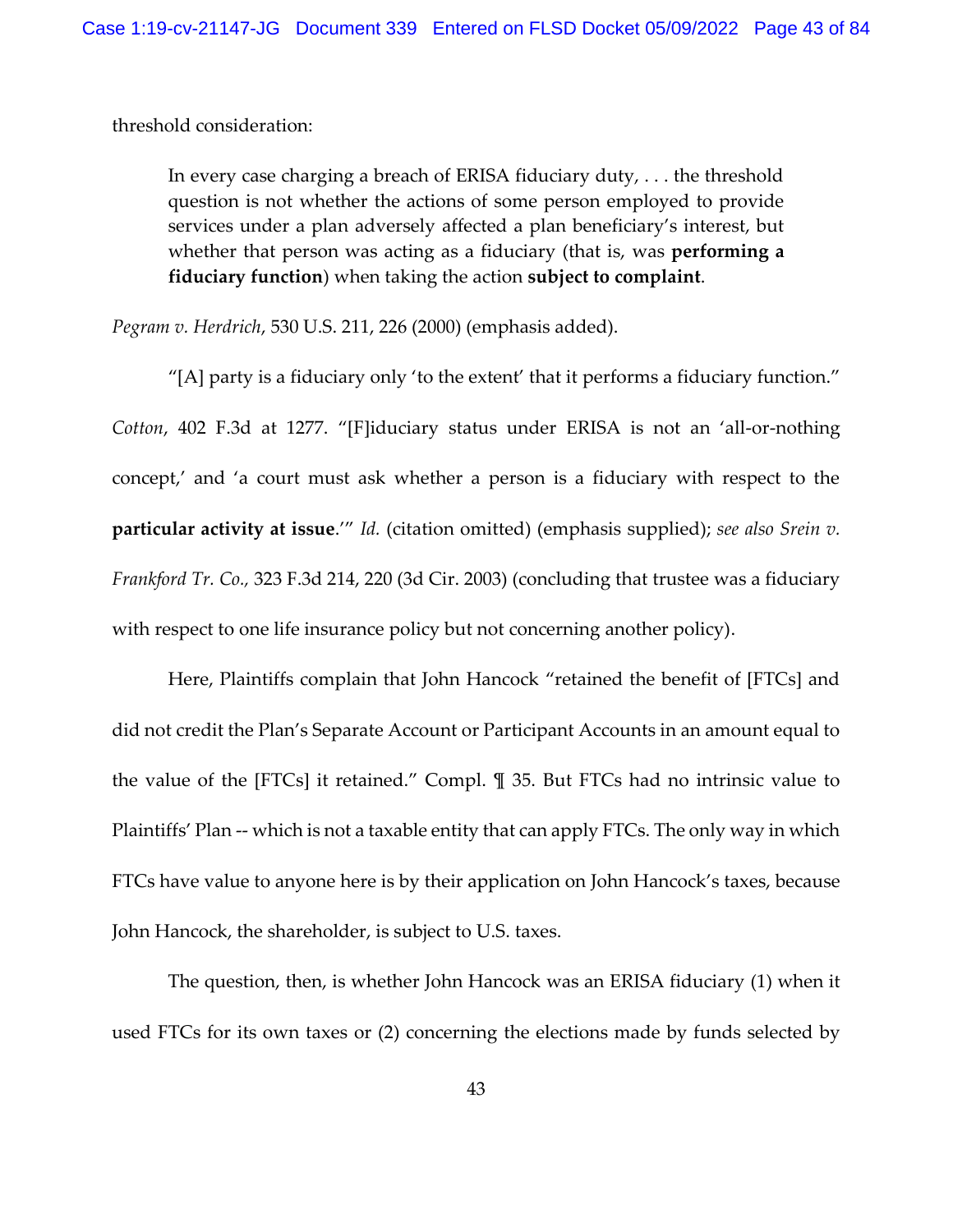Plaintiffs. It was not. Several reasons support this conclusion.

**First,** John Hancock is not an ERISA fiduciary for preparing its taxes and using the FTCs available to it (but not to Plaintiffs). ERISA does not reach business functions that are conducted in capacities other than those relating to a retirement plan: a company is not a fiduciary when "conduct[ing] business that is not regulated by ERISA." *Lanfear v. Home Depot, Inc*., 679 F.3d 1267, 1283 (11th Cir. 2012) (quoting *Local Union 2134 v. Powhatan Fuel, Inc*., 828 F.2d 710, 714 (11th Cir. 1987)); *see also Barnes v. Lacy*, 927 F.2d 539, 544 (11th Cir. 1991) ("[P]lan administrators assume fiduciary status only when and to the extent that they function in their capacity as plan administrators, not when they conduct business that is not regulated by ERISA." (quotation marks omitted)).

In *Lanfear*, the Court held that a company was not acting as an ERISA fiduciary when it filed documents with the U.S. Securities and Exchange Commission, even if those documents related to a fund used in its retirement plan. *Id.* at 1283. Specifically, the Court held that the defendants were acting in their corporate capacity, not as ERISA fiduciaries, when they engaged in those acts. Similarly, here, the only act that resulted in an alleged economic benefit -- John Hancock applying FTCs to its own corporate taxes -- was not conducted in an ERISA fiduciary capacity.

The John Hancock U.S. Tax group prepares tax returns -- applying all applicable rules concerning income, deductions, credits and the like across the consolidated group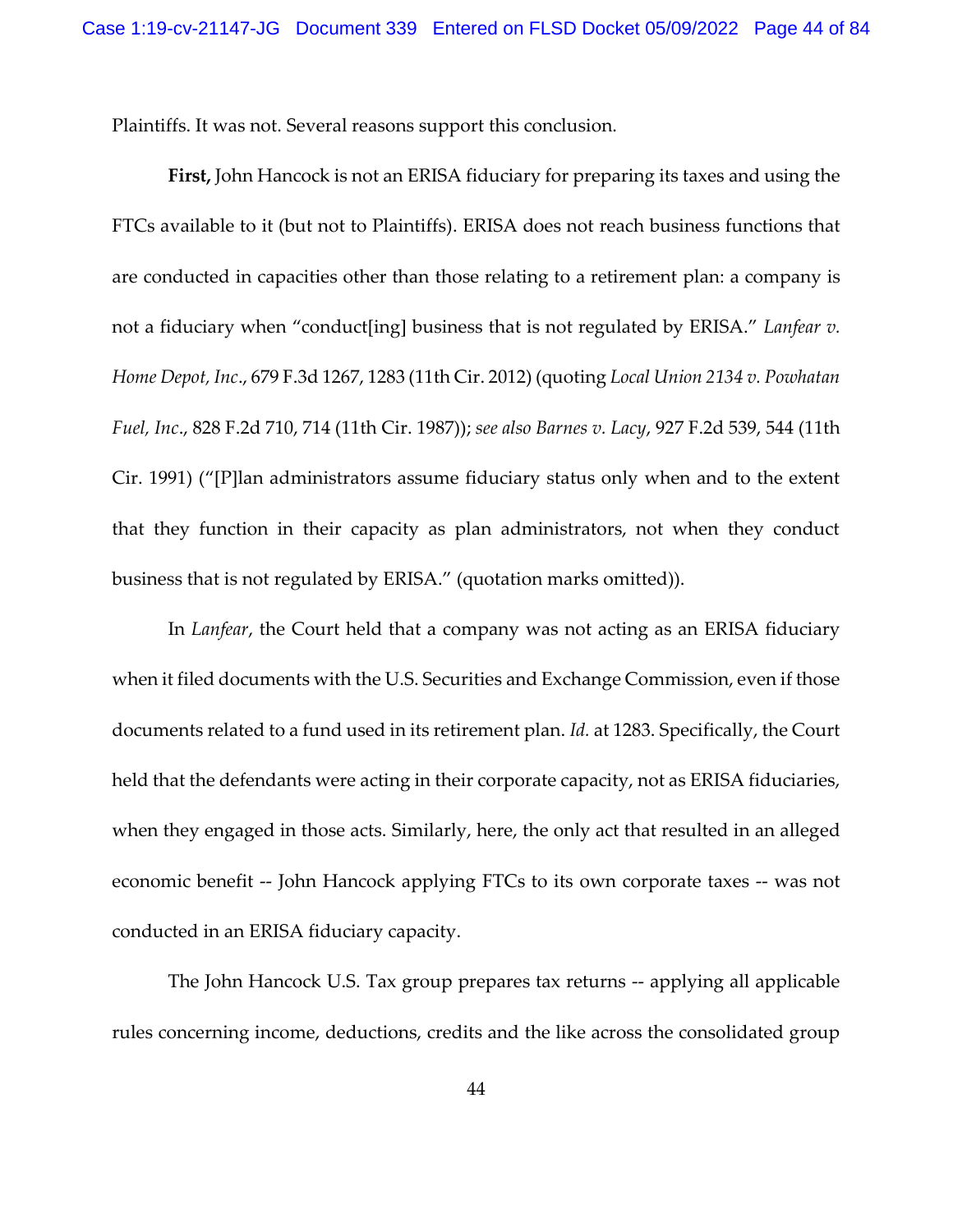of companies -- under John Hancock Financial Corp., not with respect to any specific retirement plan serviced by isolated business lines of one of its component companies.

Moreover, FTCs are uniquely creatures of the federal tax law. They may be applied by an insurance company subject to U.S. taxes if certain predicate conditions are satisfied, including, among others, that the taxpayer has sufficient net taxable income and foreign source income, and that the taxpayer paid (or incurred) the foreign tax to be credited (or deducted). *See, e.g.,* I.R.C. §§ 901–09. The IRS specifically allows the application of FTCs by life insurance companies offering separate accounts for qualified retirement plans subject to certain limitations not at issue here. IRS P.L.R. 9528004 (March 29, 1995). $^{\rm 10}$ 

Thus, John Hancock simply is not an ERISA fiduciary for filing its tax returns.

**Second**, Plaintiffs do not challenge John Hancock's contention that every appellate court to address whether an insurance company is an ERISA fiduciary in a context such as the one here, arising from its administration of assets held in a separate account used as a conduit vehicle for funding qualified ERISA plans, has held that the insurer is **not** a relevant fiduciary. *See Santomenno v. Transamerica Life Ins. Co*., 883 F.3d 833, 840 (9th Cir. 2018) (reversing order denying insurance company's motion to dismiss and remanding

<sup>&</sup>lt;sup>10</sup> The Eleventh Circuit treats private letter rulings as "persuasive authority because they represent the views of the IRS, which is charged with administering the Tax Code." *McKenny v. United States*, 973 F.3d 1291, 1300 n.6 (11th Cir. 2020) (internal marks and citations omitted). During the putative class period, John Hancock complied with the requirements set forth in IRS P.L.R. 9528004 (March 29, 1995).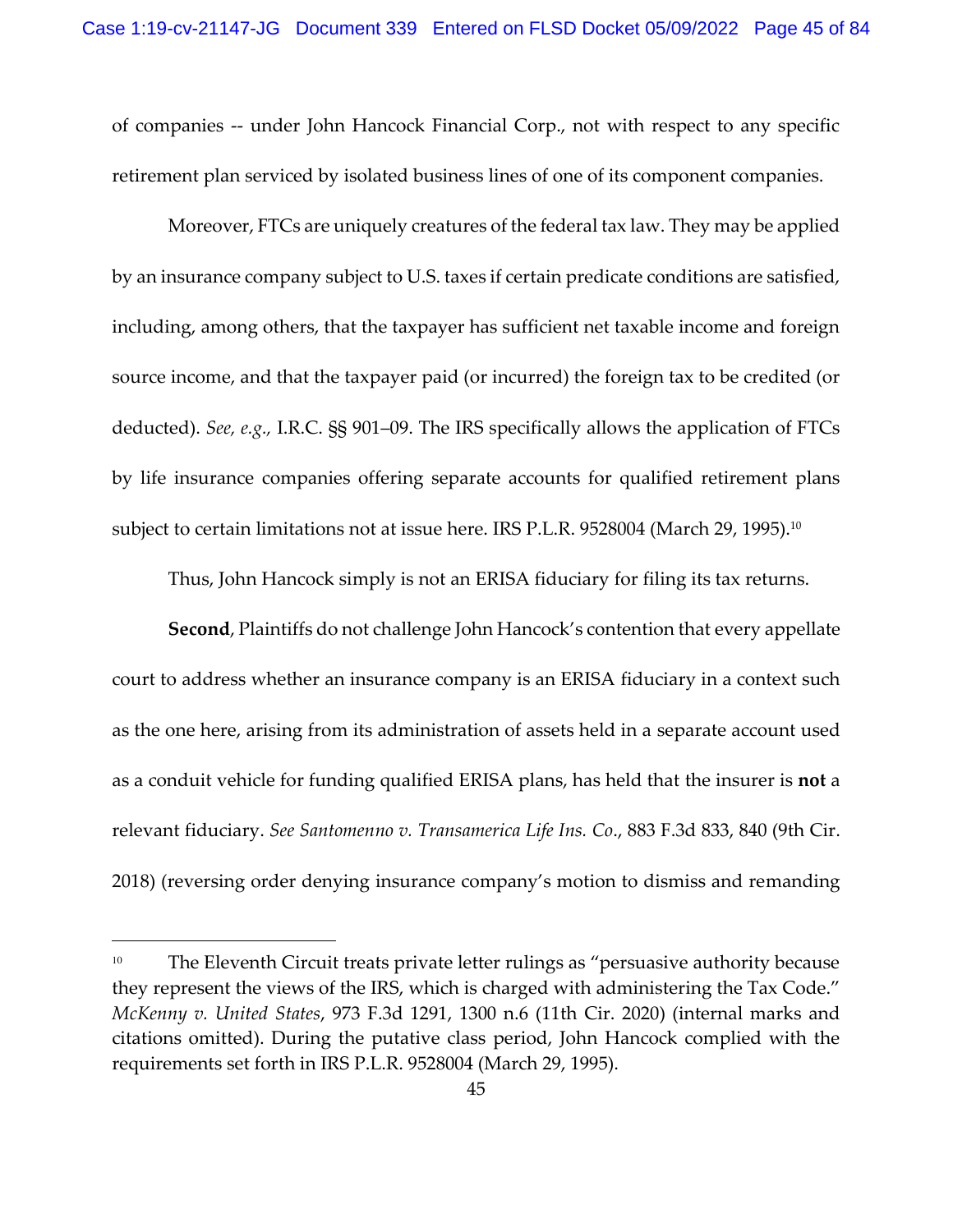with instructions to dismiss the complaint); *McCaffree Fin. Corp. v. Principal Life Ins. Co.,* 811 F.3d 998, 1002 (8th Cir. 2016) (affirming order dismissing class action ERISA lawsuit against insurance company providing investment services); *Santomenno v. John Hancock Life Ins. Co. (U.S.A.)*, 768 F.3d 284, 295–96 (3d Cir. 2014) (affirming order dismissing John Hancock because it was not a functional fiduciary); *Leimkuehler v. Am. United Life Ins. Co*., 713 F.3d 905, 913 (7th Cir. 2013) (affirming order granting summary judgment for service provider because its activities and omissions did not render the defendant a fiduciary).

**Third,** these decisions are consistent with the Eleventh Circuit's repeated holding that a service provider -- be it an insurer, third-party administrator or a bank-- is not an ERISA fiduciary absent actual **control** of a retirement plan's assets. *See Carolinas Elec. Workers Ret. Plan v. Zenith Am. Sols., Inc.*, 658 F. App'x 966, 970–71 (11th Cir. 2016) (affirming order dismissing ERISA lawsuit because of insufficient allegations that the defendant was a fiduciary); *Cotton*, 402 F.3d at 1277 (insurance company not an ERISA fiduciary); *Useden*, 947 F.2d at 1575–76 (11th Cir. 1991) (affirming order granting summary judgment for defendants in ERISA case because neither defendant was an ERISA fiduciary); *Howard v. Parisian, Inc.,* 807 F.2d 1560, 1564 (11th Cir. 1987) (ERISA does not regulate the duties of non-fiduciary plan administrators).

A financial institution is not an ERISA fiduciary when it acts only under "a preexisting framework of policies, practices and procedures." *Chapman v. Klemick*, 3 F.3d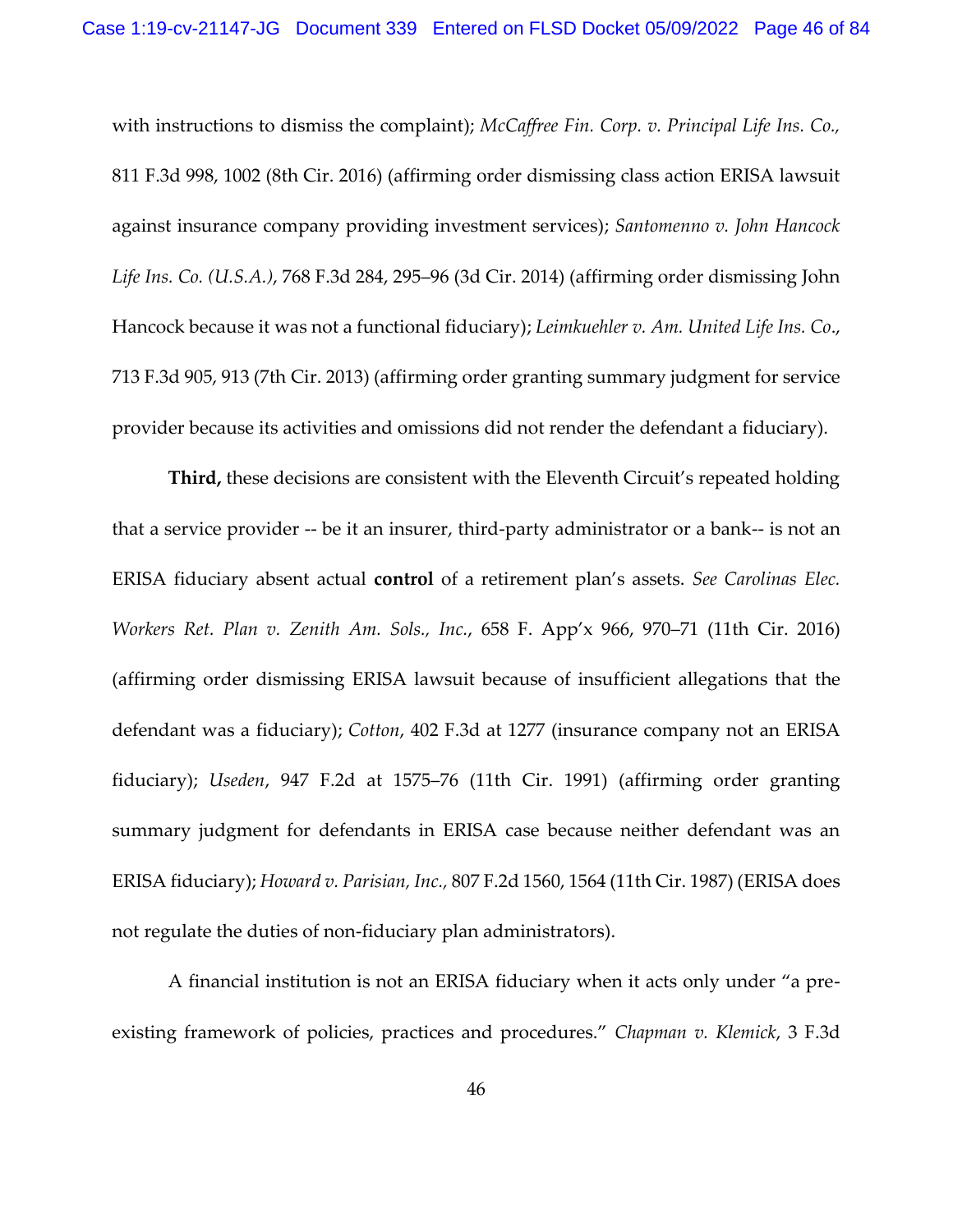1508, 1510 (11th Cir. 1993). Phrased differently, "an entity which assumes discretionary authority or control over plan assets will **not** be considered a fiduciary if that discretion is sufficiently limited by a pre-existing framework of policies, practices and procedures." *Useden*, 947 F.2d at 1575 (citation omitted) (emphasis added).

Therefore, to provide an illustration, an insurance company is not an ERISA fiduciary where "decisions to purchase, amend, and borrow against the policies were made by the plaintiffs themselves." *Cotton,* 402 F.3d at 1279.

In *Leimkuehler*, an insurance company provided services to retirement plans that used group annuity contracts and separate accounts as investment vehicles for 401(k) plans. 713 F.3d at 908. A plan trustee challenged attributes of mutual funds held in the separate accounts over which the insurer exercised no control, a fact which precluded fiduciary status. *Id*. at 914. Similarly, here, John Hancock had no control over which subaccounts Plaintiffs selected; no control over Plan participants' allocations to those subaccounts; and no control over the mutual funds' investments and tax elections.

Separate accounts are simply "conduit" vehicles, which do not confer fiduciary status. *Cottrill v. Sparrow, Johnson & Ursillo, Inc*., 74 F.3d 20, 22 (1st Cir. 1996) ("[I]t is the driver, not the vehicle, that chooses the route.").

"The performance of administrative and ministerial tasks by a mere custodian of plan assets does not amount to practical control." *Edmonson v. Lincoln Nat'l Life Ins. Co.,*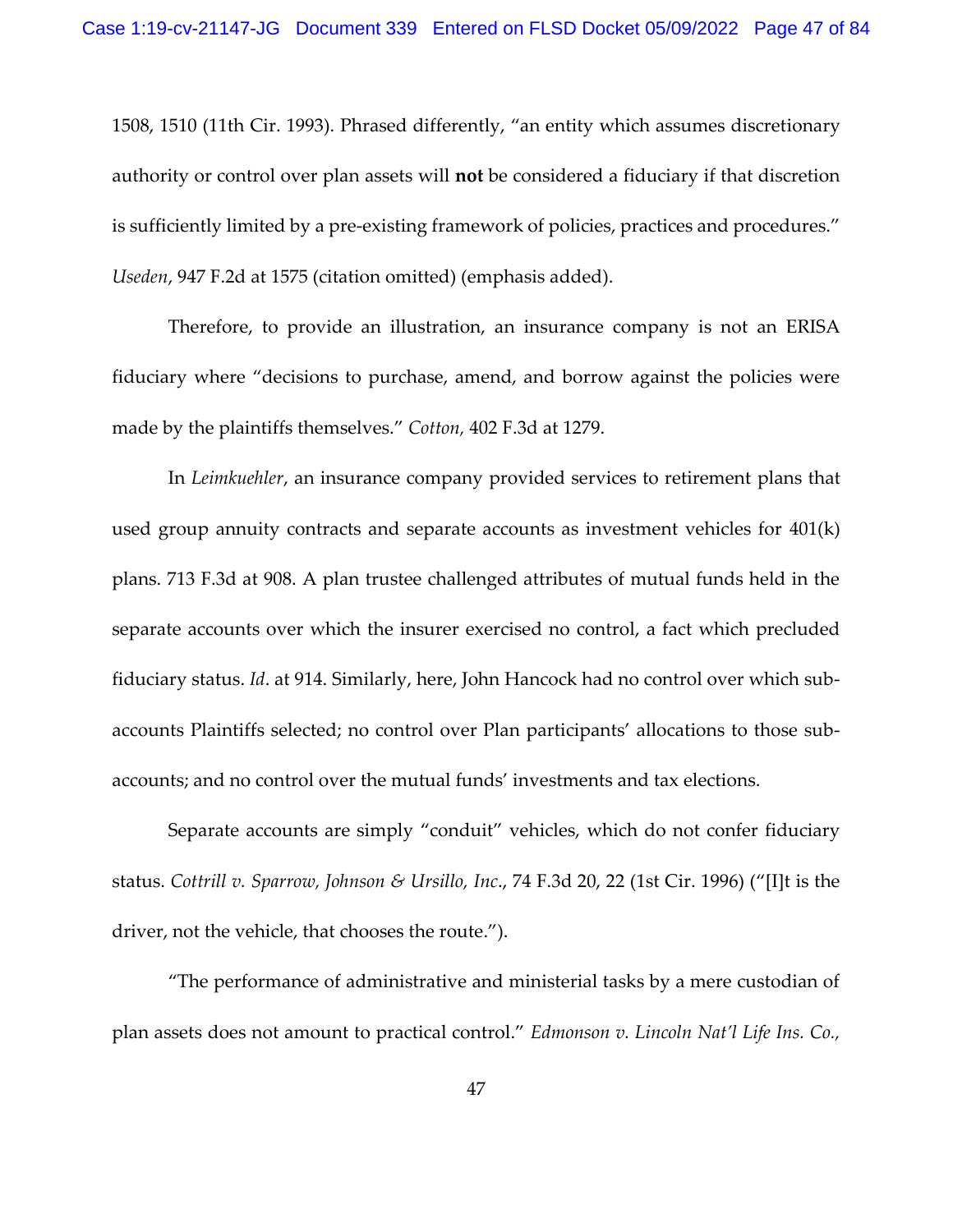899 F. Supp. 2d 310, 323 (E.D. Pa. 2012) (citing cases), *aff'd*, 725 F.3d 406 (3d Cir. 2013). Similarly, John Hancock was not a fiduciary in administering the separate accounts on a fully-directed basis.

Plaintiffs affirmatively argue in their opposition [ECF No. 267, p. 3] that John Hancock "qualifies as a fiduciary" under two prongs of ERISA: § 3(21)(A)(i), 29 U.S.C. § 1002(21)(A)(i). By asserting this argument, Plaintiffs are, in effect, representing that John Hancock's fiduciary status can, and should be, decided as a matter of law. To be sure, a heading in their opposition memorandum mentions some purported issues of material fact concerning John Hancock's fiduciary status, but their actual argument focuses on only a legal dispute (and certainly does not represent that the Court is precluded from deciding the issue because a material factual dispute exists).

Plaintiffs argue that John Hancock has the "authority or control respecting management or disposition of [plan] assets" sufficient to render it a fiduciary under the second prong of ERISA, § 3(21)(A)(i). To support this argument, Plaintiffs rely on the testimony of Keith Holden, who handles "the accounting and recordkeeping and transactions" and "administers . . . assets." Mr. Holden is John Hancock's vice president and head of retirement platform development and management for North America, and he had worked for John Hancock for 16 and a half years as of his July 21, 2021 deposition as a Rule 30(b)(6) representative.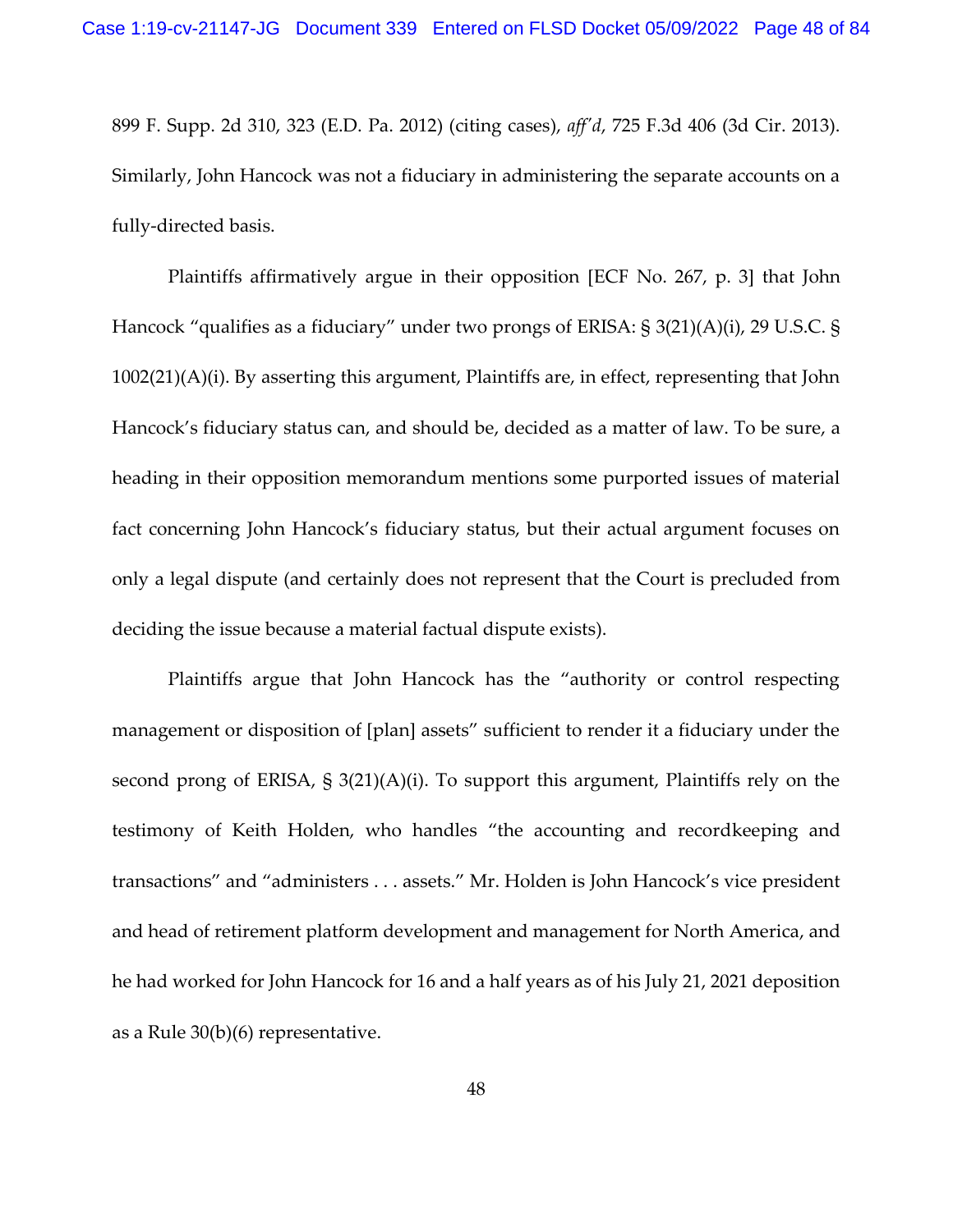Mr. Holden testified that John Hancock acts only "on the instructions of a plan or participant in executing [a] transaction." These actions are ministerial activities, and they do not confer ERISA fiduciary status. *Useden,* 947 F.2d at 1575 (explaining that "an entity which assumes discretionary authority or control over plan assets will not be considered a fiduciary if that discretion is sufficiently limited by a pre-existing framework of policies, practices and procedures," noting that clear standards circumscribed a bank's discretion concerning the plan and holding that the bank was not a fiduciary "in light of this web of legal and contractual standards").

In their opposition, Plaintiffs try to distinguish *Useden* by pointing out that it involved a "pre-existing framework of policies, practices and procedures."11 While true, that point is not persuasive because John Hancock's role here was *also* cabined by policies, practices and procedures. Indeed, the framework managing the Plan's assets is governed by the Contract, RKA and incorporated documents. John Hancock managed and disposed of the fund shares held in the separate accounts as Plaintiffs directed. *Cf. Martin v. Feilen*, 965 F.2d 660, 669 (8th Cir. 1992) (holding that accountants were fiduciaries, where they not only provided professional accounting services, but **also** recommended transactions, structured deals, and provided investment advice to such an extent that

<sup>11</sup> The defendant bank's exercise of its rights in *Useden* did not trigger the attachment of fiduciary duties because the bank, which had made a loan to the Plan, merely exercised remedies offered to creditors.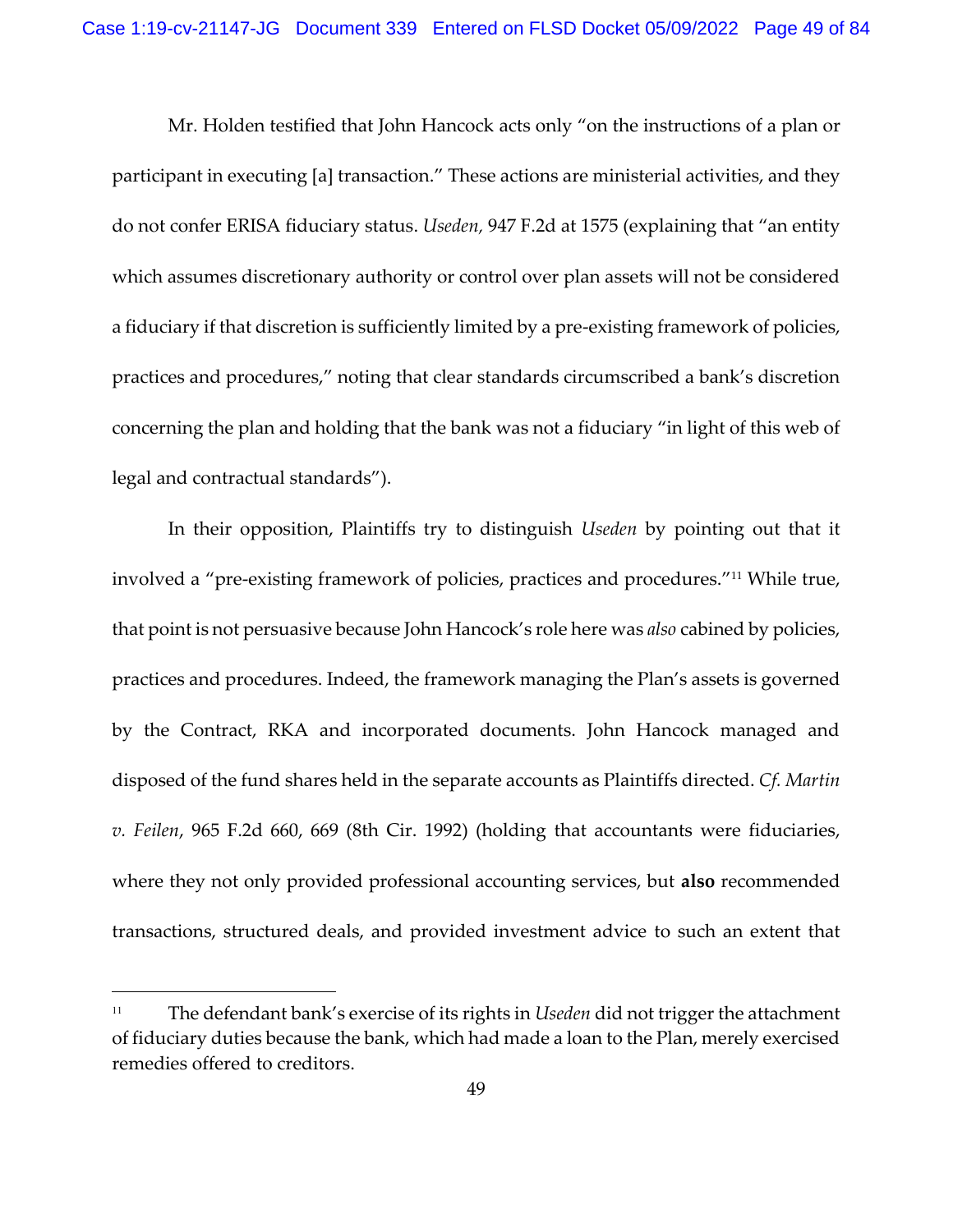they exercised effective control over the plan's assets).

To be sure, Plaintiffs argue that John Hancock should not have "used for itself" the FTCs. But FTCs are created by the Code and they could have been used only by the taxpayer -- John Hancock. At bottom, Plaintiffs are seeking to transform John Hancock into a fiduciary merely because it followed the contractual arrangement the parties reached. *See, e.g., McCaffree Fin. Corp. v. Principal Life Ins. Co*., 811 F.3d 998, 1002 (8th Cir. 2016) (explaining that adherence to an agreement does not implicate any fiduciary duty and affirming order dismissing class action ERISA lawsuit against investment services provider because, among other reasons, provider did not owe any fiduciary duty).<sup>12</sup>

Moreover, although Plaintiffs contend that John Hancock took steps to "extract" the FTCs, the Undersigned does not view this as an accurate description and deems the argument unconvincing.

Plaintiffs selected the sub-accounts which were subject to foreign taxes, and they did so without John Hancock's advice. John Hancock did not control whether, and to what extent, any participant invested in mutual funds, whether those funds elected to pass through foreign taxes or FTCs or whether the Code would allow John Hancock to apply FTCs. Therefore, it is illogical to conclude that John Hancock took affirmative steps

<sup>&</sup>lt;sup>12</sup> The *McCaffree* Court held that the only fees charged (i.e., the ones being disputed in the class action lawsuit) were authorized by the contract.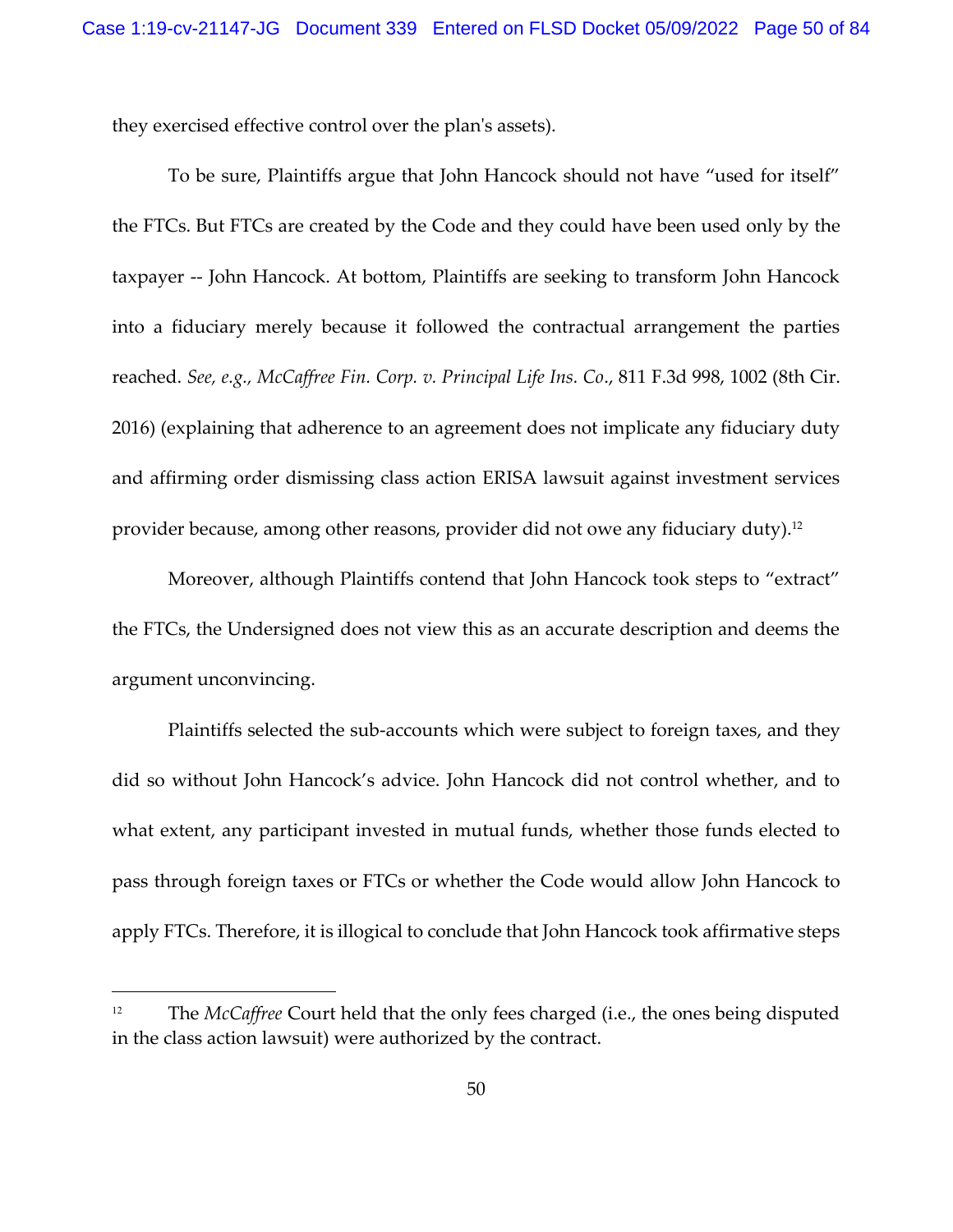to "extract" FTCs when it was *Plaintiffs*, not John Hancock, who decided that the Plan would be responsible for foreign tax payments by selecting the funds at issue.

The FTCs arose from **Plaintiffs'** acts and choices, not from John Hancock's supposed fiduciary functions. Just as in *Santomenno v. Transamerica Life Ins. Co*., 883 F.3d 833, 840 (9th Cir. 2018); *Carolinas Elec. Workers Ret. Plan v. Zenith Am. Sols., Inc*., 658 F.App'x 966, 970–71 (11th Cir. 2016)13; *McCaffree Fin. Corp*., 811 F.3d at 1002; *Santomenno v. John Hancock*, 768 F.3d 284, 295–96 (3d Cir. 2014)14; and *Leimkuehler 713* F.3d at 913 (7th Cir. 2013), John Hancock is not a fiduciary for Plaintiffs' choices.

Plaintiffs admit that **they** selected the funds, some of which were subject to foreign taxes. This inescapable factual reality renders their arguments about fiduciary status

<sup>&</sup>lt;sup>13</sup> In *Carolinas*, the Court noted that a third-party administrator who performs purely ministerial functions, such as calculating benefits, maintaining participant records and communicating with participants is not a fiduciary. The Court held that the defendant, which recommended a change (to convert a plan's assets from a cash-based accounting method to an accrual method), was not a fiduciary because it lacked discretionary authority to make the change on its own. Moreover, it held that other activities - recalculating benefits based on the trustee's decision to change accounting methods, reconciling accounts and sending notices to participants -- were purely ministerial functions.

 $14$  John Hancock's lead counsel in the instant case also represented John Hancock in *Santomenno*, where the appellate court affirmed an order granting a motion to dismiss an ERISA lawsuit because John Hancock was not a fiduciary concerning the particular acts in question. In that case, the Secretary of Labor filed an amicus brief in support of the plaintiff participants, urging reversal. As noted, however, the appellate court affirmed the dismissal order.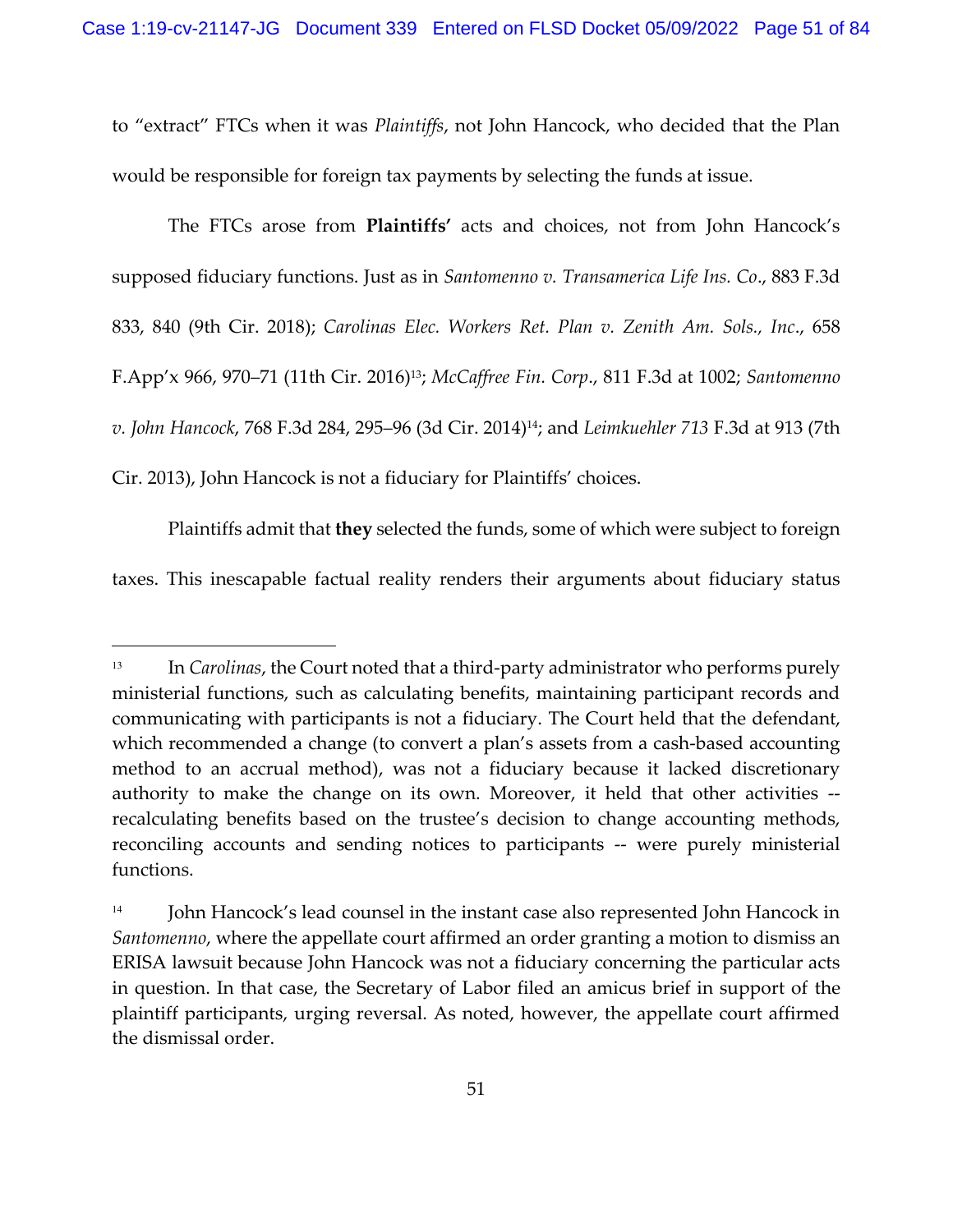unconvincing. *See generally*, *in re Fidelity ERISA Fee Litig*., 990 F.3d 50, 56–57 (1st Cir. 2021) (affirming dismissal where plans and participants chose the funds that paid the challenged fees).<sup>15</sup>

In addition, the factual record here is not one where a defendant acted contrary to directions it received. Therefore, those cases (i.e., where a defendant did violate instructions) Plaintiffs rely on to support their fiduciary status theory are inapplicable. *Chao v. Day*, 436 F.3d 234, 237–38 (D.C. Cir. 2006) (not purchasing insurance premiums as directed); *David P. Coldesine, D.D.S. v. Estate of Simper*, 407 F.3d 1126, 1134 (10th Cir. 2005) (not writing checks as directed); *Srien v. Frankford Trust Co*., 323 F.3d 214, 221–22 (3d Cir.

[t]he fund would only be listed by Fidelity as an available option on the FundsNetwork. It would remain for the plan's fiduciary investment advisors to decide whether to make the fund available to that plan's participants. In other words, even if Fidelity puts the fund on FundsNetwork (sometimes called its "Big Menu"), **a plan must select** that fund for its "Small Menu" before it becomes a permissible investment option for the plan's participants. And it would **ultimately be up to the participants to decide whether to invest in the fund.** Only then would the theoretical pass-through of infrastructure fees posited by the plaintiffs occur.

990 F.3d at 57 (emphasis added).

<sup>&</sup>lt;sup>15</sup> In *In re: Fidelity*, the appellate court held that a financial services company did not act as a fiduciary by determining which mutual funds it included or removed from the investment platform offered to the plans. In addition, it held that the defendant did not act as a functional fiduciary by charging mutual funds for inclusion on the investment platform offered to the plans. The court's explanation provides guidance: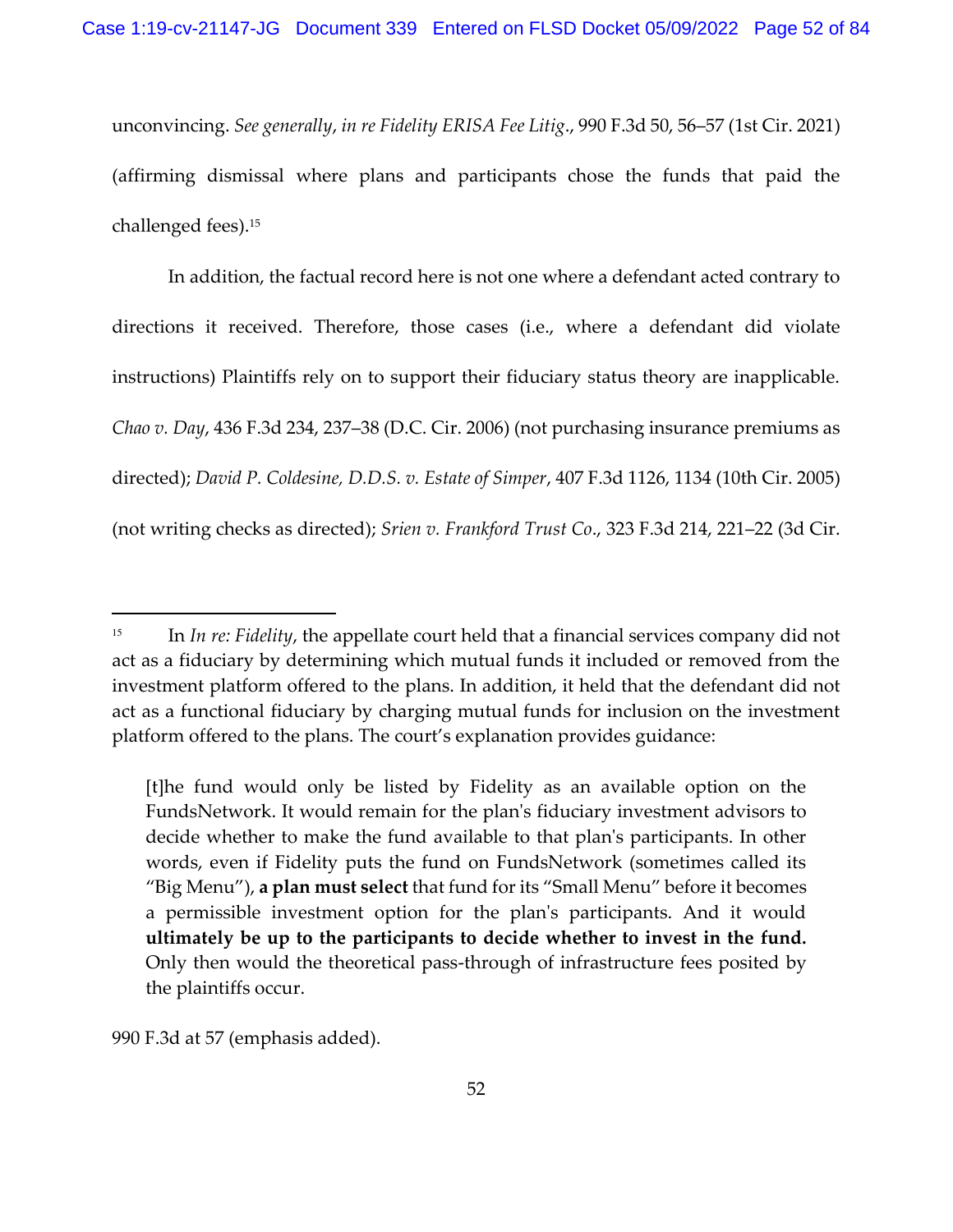2003) (not placing insurance proceeds in plan's account as directed); *LoPresti v. Terwilliger*, 126 F.3d 34, 40 (2d Cir. 1997) (signing checks to pay corporate creditors rather than the plans, as required); *IT Corp. v. Gen. Am. Life Ins. Co*., 107 F.3d 1415, 1418 (9th Cir. 1997) (paying benefits "in violation of the terms of the plan"); *Int'l Painters & Allied Trades Indus. Pension Fund v. Aragones*, 643 F. Supp. 2d 1329, 1333 (M.D. Fla. 2008) (the defendant retained checks even after being informed by plan that she must return them). $^{\rm 16}$ 

**Fourth**, the parties' agreements themselves confirm that John Hancock was not a fiduciary for the activities at issue in this lawsuit (i.e., using FTCs which did not belong to Plaintiffs and which Plaintiffs could not have used).

Plaintiffs argue that John Hancock is a fiduciary for FTCs because the RKA states:

To the extent John Hancock maintains a separate account(s) in which the [P]lan invests, John Hancock is a limited fiduciary for the exclusive purposes of holding plan assets in its separate account(s), voting proxies, and acting only in accordance with directions from trustee(s), participants and beneficiaries . . . .

[ECF No. 267, pp. 4–7 (relying on RKA)].

<sup>&</sup>lt;sup>16</sup> In *Briscoe v. Fine*, 444 F.3d 478, 492 (6th Cir. 2006), the defendant was a fiduciary for exercising control of plan assets after the contractual relationship ended -- which, by definition, was unauthorized.

Likewise, in *Leimkuehler*, the insurer could be a fiduciary if it "mismanaged the separate account -- say, by losing track of participants' contributions or **withdrawing funds** . . . to pay for a company-wide vacation to Las Vegas." 713 F.3d at 913 (emphasis added). Yet Plaintiffs offer no facts that John Hancock withdrew and converted funds from any separate account.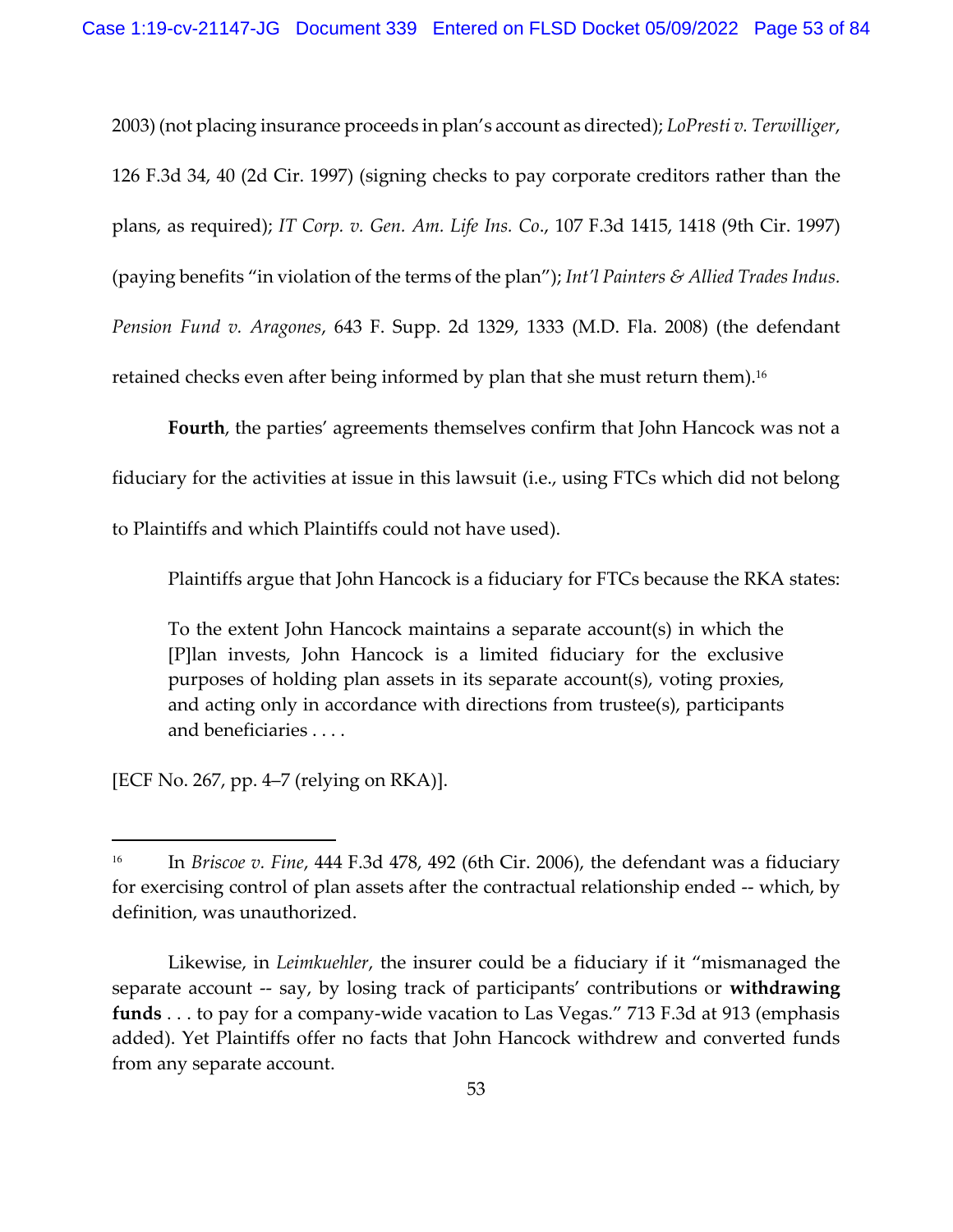This does not confer fiduciary status on John Hancock for its taxes for multiple reasons.

"A person should not be attributed fiduciary status under ERISA and held accountable for performance of the strict responsibilities required of him in that role, if he is not clearly aware of his status as a fiduciary. . . ." *ITPE Pension Fund v. Hall*, 334 F.3d 1011, 1015 (11th Cir. 2003) (citation omitted). Here, the Contract specifically provided that John Hancock did not assume fiduciary responsibility over separate account investments. The Contract specified that John Hancock was **not assuming "any fiduciary responsibility,"** and the RKA reiterated that it "will **not have any discretionary authority** or responsibility for the management or control of the separate accounts." (emphasis added).

The one, narrow fiduciary role which John Hancock acknowledged as to the separate accounts is not implicated here. John Hancock agreed that, "[t]o the extent John Hancock maintains a separate account(s) in which the plan invests, John Hancock is a **limited** fiduciary for the exclusive purposes of holding plan assets in its separate account(s), voting proxies, and acting only in accordance with directions from trustee(s), participants and beneficiaries, as provided in this agreement. . . ." *Id*. (emphasis added). Plaintiffs do not challenge John Hancock's conduct in proxy voting, nor do they assert that John Hancock failed to hold assets or that it disregarded directions.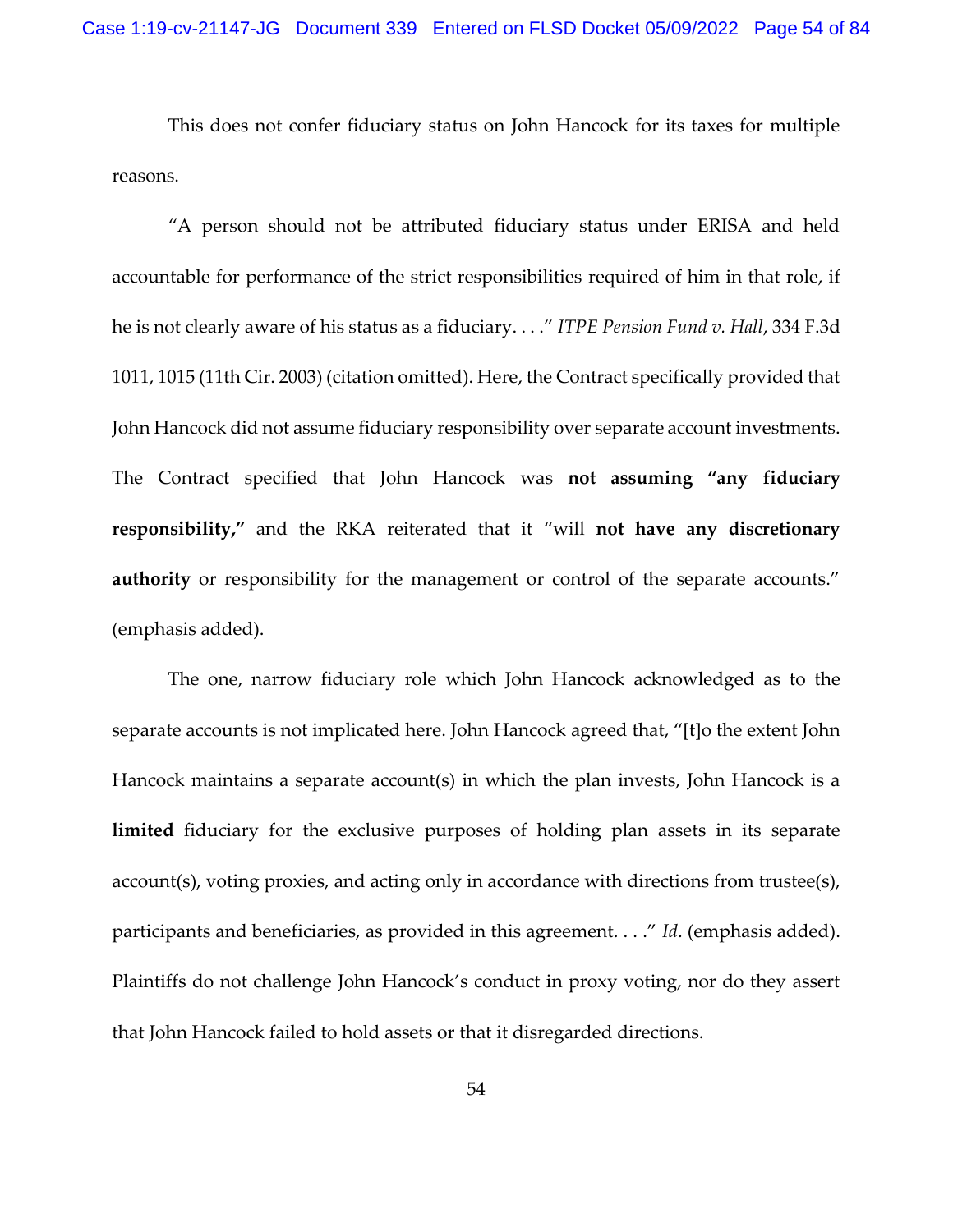Plaintiffs' focus on the quoted language from the RKA overlooks the principle that the Court does not interpret contractual language in isolation. Instead, "Courts construe ERISA plans, as they do other contracts[,]" using "[o]rdinary contract interpretation principles." *U.S. Airways, Inc. v. McCutchen*, 569 U.S. 88, 102 (2013).

In effect, Plaintiffs ask the Court to ignore the remaining language in the RKA and the Contract, arguing that it "does 'not override[] . . . functional status as a fiduciary.'" [ECF No. 267, p. 10] (citation omitted). That is not persuasive. The "limited fiduciary" status John Hancock contracted for must be read in context of its entire agreement, including that it "will not have any discretionary authority or responsibility for the management or control of the separate accounts." Plaintiffs' theory that John Hancock is a fiduciary for funds it holds, but did not select, would create expansive liability— e.g., including liability for fund performance, which "arise[s] from the separate accounts." John Hancock argues [ECF No. 278, p. 5] that this "well exceeds the bargained-for scope," and the Undersigned agrees.

Even if the Court accepted Plaintiffs' invitation to ignore the entirety of the RKA and Contract except for the isolated provision they cite (which it should not), the RKA still does not create fiduciary status for John Hancock's taxes. Holding plan assets in a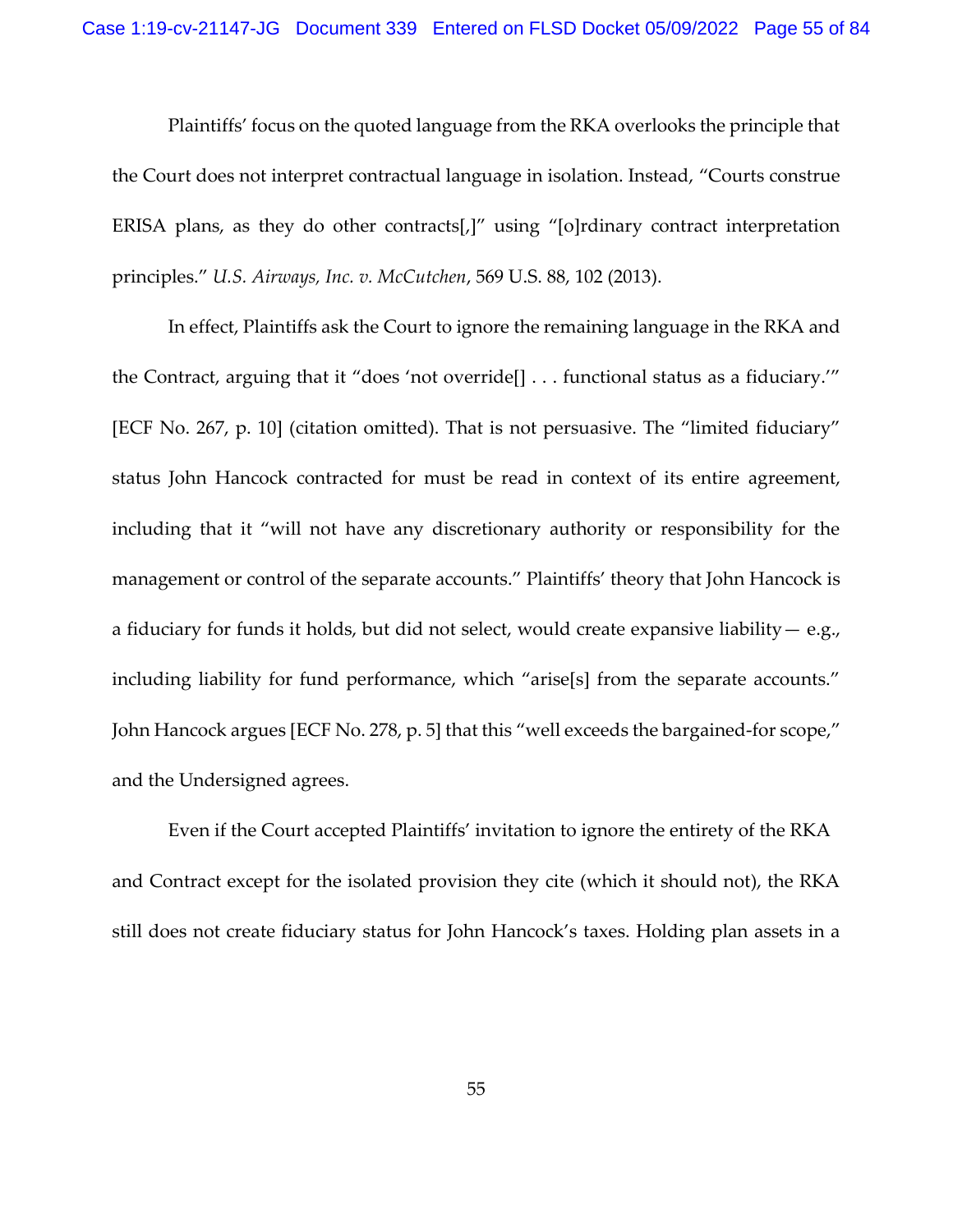separate account and owning mutual fund shares (even shares that may be plan assets<sup>17</sup>), are two separate things. Plaintiffs admit that John Hancock owns the mutual fund shares in its separate accounts.18 Anyone can hold something that she does not own; a custodian's role is to hold assets it does not own. John Hancock's application of FTCs comes not from any act it takes in holding and disposing mutual fund shares, but from *owning* the shares.

"[A] person may be an ERISA fiduciary with respect to certain matters but not others, for he has that status only 'to the extent' that he has or exercises the described authority or responsibility." *Harris Trust and Sav. Bank v. John Hancock Mut. Life Ins. Co.,* 302 F.3d 18, 28 (2d Cir. 2002) (citing *F.H. Krear & Co. v. Nineteen Named Trustees,* 810 F.2d 1250, 1259 (2d Cir. 1987); and also citing *Siskind v. Sperry Ret. Program, Unisys*., 47 F.3d 498, 505 (2d Cir. 1995) ("[O]nly when fulfilling certain defined functions, including the exercise of discretionary authority or control over plan management or administration,"

<sup>&</sup>lt;sup>17</sup> John Hancock has not disputed that the Plan holds an interest in the separate accounts under 29 C.F.R. § 2510.3-101(h)(1)(iii). Plaintiffs purport to rely on 29 C.F.R. § 2550.401c-1(d)(2), but they have not adequately explained how that language expands John Hancock's limited fiduciary status for holding those assets or how it overrides other contractual language specifying that it is not a fiduciary.

<sup>&</sup>lt;sup>18</sup> Plaintiffs dispute John Hancock's statement [ECF No. 256,  $\frac{m}{2}$  33,] which asserts that "John Hancock 'owns the assets held in the'" separate accounts. Yet they later concede, in part, that "[John] **Hancock** ultimately **owns** the assets in separate accounts." [ECF No. 266,¶ 99] (emphasis supplied). Ownership is therefore not *genuinely* disputed.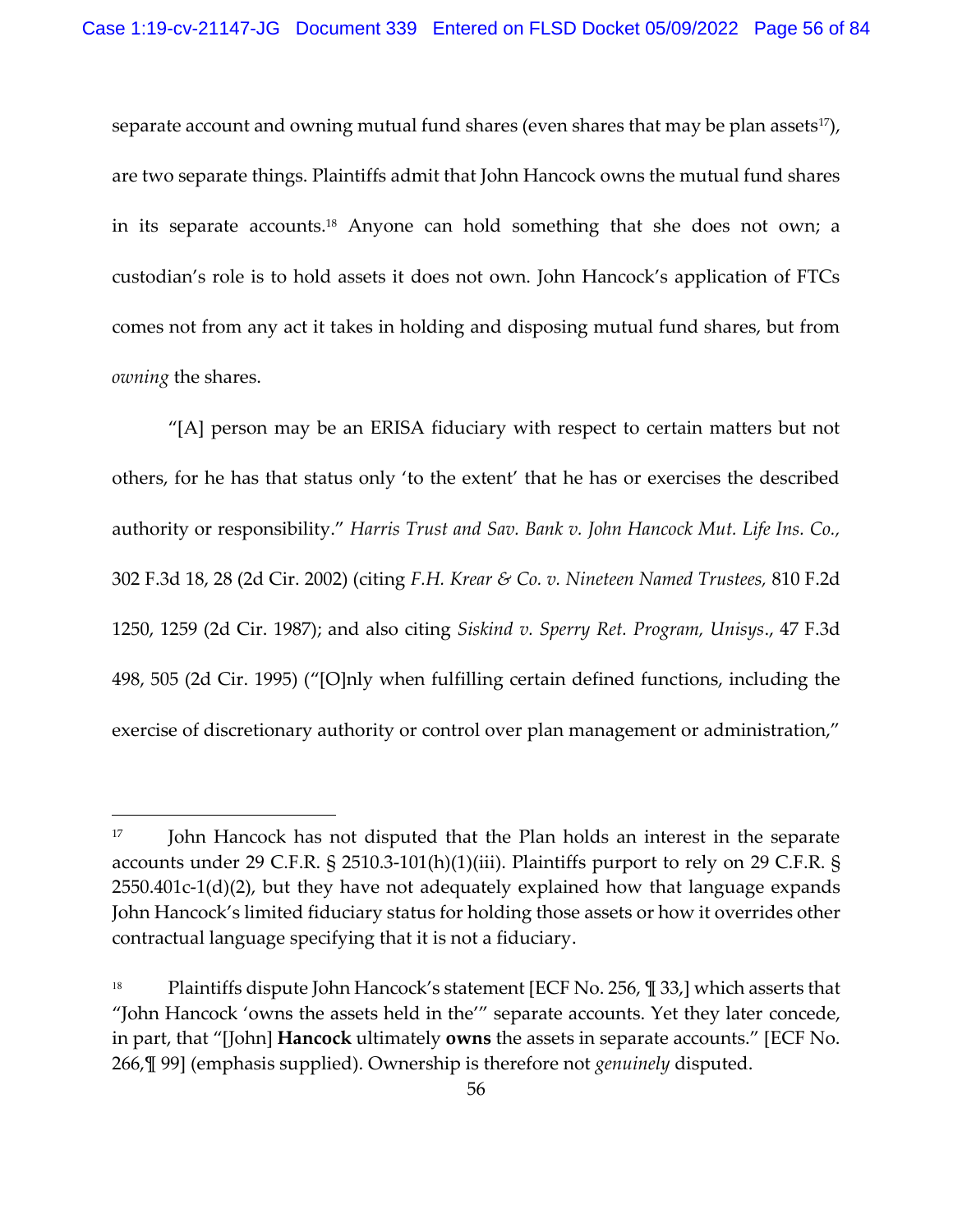does a person become a fiduciary under ERISA)).

To summarize, John Hancock was not a relevant fiduciary as to the mutual funds in its separate accounts, which it held exactly as instructed. *See, e.g., Santomenno*, 883 F.3d at 840; *Santomenno,* 768 F.3d at 295-96; *Leimkuehler,* 713 F.3d at 912-913 (noting that Leimkuehler was "free to seek a better deal with a different 401(k) service provider if he felt that [the defendant's] investment options were too expensive"); *Srein,* 323 F.3d at 221– 23. By using the FTCs in years when they could be used, John Hancock did not breach a non-existent fiduciary duty.<sup>19</sup> *In re Fidelity ERISA Fee Litigation*, 990 F.3d at 59 ("Fidelity does have *some* fiduciary duties vis-à-vis the plans and their participants" but the "point

Plaintiffs also cite to *Harris Trust v. John Hancock*, 302 F.3d 18 (2d Cir. 2002). which actually supports John Hancock (who also cited it). The Court held that John Hancock had no fiduciary duty to provide extracontractual funds: it "did not breach its fiduciary duties by **adhering to the bargained-for terms of the [c]ontract**." *Harris Trust*, 302 F.3d at 30 (emphasis supplied). It was a fiduciary only where it made actual discretionary investments for the plan at issue, *id*. at 31, which is not the case here.

<sup>19</sup> Plaintiffs argue that John Hancock exercised discretionary authority or control over management of the Plan, and they rely on *Charters v. John Hancock*, where the Court dismissed one of Plaintiffs' arguments, ruling that mere holding of assets in separate accounts was "unlikely" to make John Hancock a fiduciary. 583 F. Supp.2d 189, 197 (D. Mass. 2008). The *Charters* Court held that John Hancock was a fiduciary to the extent it retained the unilateral right to increase its fees, which is different from the facts here, where there is no dispute over the fee John Hancock actually charged. *Id*. at 197–98 (citing *F.H. Krear & Co. v. Nineteen Named Trs.*, 810 F.2d 1250 (2d Cir. 1987)). Other courts have rejected *Charters. See, e.g., Santomenno,* 768 F.3d 284, 295 n.6 (finding it "unavailing")*; McCaffree,* 65 F. Supp. 3d 653, 671–72 (S.D. Iowa 2014) (granting motion to dismiss filed by investment services provider because it was not functioning as a fiduciary).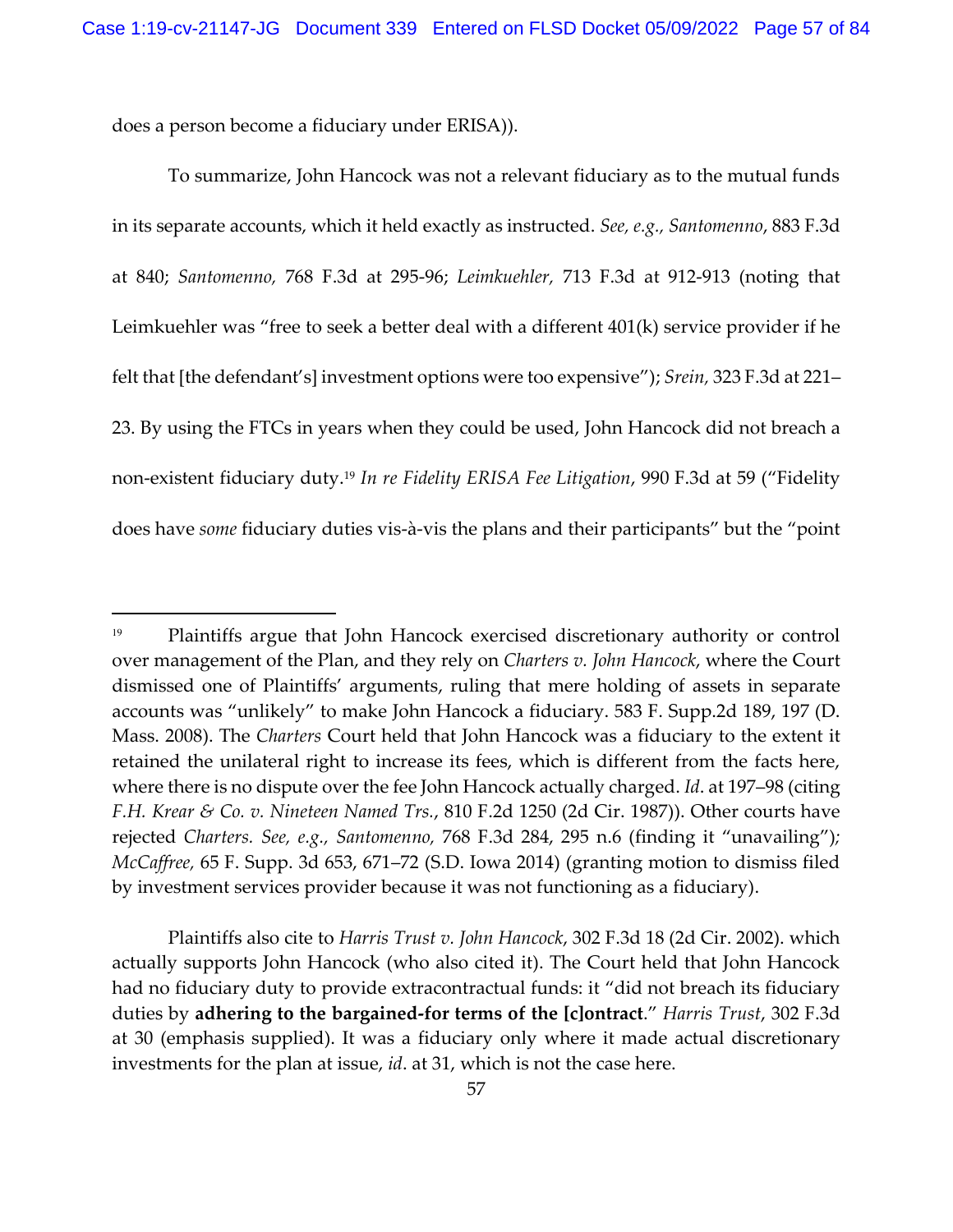is that Fidelity's actions in a fiduciary capacity are not the subject of plaintiffs' complaint.") (emphasis added).

#### *Are The FTCs Plan Assets?*

Plaintiffs allege that John Hancock "is also a fiduciary as to Plan Foreign Tax Credits specifically." Compl. ¶ 42. But John Hancock argues that FTCs are not "plan assets," as that term is used in ERISA  $\S 3(21)(A)(i)$ .

In their Reply, Plaintiffs say that the issue of whether FTCs themselves constitute plan assets is a disputed issue, but they also contend the issue is "not material at this stage" and does not need to be resolved for summary judgment purposes. Moreover, Plaintiffs say that their claims do not depend on FTCs being deemed plan assets.

On the other hand, Plaintiffs also take the position [ECF No. 267, p. 11] that "[n]onetheless, the summary judgment evidence **establishes** that, contrary to [John] Hancock's claims, FTCs **are**, in fact, **ERISA plan assets."** And that certainly sounds like an issue which *can* be decided, one way or the other, in a summary judgment setting.

But whether something is a plan asset is a question which has been determined to be a matter of law. *See, e.g., Pantoja v. Edward Sengel & Song Exp., Inc*., 500 F. App'x 892, 893 (11th Cir. 2012) (affirming district court's summary judgment ruling that unpaid fringe benefit contributions were not "plan assets" within the meaning of ERISA as a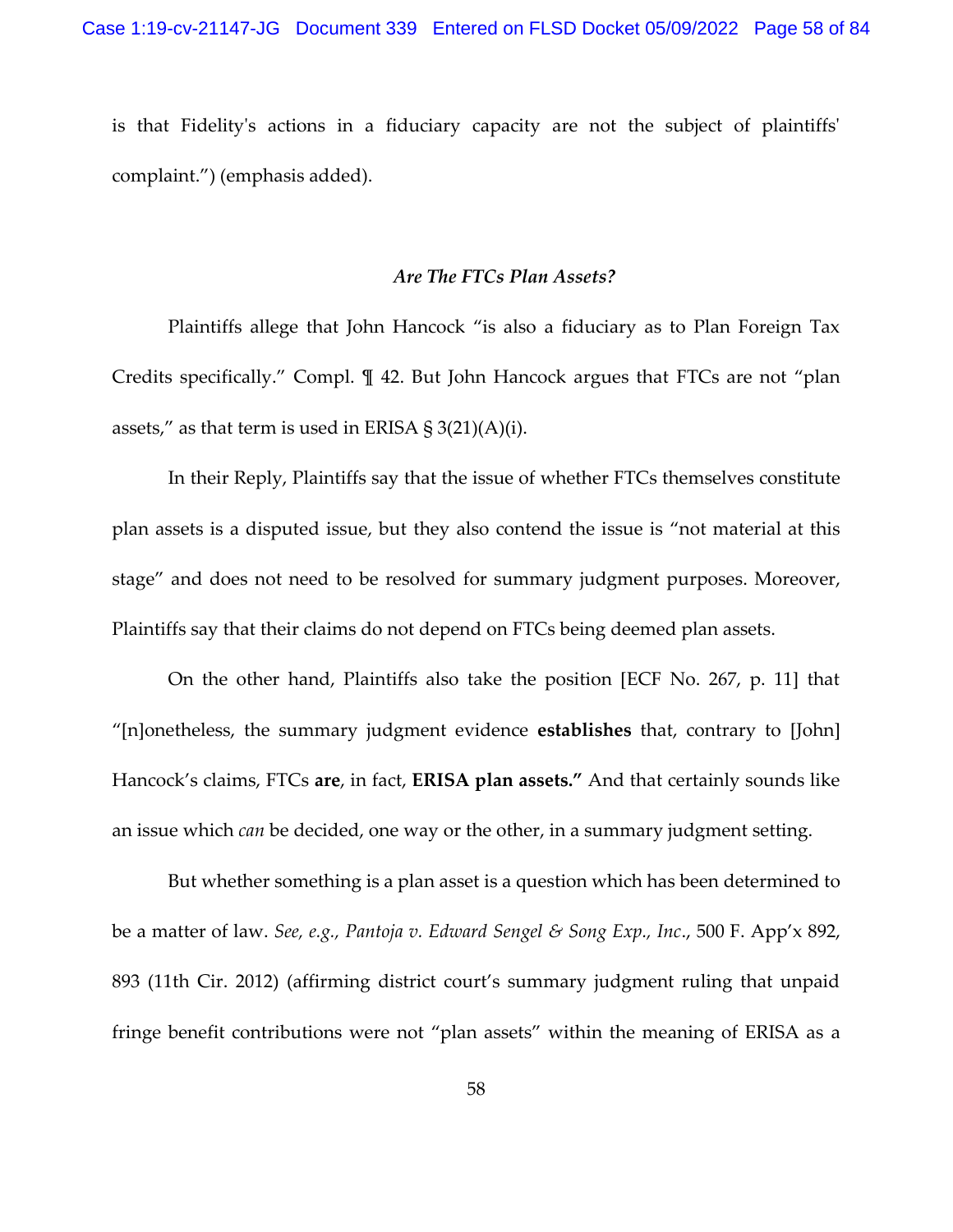matter of law); *cf. Trustees of Michigan Regional Council of Carpenters' Emp. Benefits Fund v. H.B. Stubbs Co.*, 33 F. Supp. 3d 884 (E.D. Mich. 2014) (reviewing case law authority and concluding as a matter of law, in granting the defendants' motion to dismiss, that unpaid employer contributions were not plan assets).

As both sides recognize, there are two approaches used to determine whether something is a plan asset, a concept which ERISA does not specifically define. *See Acosta v. Pac. Enterprises*, 950 F.2d 611, 620 (9th Cir. 1991) ("ERISA does not expressly define the term 'assets of the plan.'").

Moreover, both sides agree that the Eleventh Circuit has not selected a particular approach (or used a different approach).

But the mere fact that our appellate court has not decided the question does not immunize the argument from a summary judgment analysis. It merely means that the Undersigned needs to select an approach.

One approach, which the Department of Labor ("DOL") endorses, identifies plan assets "on the basis of ordinary notions of property rights under non-ERISA law." *U.S. Dept. of Labor, Advisory Op. No. 93–14A*, 1993 WL 188473, at \*4 (May 5, 1993). A number of circuit courts have also adopted this approach, which is the majority approach. *See, e.g., Tussey v. ABB, Inc.,* 746 F.3d 327, 339 (8th Cir. 2014) (using DOL-endorsed definition and holding that participants failed to show the float was a Plan asset, which means the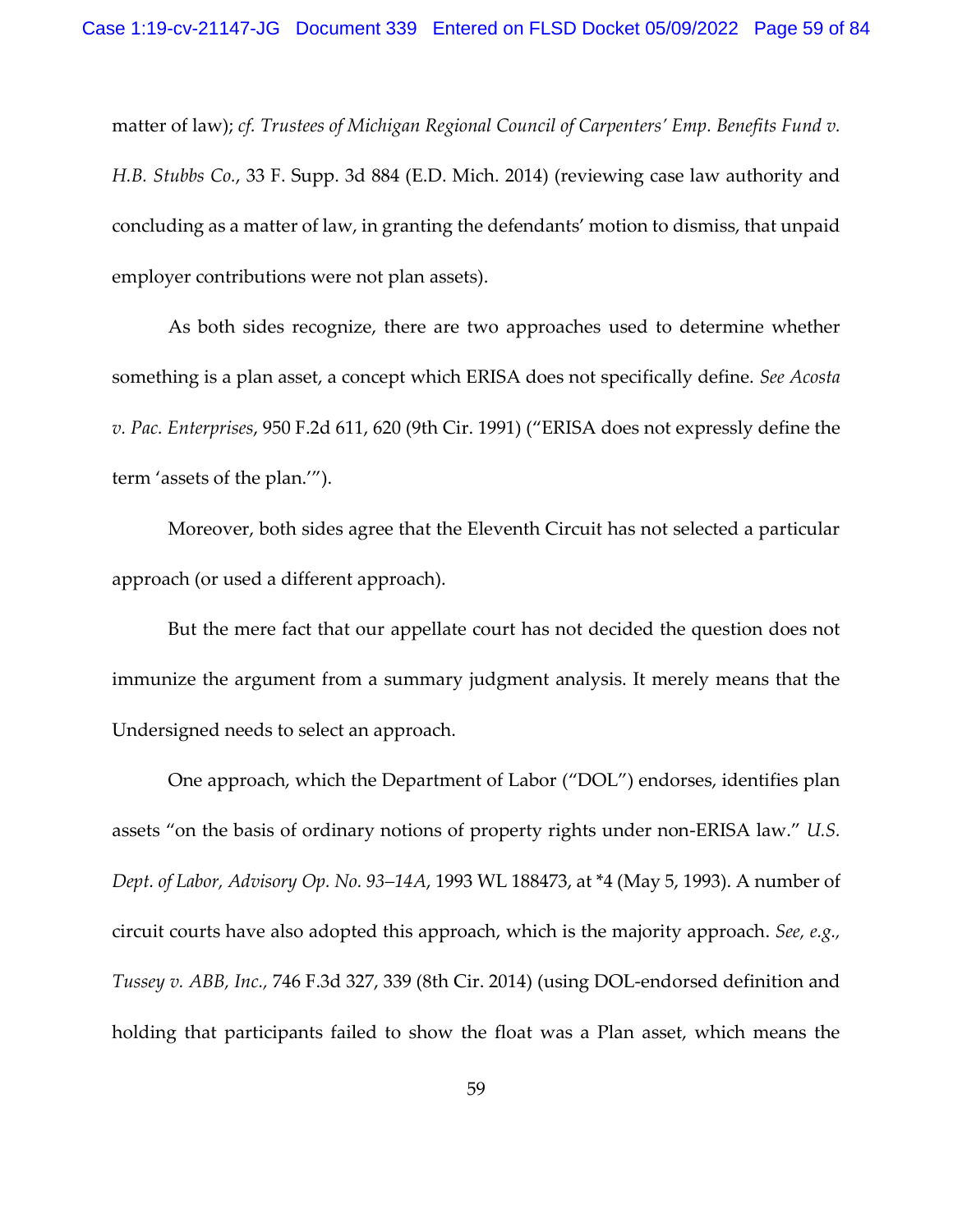district court erred in finding Fidelity breached a fiduciary duty of loyalty by paying the expenses on the float accounts and distributing the remaining float to the investment options)20; *see also Faber v. Metro. Life Ins. Co.,* 648 F.3d 98, 105-106 (2d Cir. 2011) (explaining that ERISA's "limited definition" of "plan assets" is not "helpful" and noting that the DOL, the agency "charged with administering and enforcing Title 1 of ERISA, has "repeatedly advised" that "plan assets should be identified based on 'ordinary notions of property rights'").<sup>21</sup>

This DOL-definition includes "any property, tangible or intangible, in which the plan has a beneficial ownership interest." *Id*. In addition, it includes "any contributions to the Policy Trust, any earnings on the contributions, the Group Policy itself, any reserves under the Group Policy, and any retrospective rate credits declared under the Group Policy." *Id.*

The second approach, which is the minority view, to identifying plan assets

<sup>20</sup> Although Plaintiffs cited *Tussey,* the *Tussey* Court explained that "absent proof of any ownership rights to the funds in the redemption account, the Plan had no right to float income from that account." *Id.* at 340. John Hancock cited it, as well.

<sup>&</sup>lt;sup>21</sup> The *Faber* Court described the DOL view as "persuasive" and used that approach to hold that MetLife's "retained assets" were not "plan assets" because "the [p]lans did not have an ownership interest – beneficial or otherwise – in them." *Id.* at 106. The Court affirmed an Order dismissing the ERISA claim because MetLife did not retain plan assets by holding funds backing the Total Control Account, which is an interest-bearing account backed by funds that the insurer retains until the account holder writes a check or draft against the account.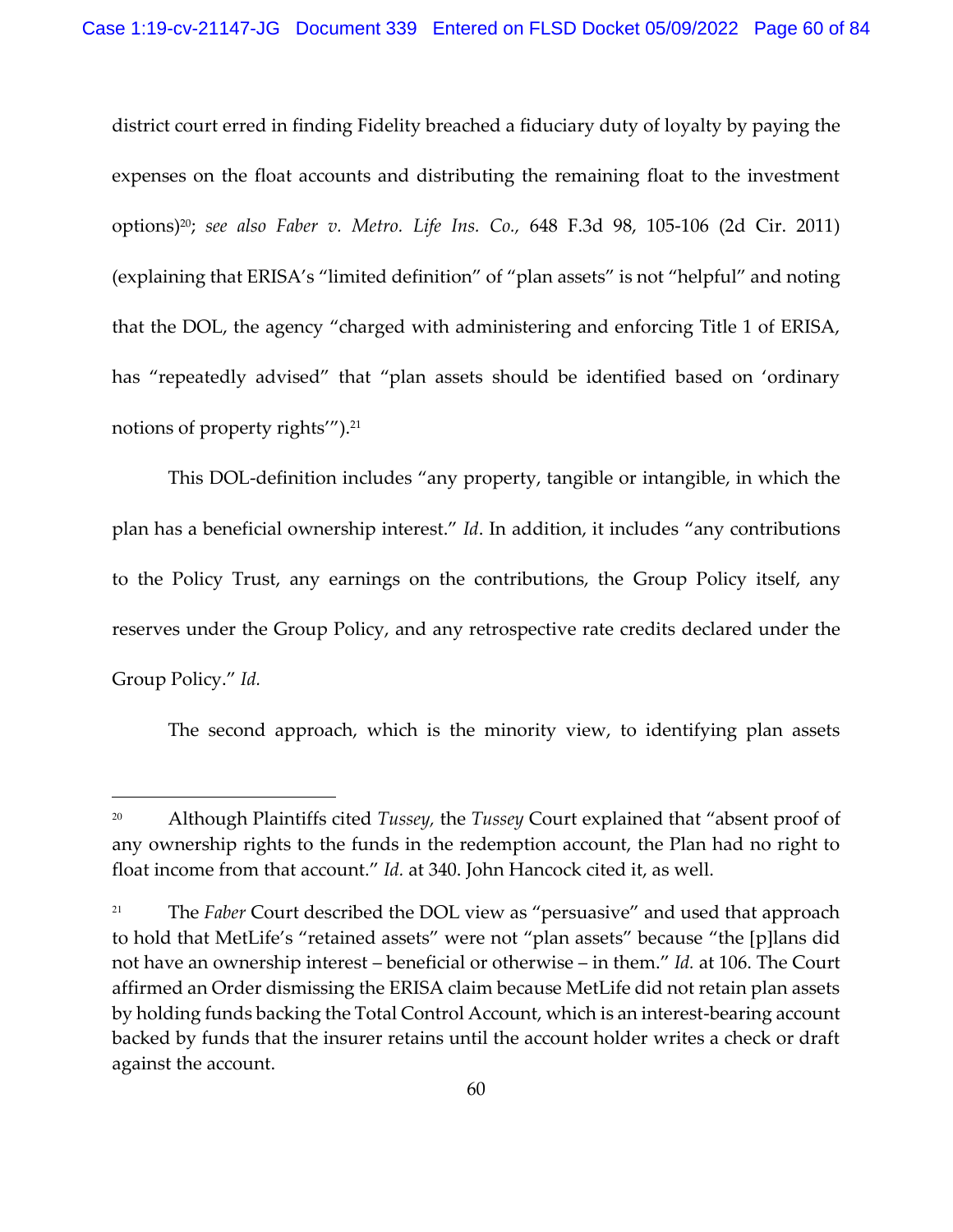considers "whether the item in question may be used to the benefit (financial or otherwise) of the fiduciary at the expense of plan participants or beneficiaries." *Patelco Credit Union v. Sahni*, 262 F.3d 897, 908 (9th Cir. 2001) (internal quotation marks omitted).

Here, using the first approach, FTCs are not assets that can be owned by plans under ordinary notions of property law. FTCs are attributes of U.S. tax law, unique to the taxpayer to whom the Code specifically allows the credit. *See, e.g*., I.R.C. §§ 901–09. Not only do FTCs belong as a matter of tax law only to the taxpayer who owns and is taxed on the mutual fund shares (i.e., John Hancock), but they are also one of many tax attributes, positive and negative, that impact John Hancock's taxes.

FTCs are not "passed through" to John Hancock, as Plaintiffs allege in paragraph 34 of their Complaint. Instead, the special election made by mutual funds is one that requires John Hancock to increase its taxable income and treat as paid by it the foreign taxes paid by the mutual funds selected by the Plan and its participants.

While treating such taxes as paid by John Hancock results in John Hancock potentially qualifying for an FTC, any resulting FTC is an attribute taken into account in the computation of John Hancock's federal tax liability -- an inalienable, nontransferable tax attribute specific to John Hancock. It is not analogous to an asset subject to ordinary notions of property rights, much less an ERISA plan asset of a retirement plan that is not entitled to such tax credit.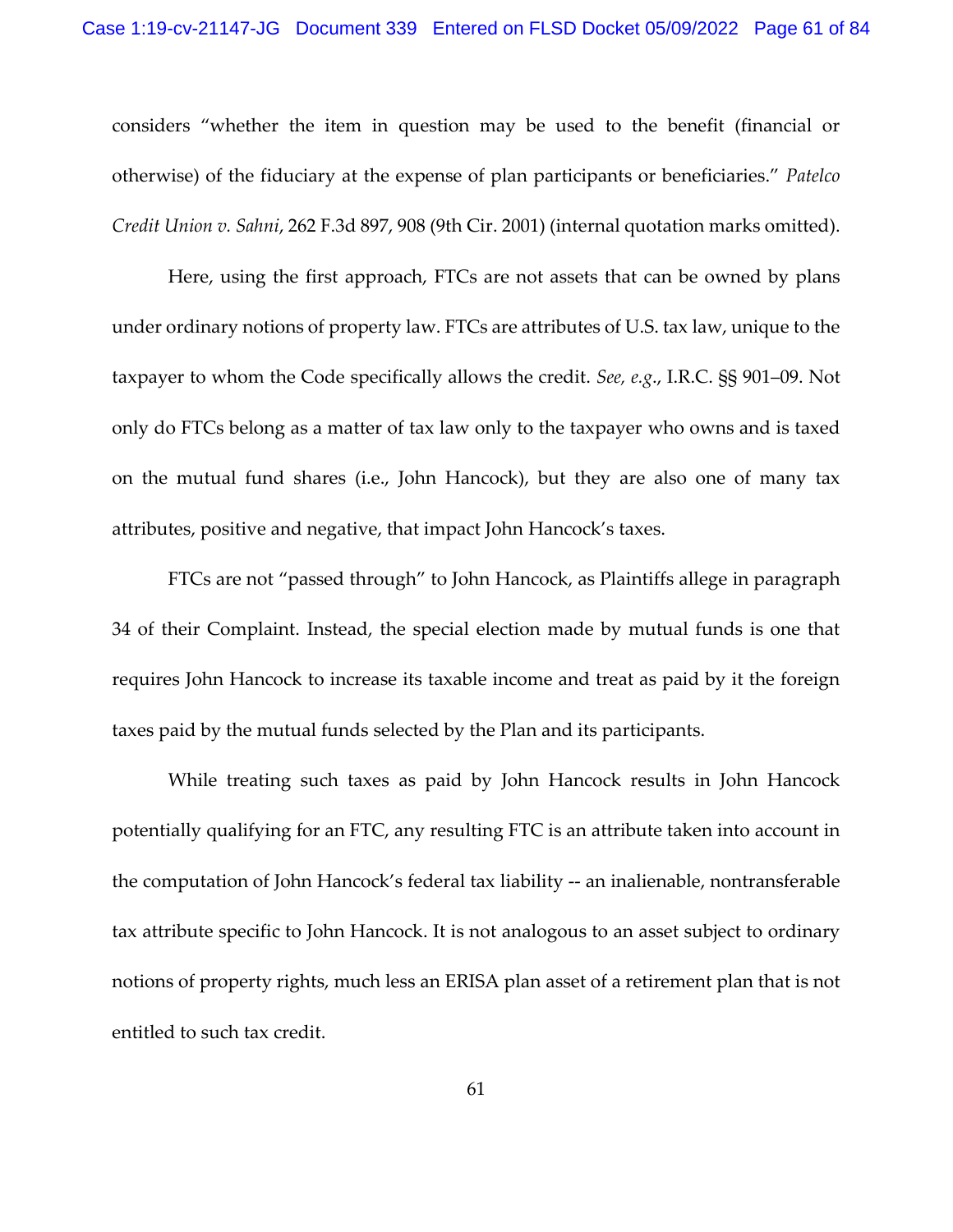Using the second, minority approach (which the Undersigned is not adopting as applicable law; I am merely discussing it in the alternative while selecting the DOL approach), John Hancock's use of FTCs is not at the expense of Plan participants because the Plan is not entitled to, and could not use, the FTCs given that the Plan has tax-exempt status. The FTCs are not available under the Code "at the expense" of Plan participants, who are in the same position regardless of how John Hancock files its tax return.

To be sure, Plaintiffs are correct when they argue that John Hancock "can" rebate a portion of its fee to serve as a substitute for the FTCs (which Plaintiffs could not have used themselves anyway), but that possibility does not create liability.

The FTCs do not transform themselves into Plan assets merely because John Hancock *could have* paid Plaintiffs an amount equivalent to the FTCs. *Cf. Harris Trust*, 302 F.3d at 27 (reversing in part trial court judgment awarding damages of almost \$85 million against John Hancock in ERISA lawsuit and explaining that "[o]f course, [John] Hancock **could** choose to waive the contractual requirement, just as **could** any party to any contract, but that cannot mean that [John] Hancock had an *obligation* to do so") (emphasis in italics by the Court; bold emphasis added by the Undersigned); *see generally Hecker v. Deere & Co.,* 556 F.3d 575, 584 (7th Cir. 2009) ("Once the fees are collected from the mutual fund's assets and transferred to one of the Fidelity entities, they become Fidelity's assets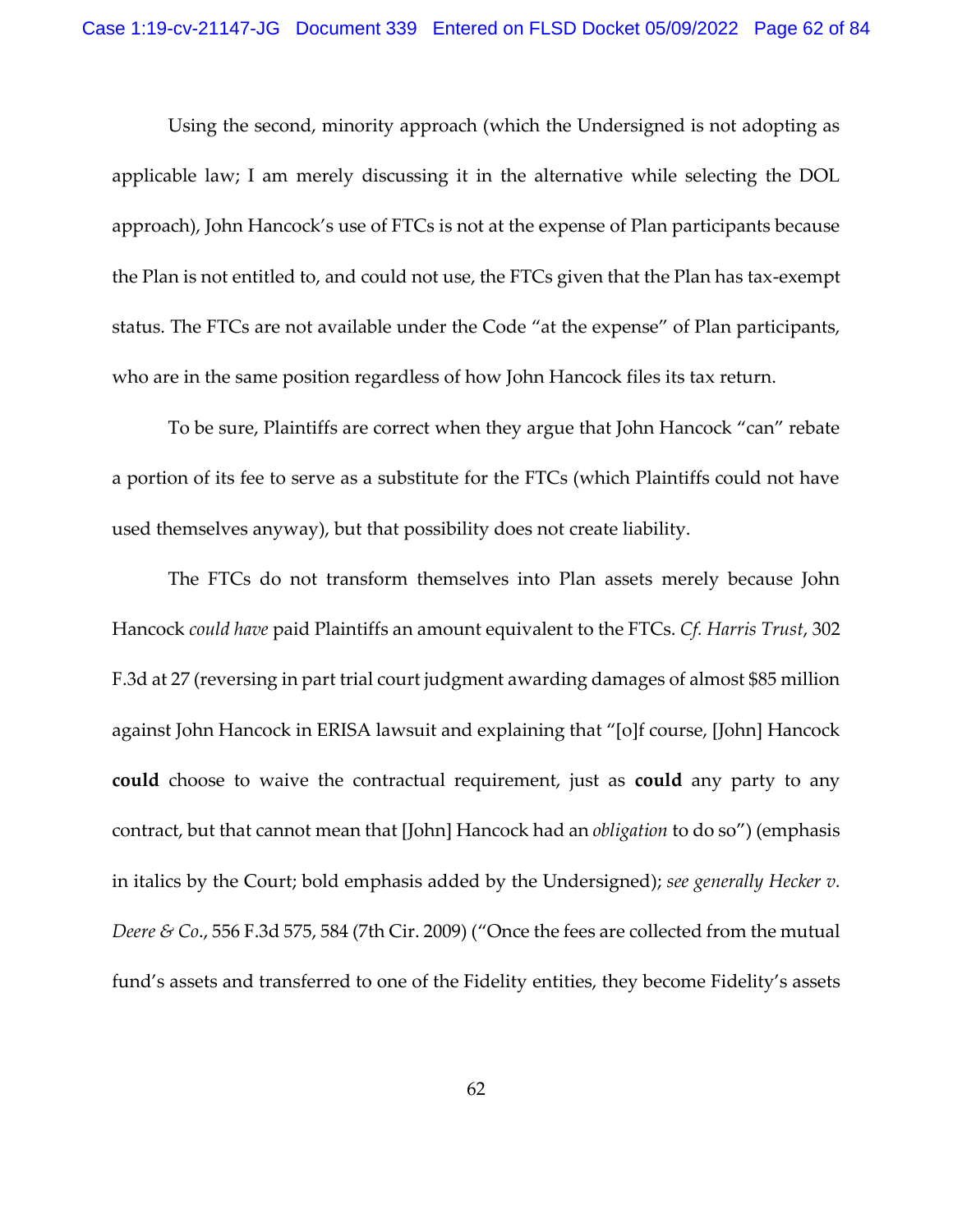– again, not the assets of the Plans."). 22

The Undersigned concludes, as a matter of law, that the FTCs are not plan assets and that this determination can properly be made in the summary judgment context. *See generally Edmonson v. Lincoln Nat. Life Ins. Co.*, 725 F.3d 406, 429 (3d Cir. 2013) (affirming summary judgment ruling for defense in ERISA putative class action lawsuit alleging breach of fiduciary duty of loyalty and seeking disgorgement of profit the insurer earned by investing the benefits owed to her -- and concluding that "the retained assets were **not plan assets**" because, once the insurance company set up a SecureLine Account, "the plan no longer had an interest in the assets and, under ordinary notions of property rights, Lincoln and Edmonson were in a creditor-debtor relationship") (emphasis added)).

The Undersigned deems *Edmonson* particularly illuminating, so I will discuss it here in some detail.

The SecureLine Account at issue in *Edmonson* was a retained asset account, established after the plaintiff's husband, who was insured under a group life insurance

<sup>&</sup>lt;sup>22</sup> In *Hecker*, the appellate court affirmed an order dismissing a putative class action lawsuit against an employer, trustee and investment advisor. The appellate court explained that "[b]efore we delve into the question of whether any of the Defendants breached a fiduciary duty, we must identify who owed such duties to Plaintiffs with respect to the actions at issue here." *Id.* The Court held that the trustee and investment advisor were not functional fiduciaries of the plan, noting that merely playing a role in the selection of investment options does not transform a company into a fiduciary. John Hancock's lead counsel in the instant case represented Defendants in *Hecker*.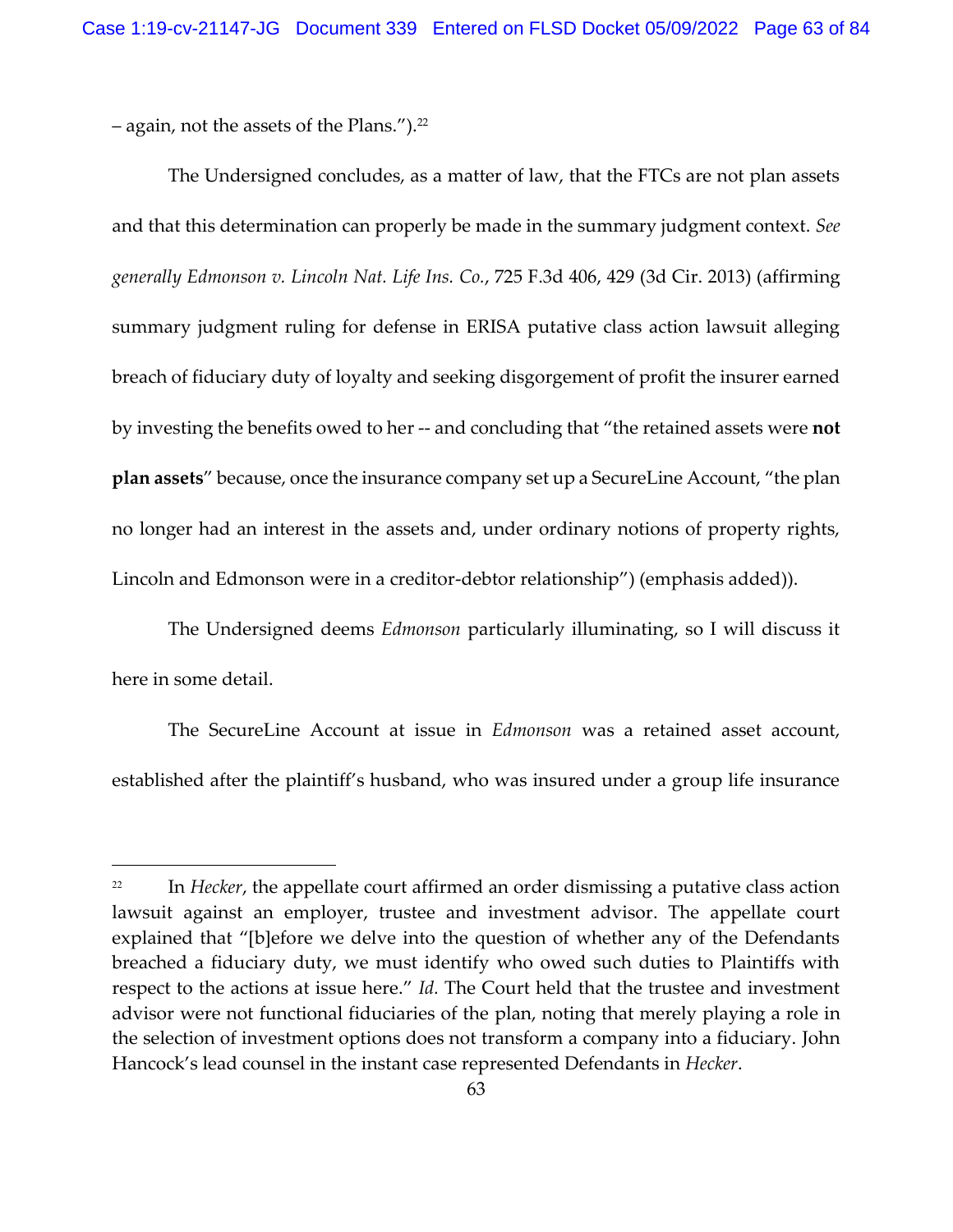policy issued by Lincoln, died. The plaintiff was entitled to \$10,000 in benefits. The policy did not state that Lincoln would pay the benefits using a retained asset account and did not otherwise specify how Lincoln was to pay the plaintiff the benefits. In other words, it was silent about this issue of payment. After Lincoln approved the plaintiff's claim for the \$10,000 death benefit, it sent her a checkbook from which she could draw checks on the SecureLine Account. Lincoln explained that the plaintiff would receive interest on the account in the amount of the Bloomberg national average rate for interest-bearing checking accounts, plus 1%.

Significantly, Lincoln did not deposit any funds into the account. Instead, it merely credited the account with the benefit. When a beneficiary like the plaintiff would write a check on the account, Lincoln would transfer funds into the account to cover the check. Until that time, however, Lincoln retained the money owed to a beneficiary like the plaintiff and could invest the retained assets for its own profit.

Three months after Lincoln established the SecureLine account, Edmonson withdrew the full amount of the insurance proceeds. Lincoln also wrote her a check for \$52.33 of interest. Edmondson contended that the profit Lincoln earned from investing the retained assets was greater than the amount of interest paid to her, and that Lincoln made approximately \$5 million in profit in one year alone by investing retained assets credited to her account and the accounts of other beneficiaries.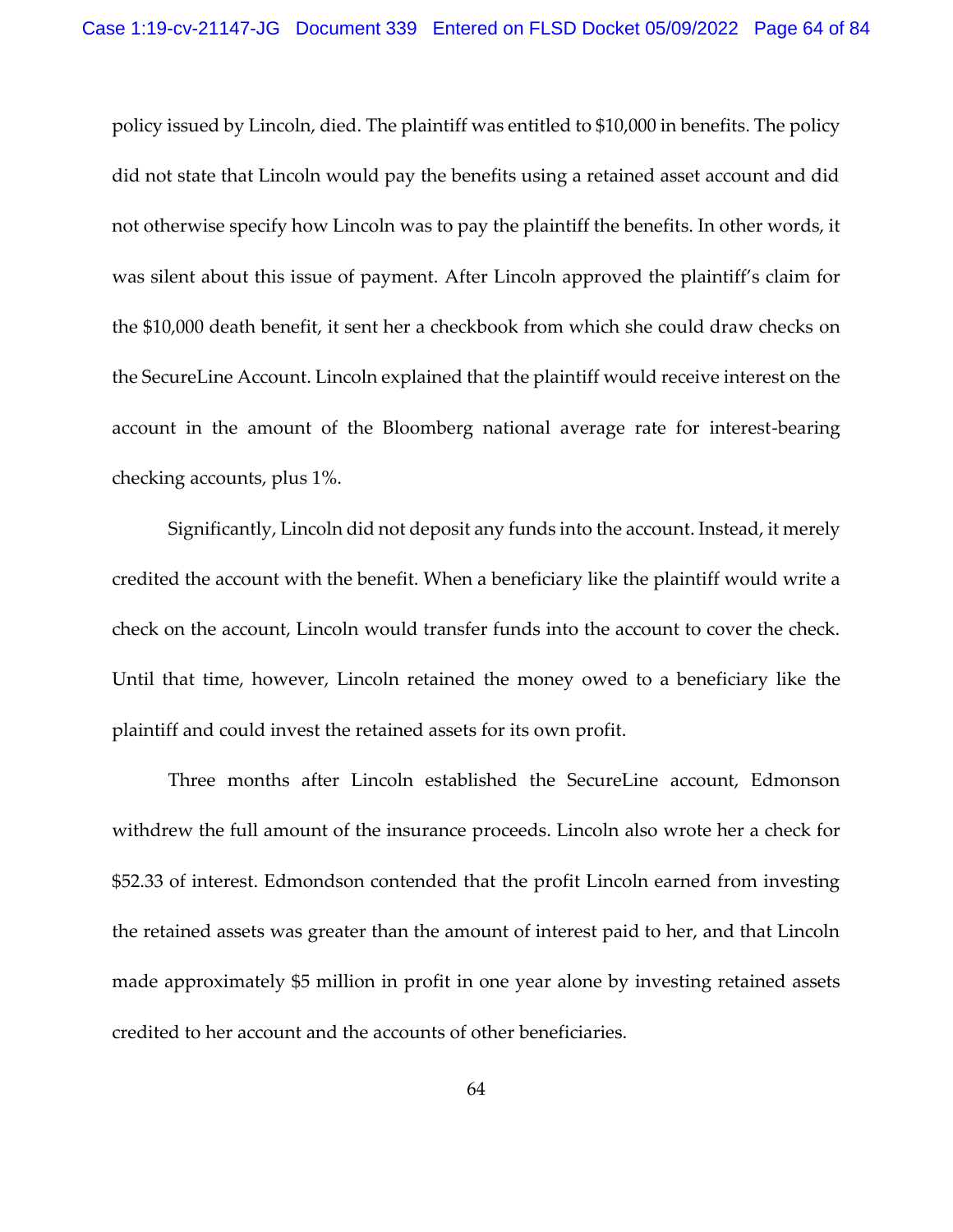Edmondson brought an ERISA lawsuit, contending, among other claims, that Lincoln violated its fiduciary duties by investing the retained assets for its own profit. The appellate court concluded that the assets were not plan assets because, "[a]lthough Lincoln used the assets for its own benefit, it did not use 'them at the expense of plan participants or beneficiaries.'" Therefore, given that the retained assets were not plan assets, Lincoln's conduct "was not constrained by ERISA's duty of loyalty." *Id*. at 429.

Some of the basic principles at issue in *Edmonson* are implicated here. Lincoln *used* the plaintiff's retained asset balance to earn interest; John Hancock *used* the FTCs created as a result of Plaintiffs' investments to lower its tax exposure. Lincoln did not violate an ERISA duty of loyalty by earning interest for itself because plan assets were not involved; John Hancock did not violate that same duty because FTCs are not plan assets. The insurance company was permitted to make a profit; John Hancock is permitted to use the FTCs to its financial advantage. The actions taken by the insurance company were not an ERISA act; John Hancock's use of the FTCs was not an ERISA act either.

The Court agrees with John Hancock that, similar to the retained assets in *Edmondson*, the FTCs are not plan assets.

### *Did John Hancock Breach ERISA By Acting Disloyally?*

 Because John Hancock was not an ERISA fiduciary to the Plan and because the FTCs are not plan assets, the Court could end its analysis here and grant summary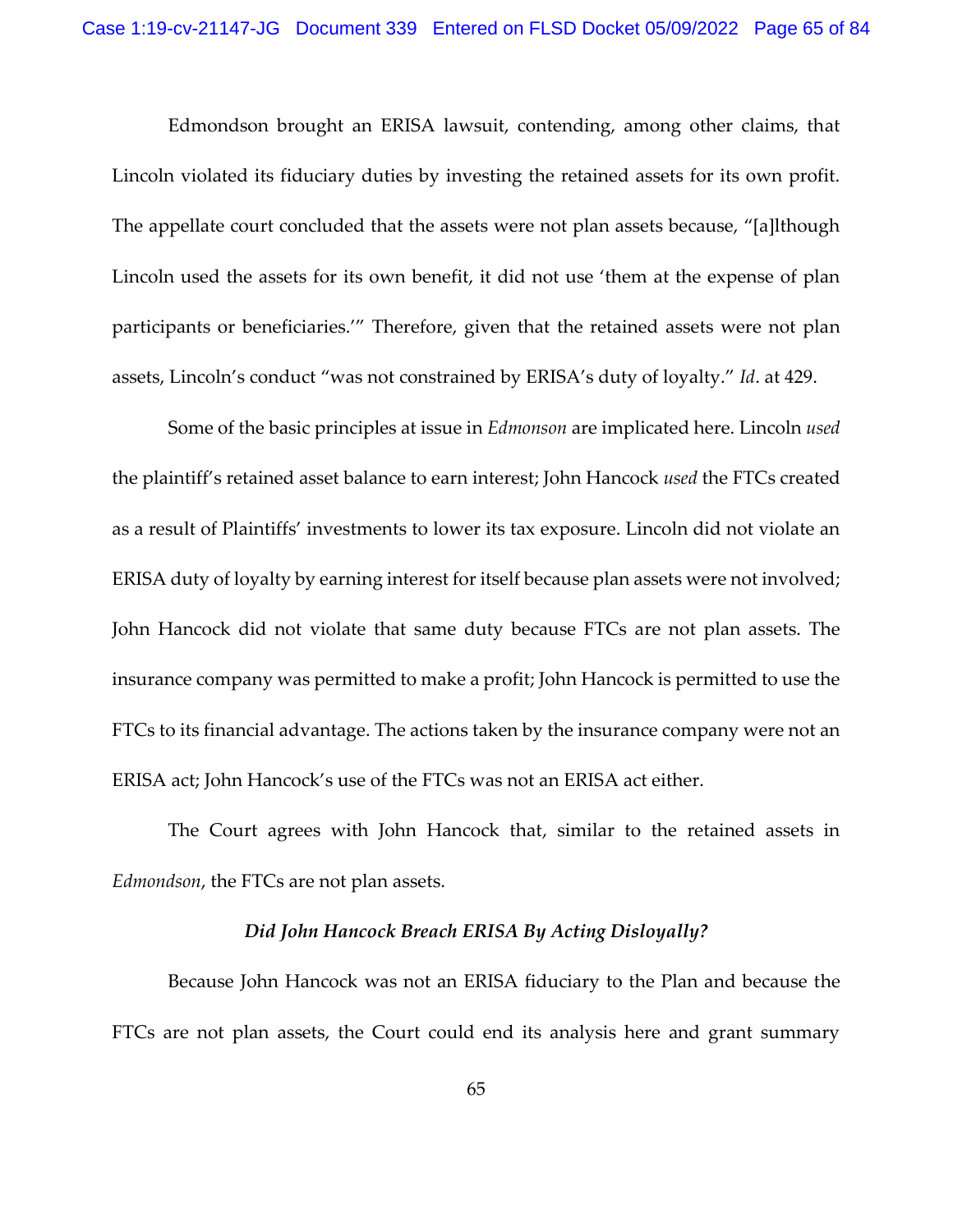judgment to John Hancock. However, in an abundance of caution, the Undersigned will also evaluate the claims that John Hancock was in breach for allegedly acting disloyally and for engaging in a prohibited transaction. The Undersigned will first analyze the claim that John Hancock violated the duty of loyalty.

Plaintiffs allege a breach of the duty of loyalty  $-$  i.e., a breach of ERISA § 404(a)(1)(A), 29 U.S.C. § 1104(a)(1)(A).

The duty of loyalty is analyzed under "a subjective standard; what matters is *why* the defendant acted as he did." *In re Wells Fargo ERISA 401(k) Litig*., 331 F. Supp.3d 868, 875 (D. Minn. 2018) (emphasis in original), *aff'd sub nom. Allen v. Wells Fargo & Co.,* 967 F.3d 767 (8th Cir. 2020). Plaintiffs must show that John Hancock "[was] motivated by disloyal reasons." *Allen*, 967 F.3d at 776. It is not enough to show that a defendant obtained some benefit: "ERISA section 404(a) does not require a fiduciary to don the commercial equivalent of sackcloth and ashes." *Vander Luitgaren v. Sun Life Assur. Co. of Canada*, 765 F.3d 59, 65 (1st Cir. 2014) (citing *Edmonson* and affirming summary judgment against claims administrator in ERISA lawsuit alleging breaches of fiduciary duties).

Where "a fiduciary takes action that arguably benefits both plan and non-plan interests, courts have held that some incidental benefit to other interests is permissible under the statute as long as the primary purpose and effect of the action is to benefit the plan." *Dupree v. Prudential Ins. Co. of Am*., No. 99-8337-CIV.-JORDAN, 2007 WL 2263892,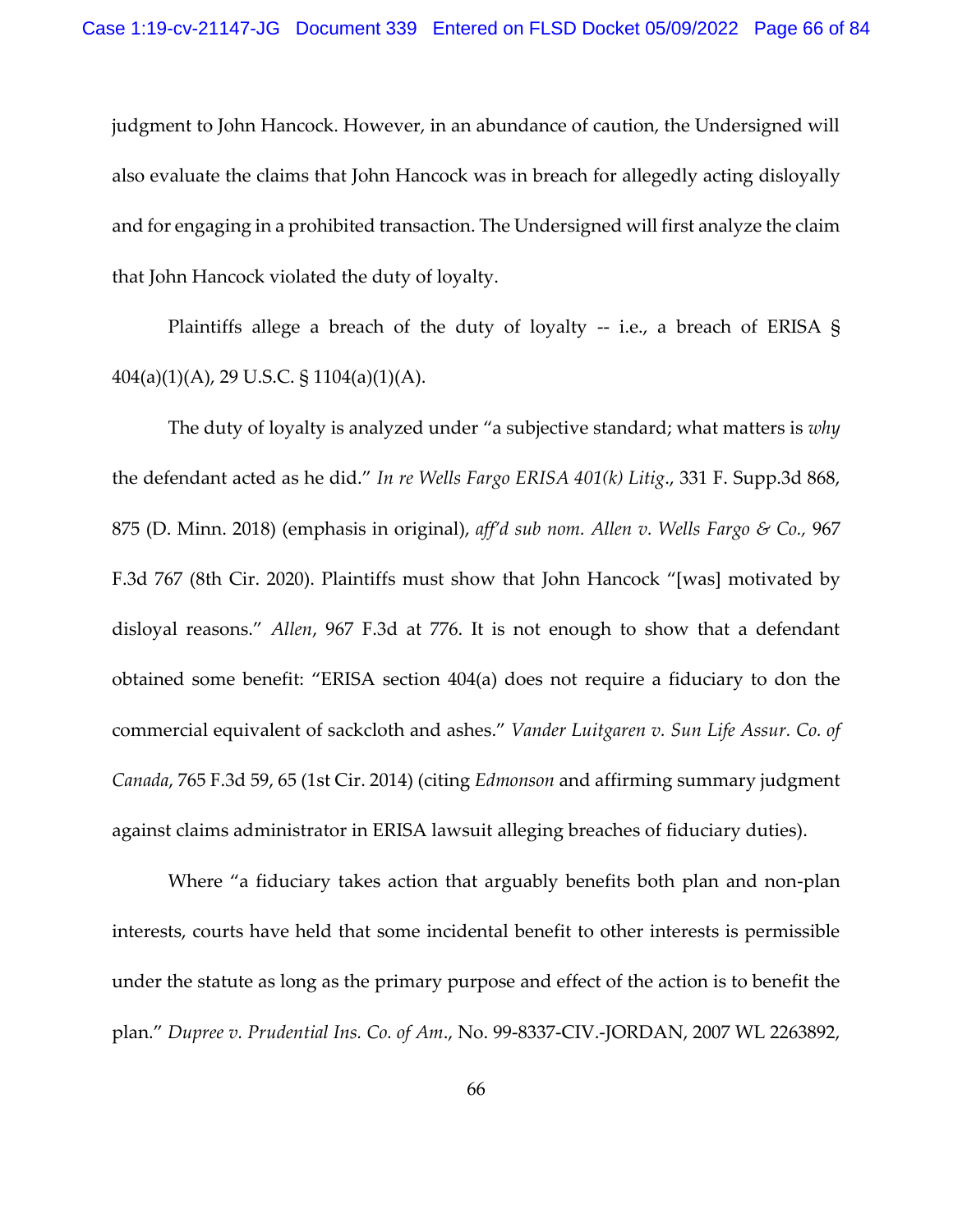at \*45 (S.D. Fla. Aug. 10, 2007). As the First Circuit explained, there is no breach of duty where participants received the promised plan benefit and a fiduciary's action -- even one that benefits a fiduciary -- "does not unfairly diminish, impair, restrict, or burden the beneficiary's rights. . . ." *Vander Luitgaren,* 765 F.3d at 65.

These principles apply here even if John Hancock were held to be a fiduciary, which the Undersigned has already held it is not. There is no record evidence that John Hancock had a subjectively disloyal intent when it complied with U.S. tax law and the Contract and RKA. The Undersigned agrees with John Hancock's position that the undisputed record evidence demonstrates that the Plan obtained precisely what Plaintiffs bargained for -- John Hancock's recordkeeping services at an agreed-upon price, and the opportunity to invest through its platform in sub-accounts holding pre-specified mutual funds, with withdrawals at the NAV of mutual funds.

John Hancock's tax positions did not "diminish, impair, restrict, or burden" those rights because there "is no way" for a plan "to offset . . . foreign tax payments by using the [FTC];" *Vander Luitgaren*, 765 F.3d at 65; *accord Marshall v. Northrop Grumman Corp*., No. 2:16-06794, 2019 WL 4058583, at \*11–12 (C.D. Cal. Aug. 14, 2019) (granting summary judgment on loyalty claim).

Nothing in the Contract changes this result. Contrary to Plaintiffs' allegations (Compl. ¶ 38), John Hancock did not promise to credit the Plan the amounts of any FTCs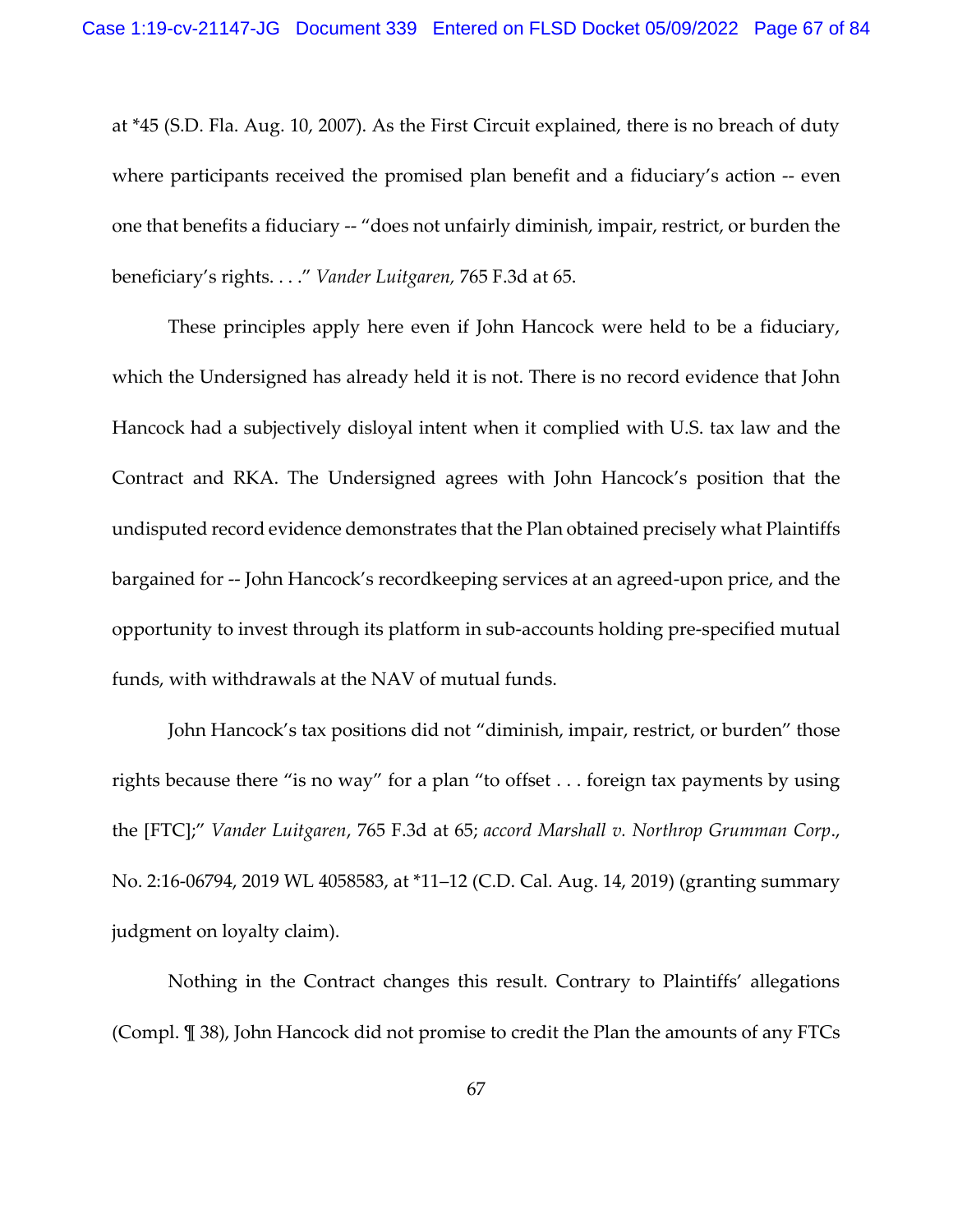that it applied. The Contract described only three types of revenue related to the separate accounts: (i) direct fees; (ii) "revenue sharing  $\ldots$  paid" by the mutual funds; and (iii) credits from John Hancock related to "investment management fees paid" to John Hancock affiliates. Such amounts are used to offset recordkeeping costs.

FTCs are none of these. They are not direct fees and are not related to investment management fees. And the SIG explains that revenue sharing paid by mutual funds are those payments made "pursuant to agreements or arrangements between John Hancock and the underlying fund and/or their affiliates." In contrast, FTCs are not payments and they are not "receive[d] from the mutual funds." Instead, they are tax attributes created by Congress. Additionally, Plaintiffs have identified no agreements between any mutual fund and John Hancock relating to foreign taxes or FTCs.

At its core, and as John Hancock correctly points out, Plaintiffs do not actually seek the FTCs themselves -- because their Plan cannot use FTCs. Instead, Plaintiffs seek to have John Hancock "reduce[]" "the expenses and fees under the Contract . . . by the amount of the" FTCs John Hancock applies. Compl. ¶ 62. This would mean John Hancock giving the Plan money, or waiving other fees or expenses.

Therefore, to effectuate any "rebate," as Securian claims to do, John Hancock would have to pay the amount from its own account, which is not something the parties negotiated for John Hancock to do. For all practical purposes, Plaintiffs are seeking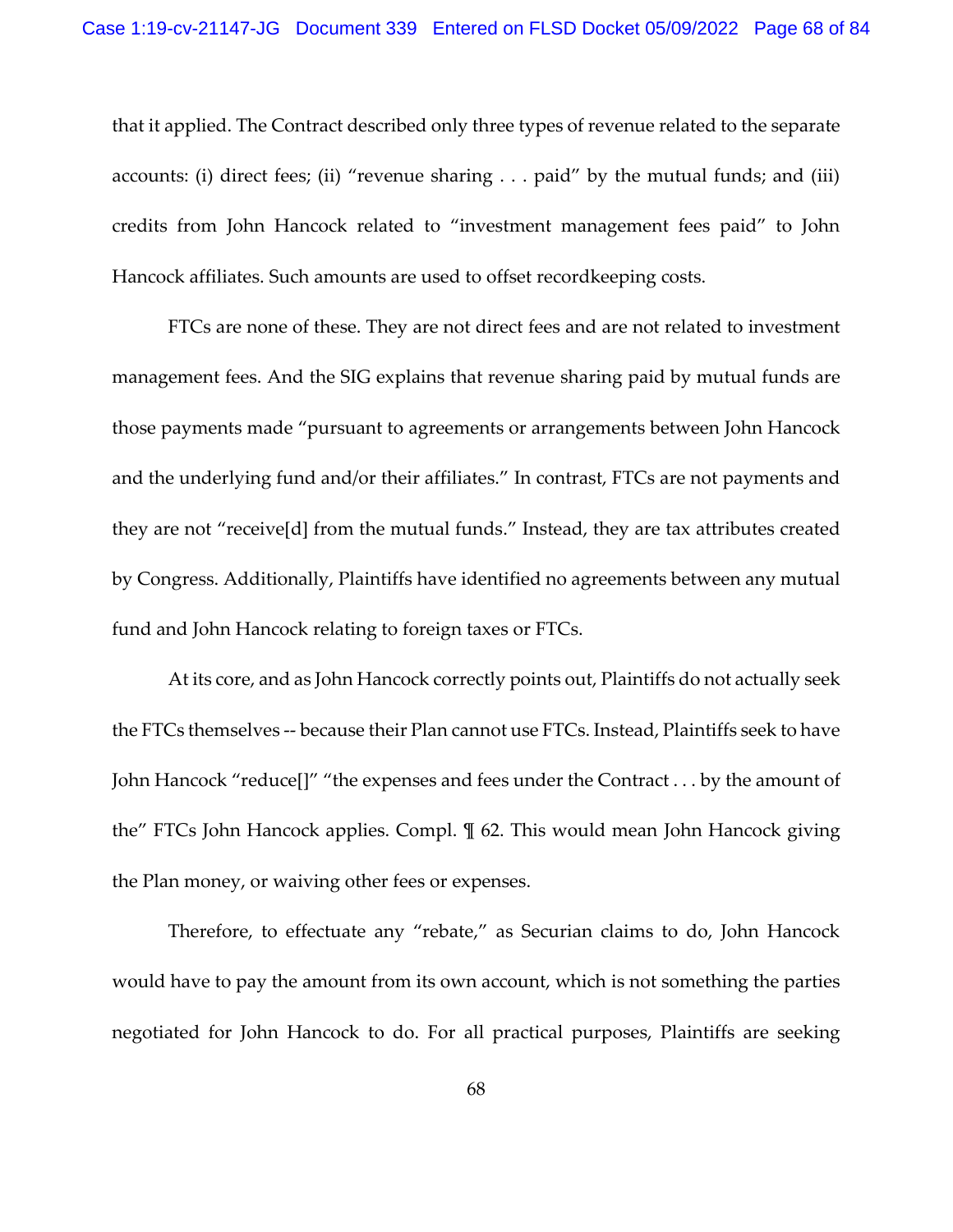nothing more than to have John Hancock reduce its fees, which is not required under the Contract. Nor would such a rebate be necessary under ERISA to "defray[] reasonable expenses of administering the plan" as described in ERISA  $\S$  404(a)(1)(A): the record evidence is that John Hancock's recordkeeping fees were reasonable in 2014 without any additional credits.

Plaintiffs' cases all involve a fact-pattern that is not present here: a defendant taking **affirmative**, **discretionary** actions with respect to a plan, such as a decision for a plan to purchase stock involved in a tender offer, *Donovan v. Bierwirth*, 680 F.2d 263, 264 (2d Cir. 1982); investing a plan in funds advised by the fiduciary's affiliates or business partners, *Dupree v. Prudential Ins. Co. of Am*., No. 99-8337-cv-Jordan, 2007 WL 2263892, at \*36 (S.D. Fla. Aug. 7, 2007), and *Pledger v. Reliance Tr. Co*., No. 1:15-CV-4444-MHC, 2019 WL 10886802, at \*19 (N.D. Ga. Mar. 28, 2019*);* investing a plan in stock of a company in which the defendant had a substantial interest, *Hugler v. Byrnes*, 247 F. Supp. 3d 223, 228 (N.D.N.Y. Mar. 28, 2017); and paying itself or other plans, rather than paying claims of the plan that provided the funds, *Guyan Int'l*, *Inc. v. Pro. Benefits Adm'rs, Inc.,* 689 F.3d 796, 97 (6th Cir. 2012).

Here, by contrast, Plaintiffs point to no affirmative, discretionary step that John Hancock took with Plan assets that was **contrary to their directions** -- the separate accounts were invested precisely as Plaintiffs directed.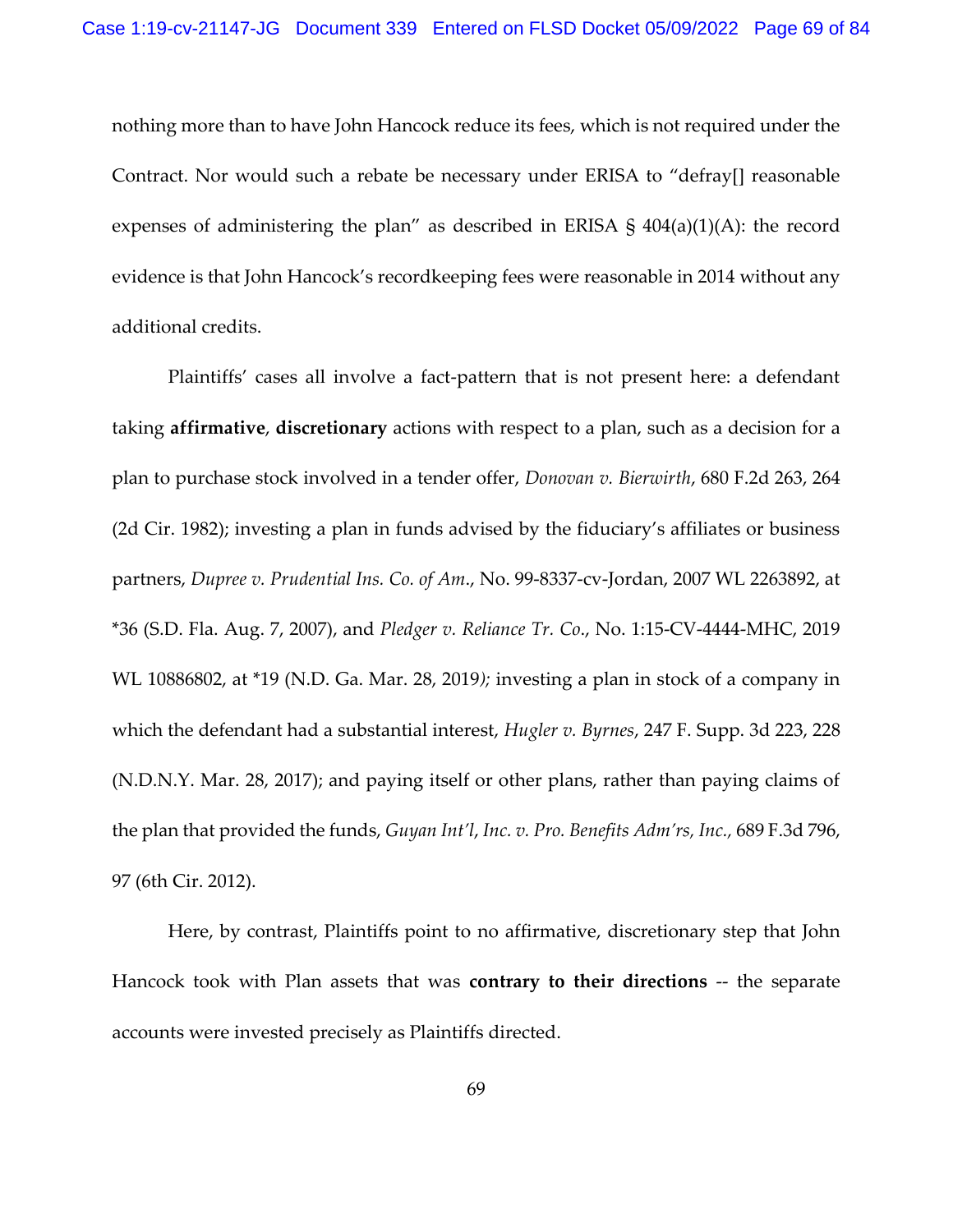John Hancock's actions did not deprive the Plan of any contractually-required benefit. Plaintiffs have not demonstrated that John Hancock was somehow required to copy the contractual arrangements offered by Securian, the only recordkeeper identified in the records to provide rebates for FTCs.

Accordingly, the Court agrees that John Hancock's summary judgment motion should be granted as to Count I for the independent reason that there was no breach of the duty of loyalty.

## *Did John Hancock Engage in A Prohibited Transaction?*

ERISA § 406(b)(1) prohibits a plan fiduciary from "deal[ing] with the assets of the plan in his own interest or for his own account." 29 U.S.C. § 1106(b)(1). ERISA § 406(b)(3) prevents a fiduciary from "receiv[ing] any consideration for his own personal account from any party dealing with such plan in connection with a transaction involving the assets of the plan." 29 U.S.C. § 1106(b)(3). The Eleventh Circuit has long cautioned that "Congress did not intend an expansive interpretation of section 1106. . . ." *Evans v. Bexley*, 750 F.2d 1498, 1500 n.3 (11th Cir. 1985). Here, Plaintiffs' claims do not fit within the actual (non-expansive) limits of ERISA  $\S$ § 406(b)(1) and (b)(3).

By their terms, both ERISA §§ 406(b)(1) and (b)(3) require involvement of "assets of the plan." *See generally Dupree,* 2007 WL 2263892, at \*42 (§ 406(b)(1) prohibits a "fiduciary from dealing with assets of the plan in his own interest or for his own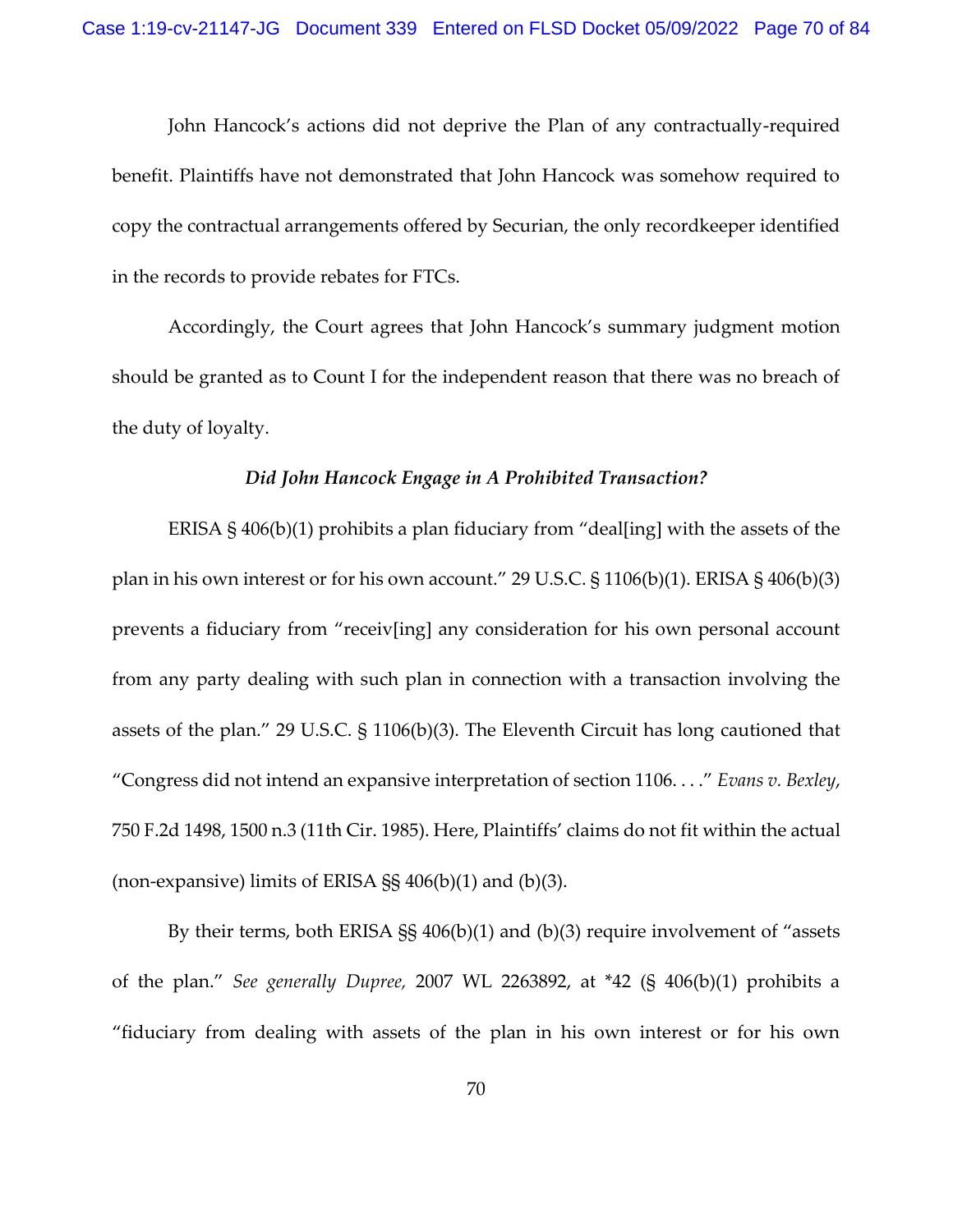account"); *McGarry v. E. Air Lines, Inc*., No. 86–2497–Civ-Ryskamp, 1987 WL 13900, at \*6

(S.D. Fla. July 6, 1987) (§ 406 applies only when dealing with assets of the plan).

As analyzed above, FTCs are not ERISA plan assets.

An ERISA § 406(b)(3) violation further requires the defendant to "receive any consideration" from a "party dealing with" the Plan "in connection with a transaction" involving plan assets. 29 U.S.C. § 1106(b)(3); *see generally Lowen v. Tower Asset Mgmt., Inc*., 829 F.2d 1209, 1213–18 (2d Cir. 1987). That is not present here.

John Hancock's consolidated U.S. tax filings are not a transaction under ERISA involving plan assets. Further, while Plaintiffs allege that John Hancock received FTCs from third parties dealing with the Plan (Compl. ¶ 70), the Code (not any party) provides the FTCs; mutual funds whose shares are held in sub-accounts that Plaintiffs have selected for their Plan merely make an election under the Code that requires John Hancock to report its share of foreign taxes paid by the mutual funds as income on its own tax return. The Code, in turn, allows John Hancock to claim a related deduction or credit subject to certain limitations. Nothing more.

This is not a "transaction" involving the Plan or a "party dealing with such plan" within the meaning of § 406. *See Phillips v. Amoco Oil Co.,* 799 F.2d 1464, 1472 (11th Cir. 1986) (affirming summary judgment for defendant and holding that ERISA § 1106 "applies **only** to transactions to which the plan itself is a party or in which the monies,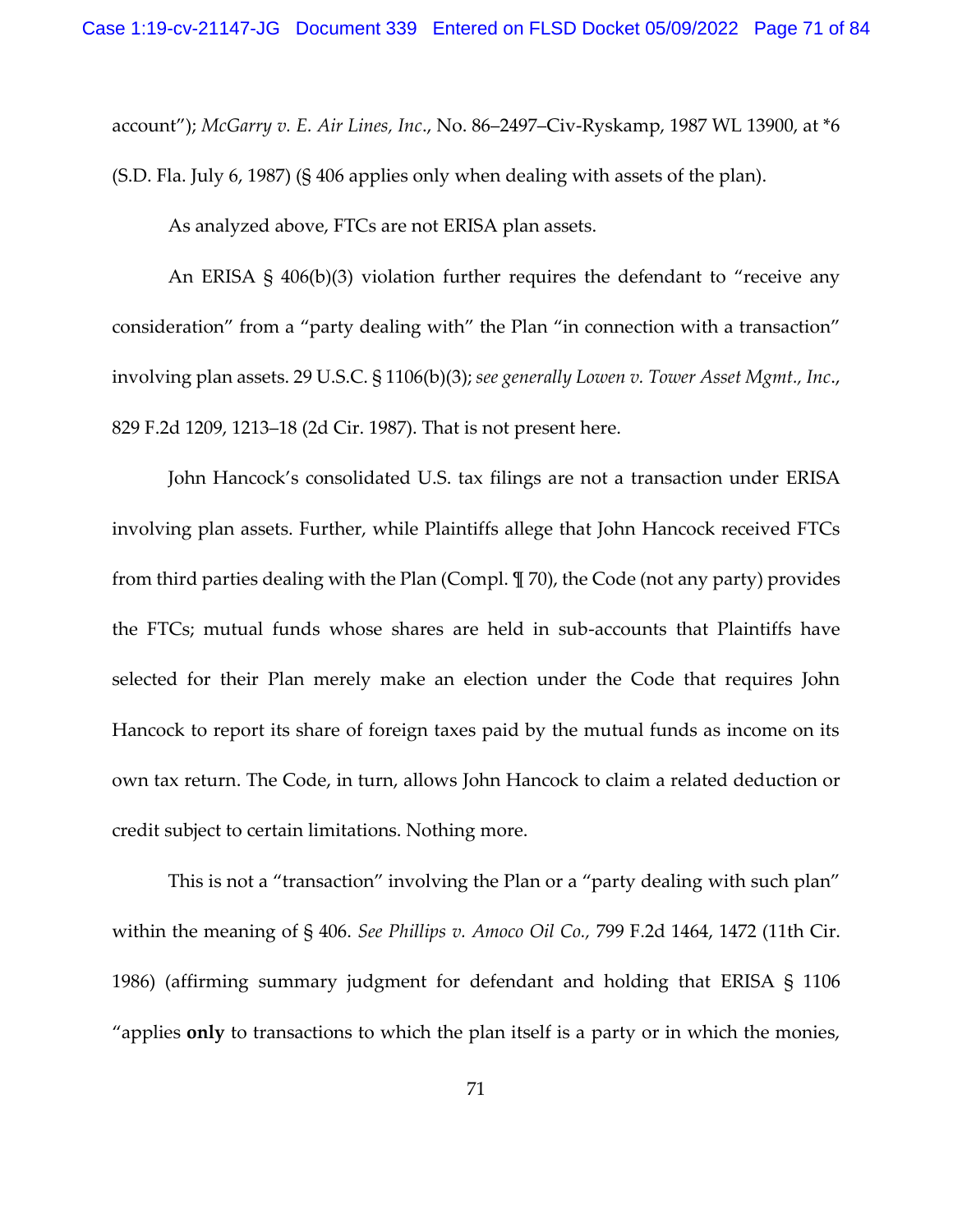property or fiscal assets of the plan are involved") (emphasis supplied)). In *Phillips*, the Eleventh Circuit held that when a defendant "is not administering the plan or investing its assets," it may act in its own interest and neither ERISA §§ 404 or 406 are implicated – which is what John Hancock did here when filing its taxes. 799 F.2d at 1471–72.

Even if John Hancock was a fiduciary for its taxes or the FTCs (which it is not), John Hancock took no active steps to be entitled to FTCs, it merely applied the provisions set forth in the Code that resulted from the decisions and actions and choices taken by *others*. This is significant because cases addressing both §§ 406(b)(1) and (b)(3) find liability only where a defendant took active steps directed to plan assets that benefitted itself. *See, e.g., Sec'y, Dep't of Lab. v. Seibert,* 464 F. App'x 820, 822 (11th Cir. 2012) (trustee violated § 406(b)(1) by admitting, in his plea agreement, to siphoning money from the plan as loans for companies he owned); *Lowen*, 829 F.2d at 1214 (fiduciary exchanged favorable investment recommendations for personal gain and pursuant to which he received consideration from party dealing with plan in violation of § 406(b)(3)); *Chao v. Baugh*, No. 07-80450-CIV, 2008 WL 11409999, at \*3–5 (S.D. Fla. July 8, 2008) (defendant utilized participant contributions to pay obligations of the company in violation of §  $406(b)(1)$ ).

Here, by contrast, the FTCs at issue flowed exclusively from the actions of others- -Plaintiffs' choice of selecting certain sub-accounts as Plan options, the Plan participants'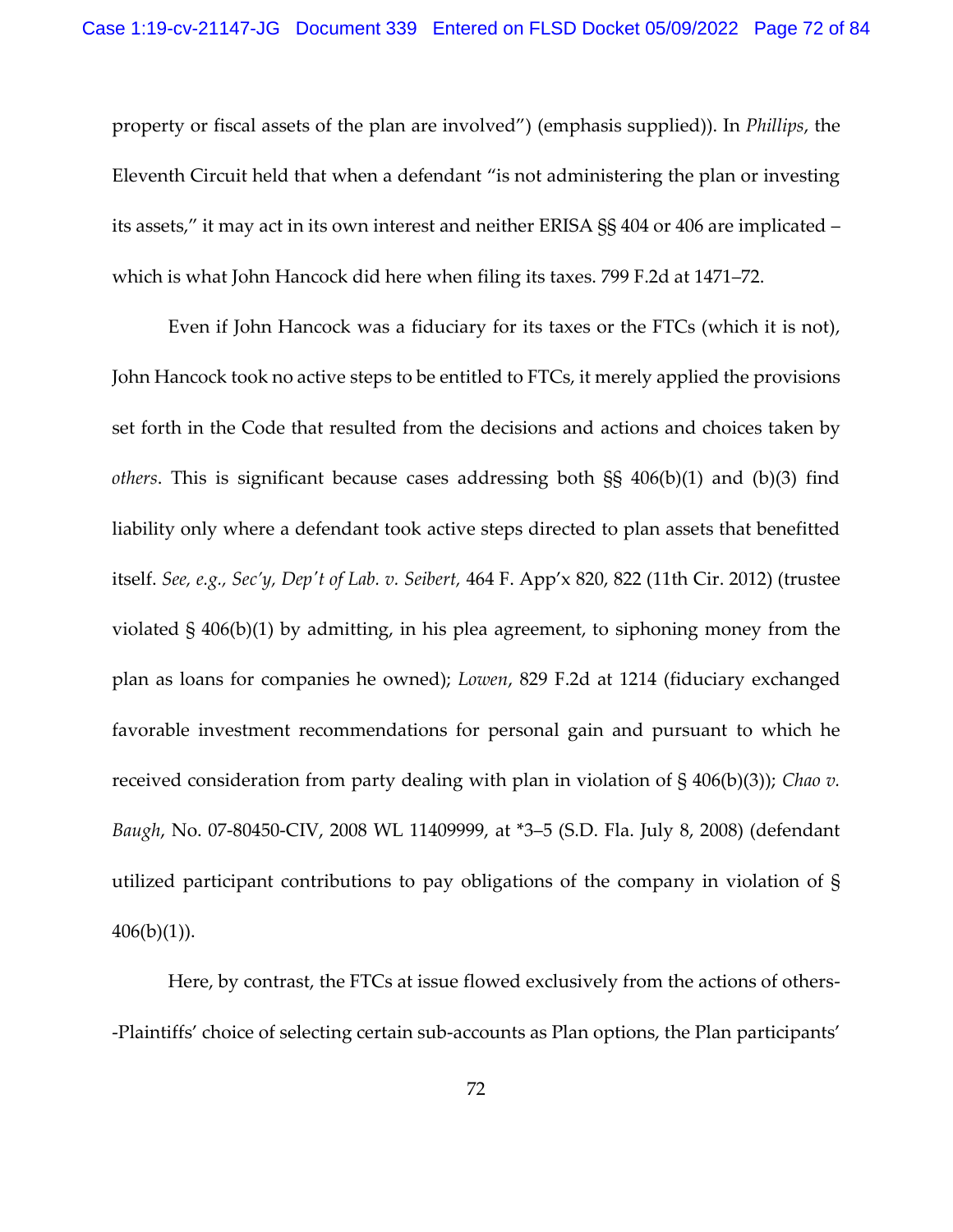allocation among those options, and decisions of the mutual funds held in those subaccounts to require John Hancock to gross up its income by the foreign taxes paid by such mutual funds.

John Hancock did not retain any money in contravention of any Plan term or contractual obligation, nor did it control the selection of, and investment in, funds.

Thus, John Hancock did not engage in a prohibited transaction.<sup>23</sup>

## *Have Plaintiffs Established Loss Causation?*

John Hancock contends that Plaintiffs have not shown, and cannot show, any loss or injury in fact. It argues that Plaintiffs (1) have not established loss causation and (2)

It is undisputed that Plaintiffs (not John Hancock) selected the Plan's funds, including those paying foreign taxes. But for their selection of those funds, and Plan participants' decisions to invest in those funds, there would be no FTCs. John Hancock did not decide that. Plaintiffs offer no cases holding that a defendant commits a prohibited transaction based on a plaintiff's and participant's own investment decisions.

Courts recognize that *Haddock* does not apply where, like here, a defendant had no authority or control over the selection of and investment in funds. *See, e.g., Hecker,* 556 F.3d at 584 (*Haddock* is neither "helpful [n]or persuasive"); *Columbia Air Servs., Inc. v. Fidelity Mgt. Tr. Co.*, No. 07-11344-GAO, 2008 WL 4457861, at \*5 (D. Mass. Sept. 30, 2008) (distinguishing *Haddock*).

<sup>23</sup> Plaintiffs rely on *Haddock v. Nationwide Fin. Servs., Inc.,* 419 F. Supp. 2d 156, 171 (D. Conn. 2006). The *Haddock* Court explained that if a participant makes a decision resulting in payments to an insurer (such as selecting insurance and paying premiums), then there would be no § 406(b) violation because the insurer did not exercise fiduciary authority to secure compensation. *Id*. at 169.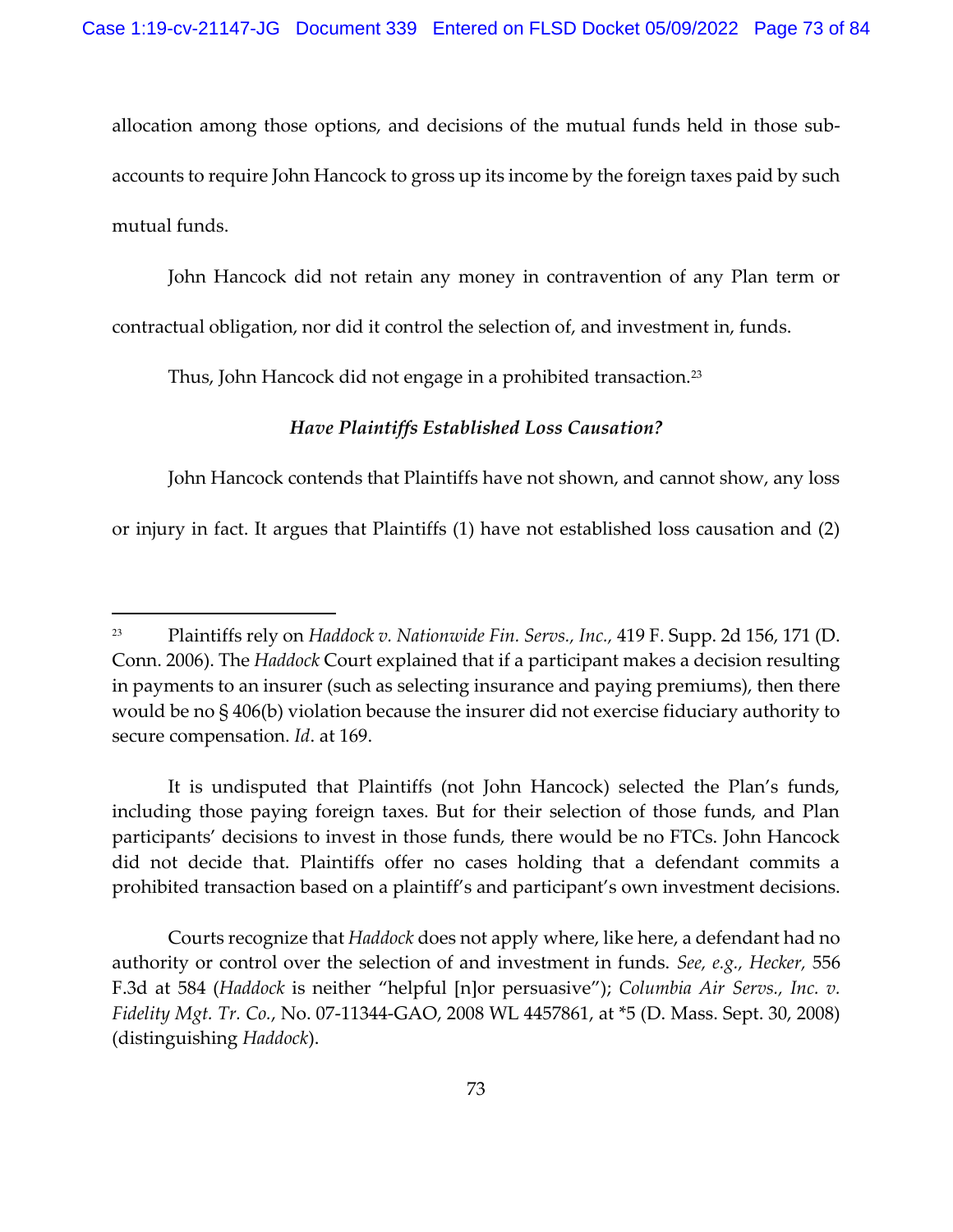lack Article III standing. The Court will first discuss the loss causation argument.

To recover damages under ERISA, it is not enough to prove a breach; the burden is on plaintiffs to also show a loss to the plan **resulting from** the alleged breach. *See Useden*, 947 F.2d at 1576 n.17 (affirming defense summary judgment in an ERISA lawsuit and noting "the record [was] devoid of facts" showing that the alleged breach of fiduciary duty "in some way" caused harm to retirement plan, which is required to establish breach of fiduciary claim); *see also Ironworkers Loc. No. 272 v. Bowen*, 695 F.2d 531, 536 (11th Cir. 1983) (plaintiffs are not entitled to a monetary recovery if the breach does not **cause** a loss ); *cf. Brandt v. Grounds*, 687 F.2d 895, 898 (7th Cir. 1982) (highlighting that "a causal connection is required between the breach of fiduciary duty and the losses incurred by the plan"). $24$ 

John Hancock argues that Plaintiffs' only damages expert based his calculations on the "monetary benefit" *to* John Hancock, not the damages incurred *by* Plaintiffs. According to John Hancock, a monetary benefit to a defendant is not a loss to a plaintiff. It notes that Plaintiffs' position remained constant regardless of how John Hancock prepared its taxes or whether it used FTCs in any given year.

Defendant further argues that Plaintiffs are in the same position both before and

<sup>24</sup> In *Useden*, the Eleventh Circuit cited *Brandt* with approval for this point. 947 F. 2d at 1576 n.17.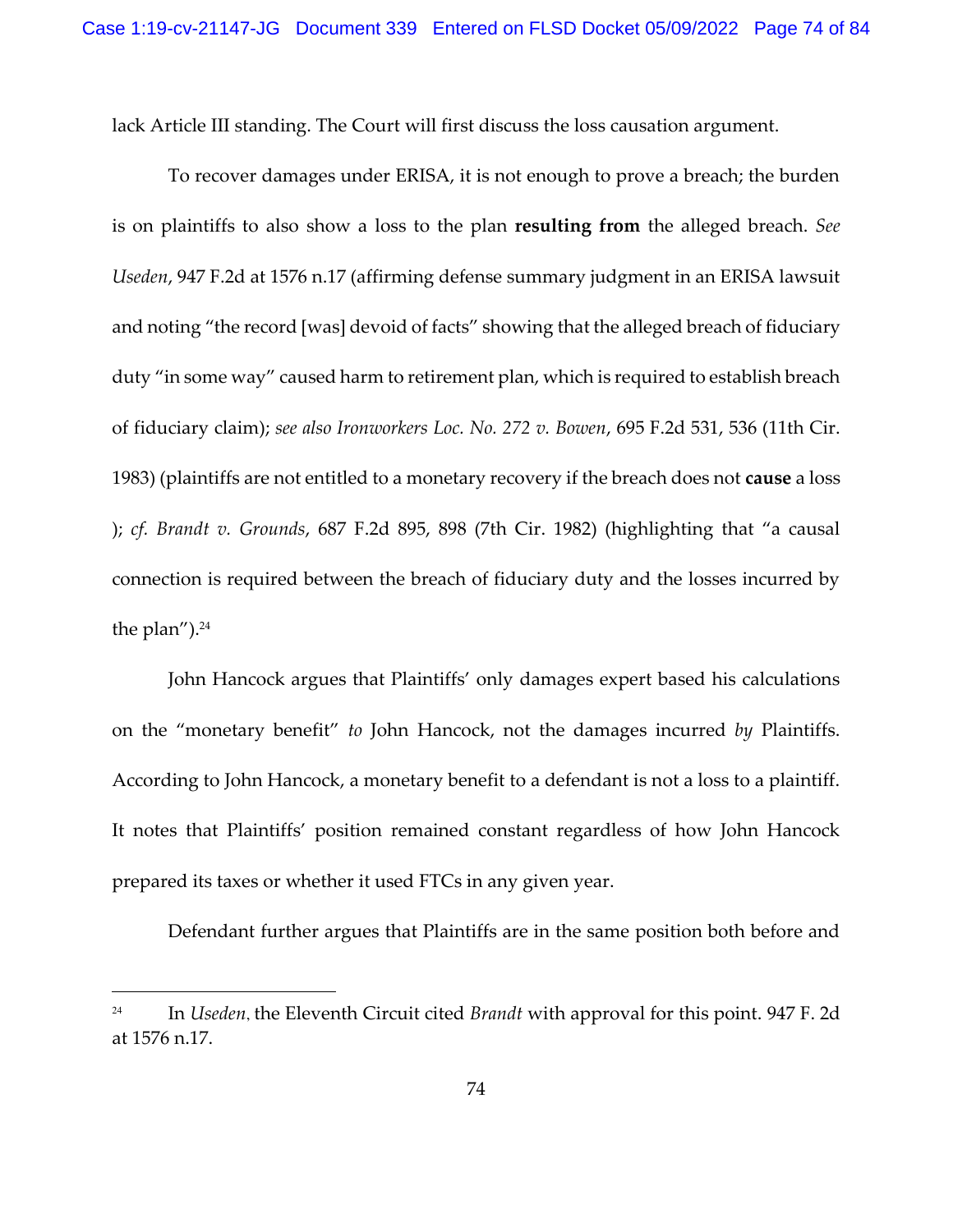after they changed recordkeepers because neither recordkeeper rebates or credits the FTCs to them.

Plaintiffs challenge these arguments, saying that they "ignore[] the fiduciary obligation imposed on [John] Hancock." [ECF No. 267, p. 23]. According to Plaintiffs, "if [John] Hancock had complied with its [fiduciary] obligation, it would have passed the benefit of the FTCs, which Mr. Mukamal<sup>25</sup> calculated, to the Plan." *Id*. But this response depends on John Hancock owing a fiduciary duty to Plaintiffs concerning the FTCs, which the Undersigned has already determined does not exist.

The Undersigned agrees with John Hancock. Its alleged benefit from the FTCs is not a measure of the Plan's loss.

Plaintiffs agree that their Plan never received the amount of the dividends from foreign securities that were used to pay foreign taxes; such amounts were withheld by the foreign taxing authorities. They also agree that, today, their Plan continues to utilize as investment options mutual funds that invest in foreign securities, which are still subject to those same foreign taxes. And they admit that the Plan, today, does not receive any FTC rebates or credits from their current recordkeeper, Fidelity, for those withheld foreign taxes.

<sup>&</sup>lt;sup>25</sup> Barry Mukamal is Plaintiffs' damages expert. In a separate Order, the Court denied John Hancock's *Daubert* motion to strike his testimony.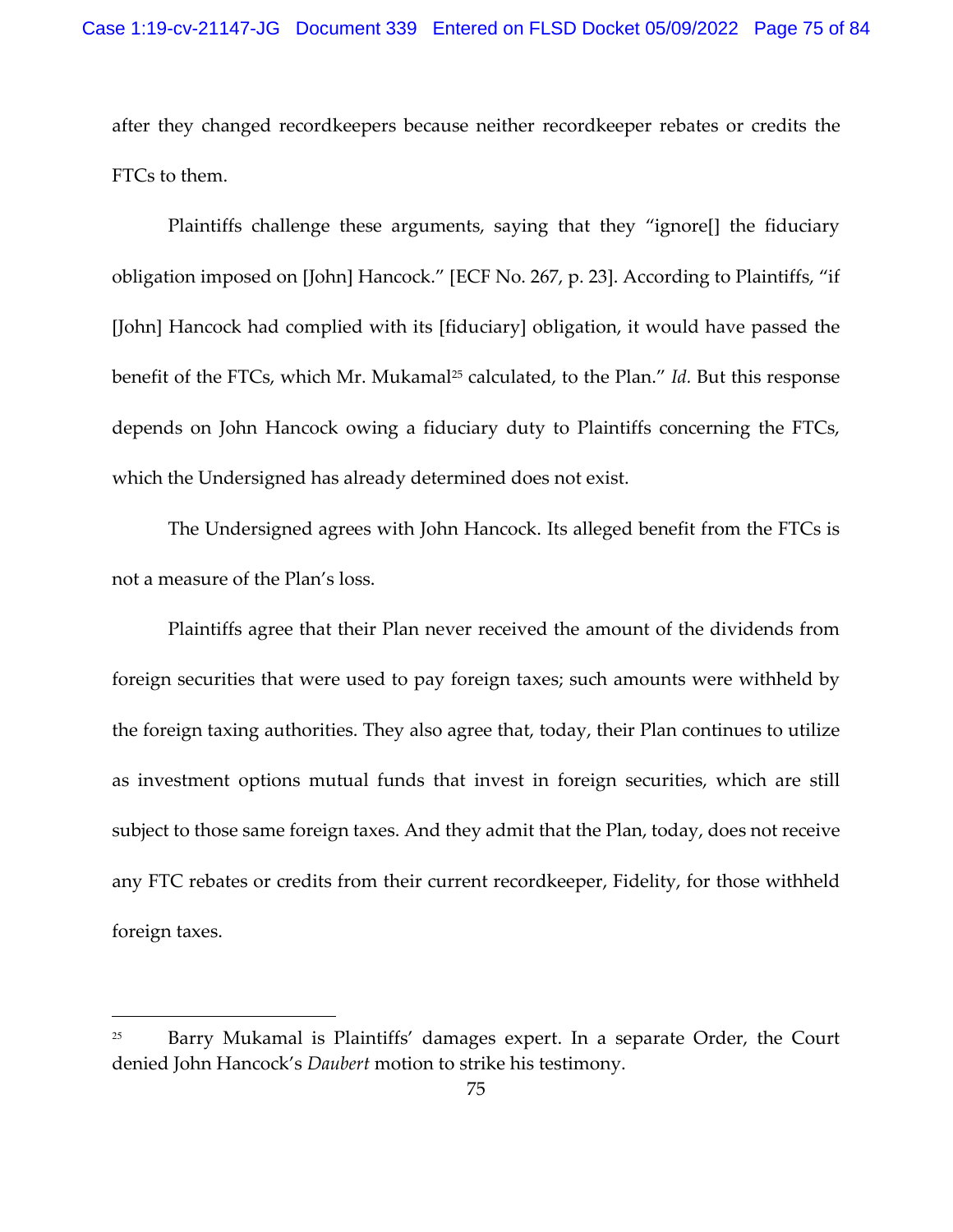The Plan is in the same position today vis-à-vis foreign taxes and FTCs -- foreign taxes are withheld from dividends on foreign securities owned by the Plan's mutual funds, and the Plan receives no benefit of FTCs. Therefore, it suffered no loss caused by John Hancock's alleged misconduct and is not entitled to damages.

Plaintiffs' response is that ERISA § 409(a) allows disgorgement of a breaching fiduciary's profits. [ECF No. 267, at pp. 23–24]. But as a leading treatise on remedies authored by Professor Dan B. Dobbs explains, and the Eleventh Circuit agrees, restitution is not a measure of damages: "The fundamental difference between restitution and actual damages . . . is that the former is measured by the defendant's gain, while the latter is measured by the plaintiff's loss." *AcryliCon USA, LLC v. Silikal GmbH*, 985 F.3d 1350, 1368 (11th Cir. 2021) (citing Dan B. Dobbs, Law of Remedies ["Dobbs"] § 4.1(1), at 555 (2d ed. 1993)). John Hancock argued this precise point in its summary judgment motion, and Plaintiffs did not refute it. *See* [ECF No. 219, p. 23 (citing Dobbs § 1.1)].<sup>26</sup>

<sup>&</sup>lt;sup>26</sup> A party is deemed to have waived an argument when it offers no response to an argument made by its opponent. S.D. Fla. L.R. 7.1(c) (failure to respond to a motion or argument "may be deemed sufficient cause for granting the motion by default"); *Grant v. Miami-Dade Cty.*, No. 13-22008-CIV, 2014 WL 7928394, at \*9 (S.D. Fla. Dec. 11, 2014) ("Where a plaintiff fails to respond to an argument in a motion for summary judgment, he waives the argument.") (citing *Mitchell v. ConAgra Foods, Inc.*, 448 F. App'x 911, 914 (11th Cir. 2011)); *Phillips v. Hillcrest Med. Ctr.*, 244 F.3d 790, 800 n.10 (10th Cir. 2001) ("[A] litigant who fails to press a point by supporting it with pertinent authority, or by showing why it is sound despite a lack of supporting authority or in the face of contrary authority, forfeits the point. The court will not do his research for him." (internal quotations omitted)).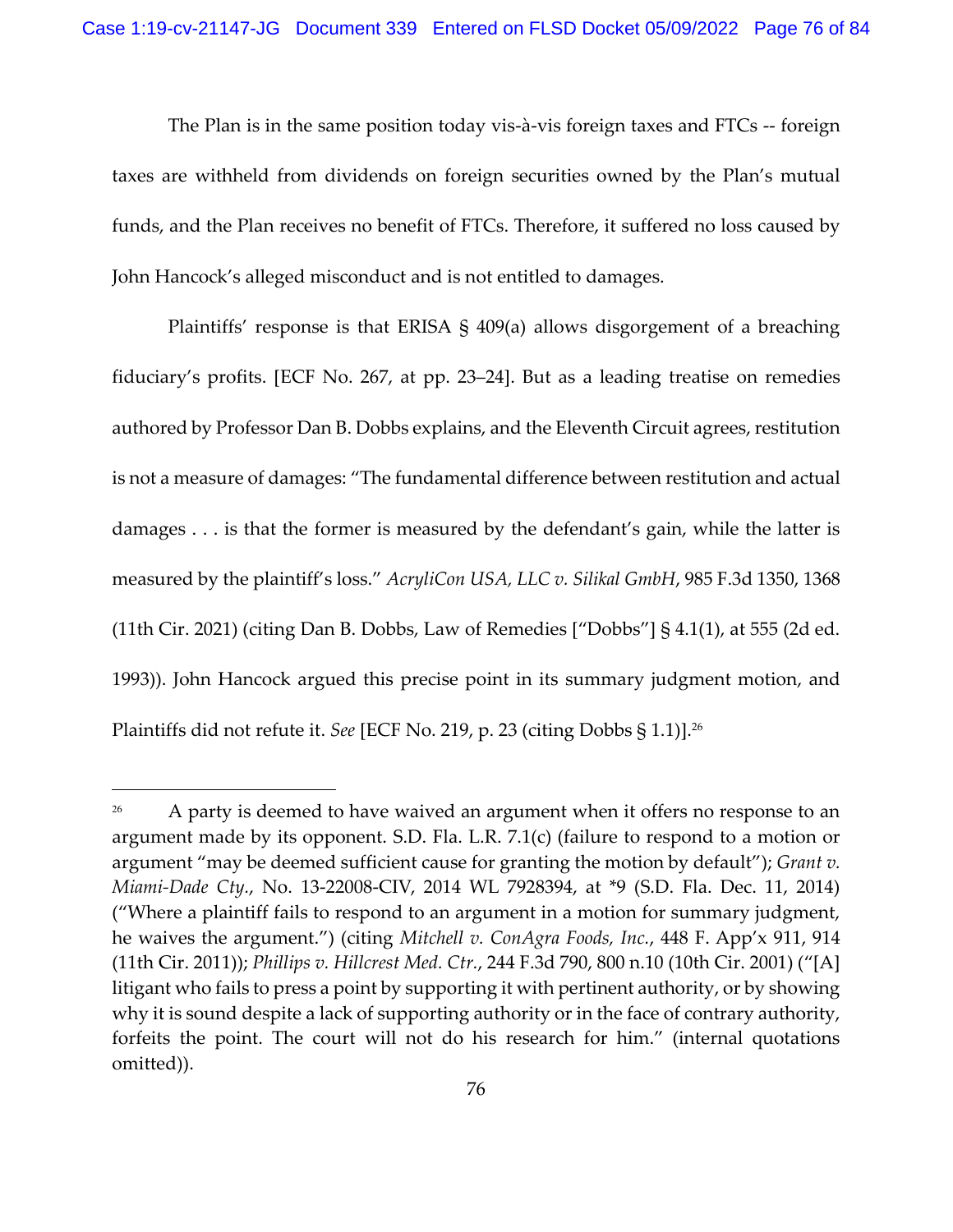Therefore, while *restitution* might be available if John Hancock breached a duty as a fiduciary (which it did not), Plaintiffs are not entitled to *damages* even if they prove a breach, because there was no *loss* to their Plan caused by the challenged conduct, which makes a damages recovery unavailable.

## *Do Plaintiffs Have Article III Standing?*

Article III vests the judicial power in the federal courts and extends that power to "Cases" and "Controversies." *U.S. Const. art. III, §§ 1-2*. One tool for determining that the matters before us are truly cases or controversies, as understood by Article III, is the doctrine of standing. *Lujan v. Defenders of Wildlife*, 504 U.S. 555, 560 (1992). "The law of Article III standing . . . serves to prevent the judicial process from being used to usurp the powers of the political branches." *Clapper v. Amnesty Int'l USA,* 568 U.S. 398, 408 (2013). Even when those political branches appear to have granted federal courts jurisdiction by statute and rule, the Court is still obliged to examine whether jurisdiction exists under the Constitution.

As the Supreme Court has explained, the "irreducible constitutional minimum" to establish Article III standing requires three elements. *Lujan*, 504 U.S. at 560. "The plaintiff must have (1) suffered an injury in fact, (2) that is fairly traceable to the challenged conduct of the defendant, and (3) that is likely to be redressed by a favorable judicial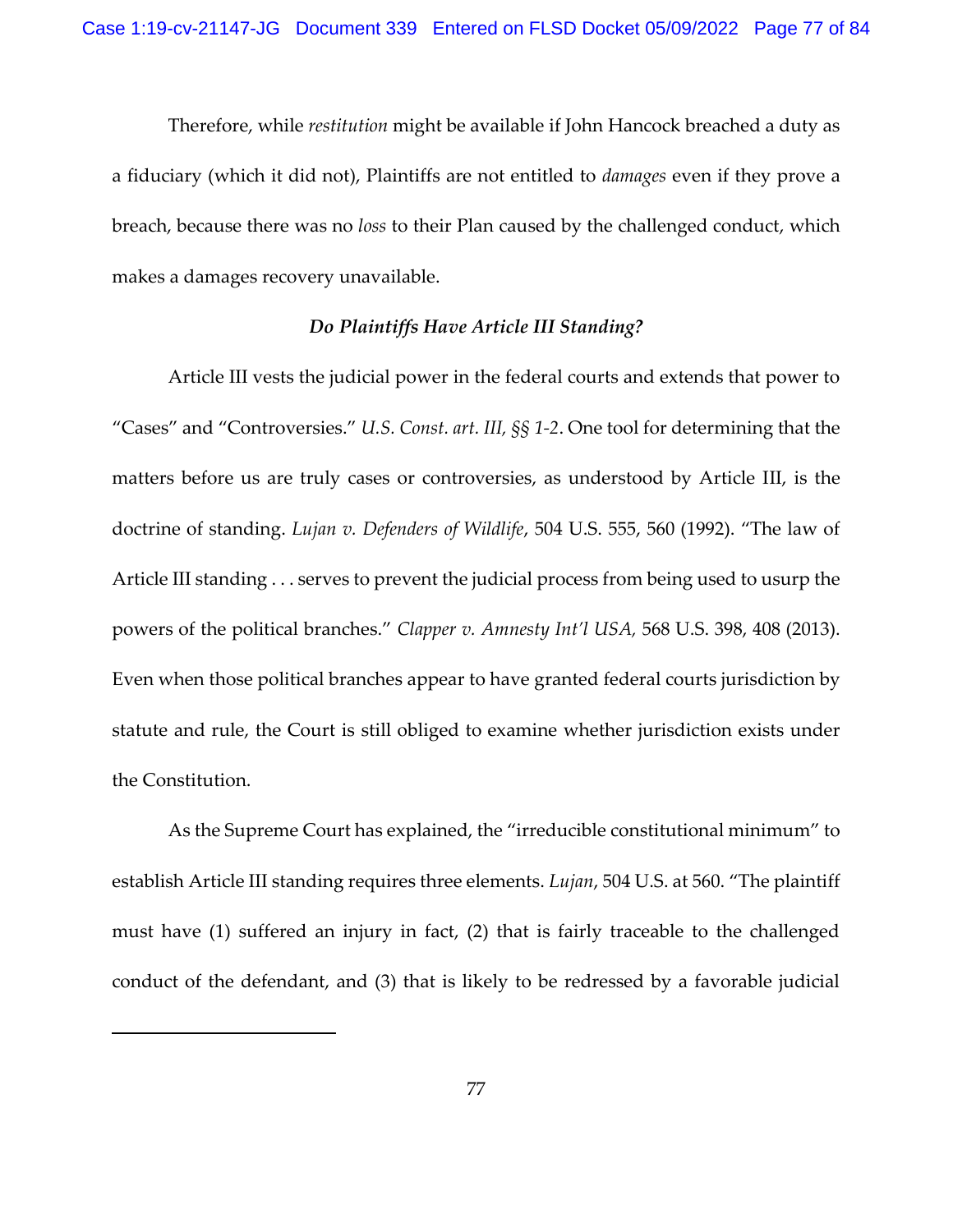decision." *Spokeo, Inc. v. Robins*, 136 S. Ct. 1540, 1547 (2016) (citing *Lujan*, 504 U.S. at 560- 61); *see also Franchise Tax Bd. Of Cal. V. Alcan Aluminum Ltd*., 493 U.S. 331, 335 (1990) (a plaintiff must show that she "personally suffered actual or threatened injury as a result of the putatively illegal conduct").

These principles apply to class actions. "[I]t is well-settled that prior to the certification of a class . . . the district court must determine that at least one named class representative has Article III standing to raise each class subclaim." *Prado-Steiman v. Bush*, 221 F.3d 1266, 1279 (11th Cir. 2000).

The Court concludes that Plaintiffs have not established Article III standing, which means that this is another ground on which to grant John Hancock's summary judgment motion.

To be sure, the Court earlier decided to reject John Hancock's position, raised at the class certification stage, that Plaintiffs lacked standing. However, that ruling on standing focused on Plaintiffs' allegations that Defendant improperly retained the FTCs in violation of its fiduciary duty. It did not determine whether John Hancock was in fact a fiduciary for the FTCs, whether the FTCs are plan assets, or whether Plaintiffs' situation would have remained the same regardless of whether Defendant used the FTCs in any particular year.

A court should consider standing in light of two important considerations. First,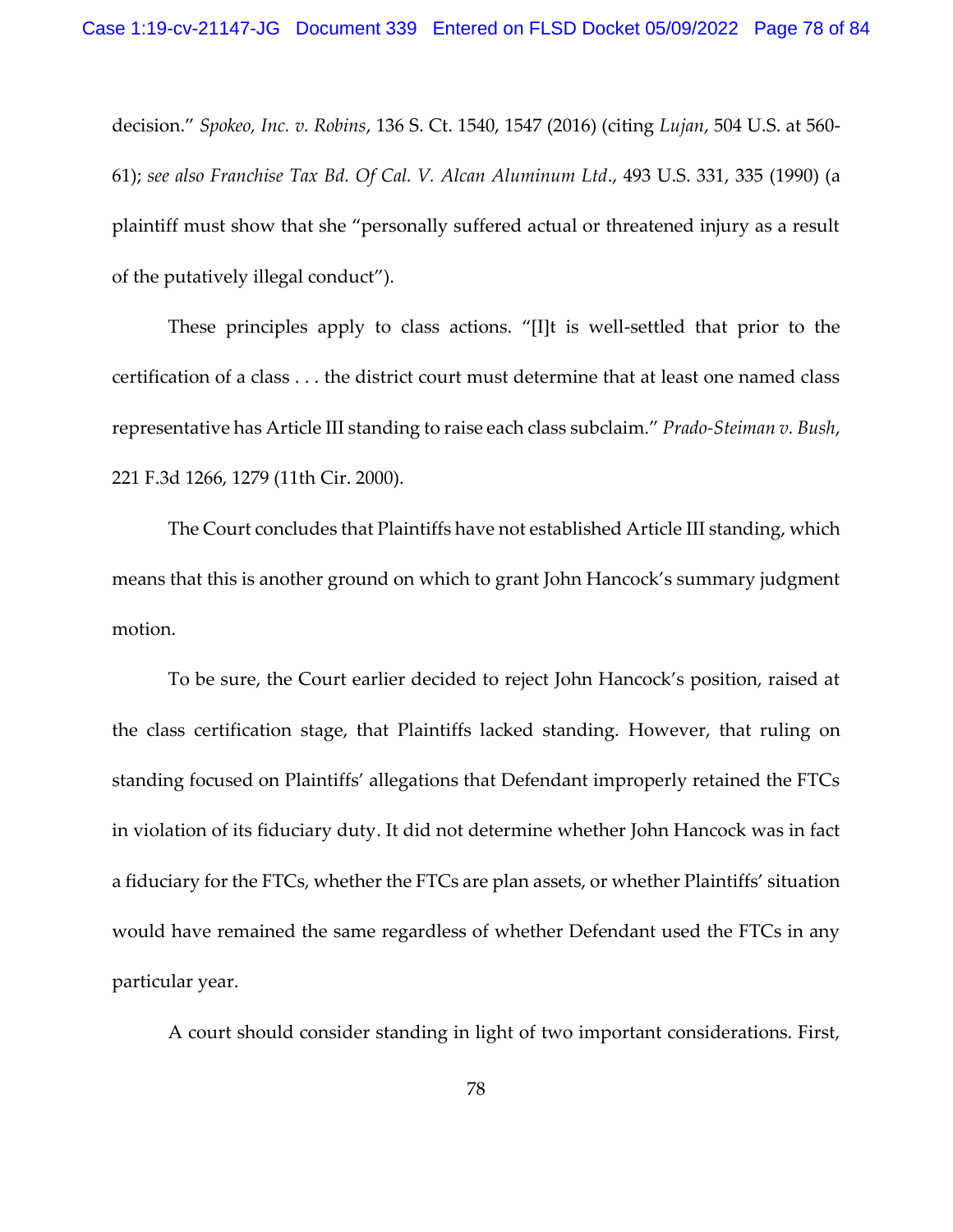the plaintiff bears the burden to satisfy the standing requirements. *Lujan*, 504 U.S. at 561 ("The party invoking federal jurisdiction bears the burden of establishing these elements."). Second, these elements are "not mere pleading requirements." *Id*. Instead, a plaintiff must show "each element . . . in the same way as any other matter on which the plaintiff bears the burden of proof." *Id.*

In the instant case, of course, the Court first evaluated the Article III standing requirement in connection with Plaintiffs' motion for class certification, which the Undersigned granted over John Hancock's opposition. John Hancock's summary judgment motion raises again the standing issue, which requires the Undersigned to have another look at the doctrine here.

Courts may always evaluate their own jurisdiction in a case, and courts have jurisdiction to determine whether they have jurisdiction. "[I]t is familiar law that a federal court always has jurisdiction to determine its own jurisdiction." *In re Nica Holdings, Inc.,* 810 F.3d 781, 789 (11th Cir. 2015) (citing *United States v. Ruiz*, 536 U.S. 622, 628, 122 S. Ct. 2450, 2454, 153 L.Ed.2d 586 (2002)). Therefore, the mere fact that this Court previously concluded for class certification purposes that Plaintiffs have standing does not immunize the standing requirement from further inquiry. *Baghdasarian v. Amazon.com, Inc.*, No. 05–8060, 2009 WL 4823368, at \*4 (C.D. Cal. Dec. 9, 2009) (allegations of standing found sufficient at the class certification stage do not definitively establish standing for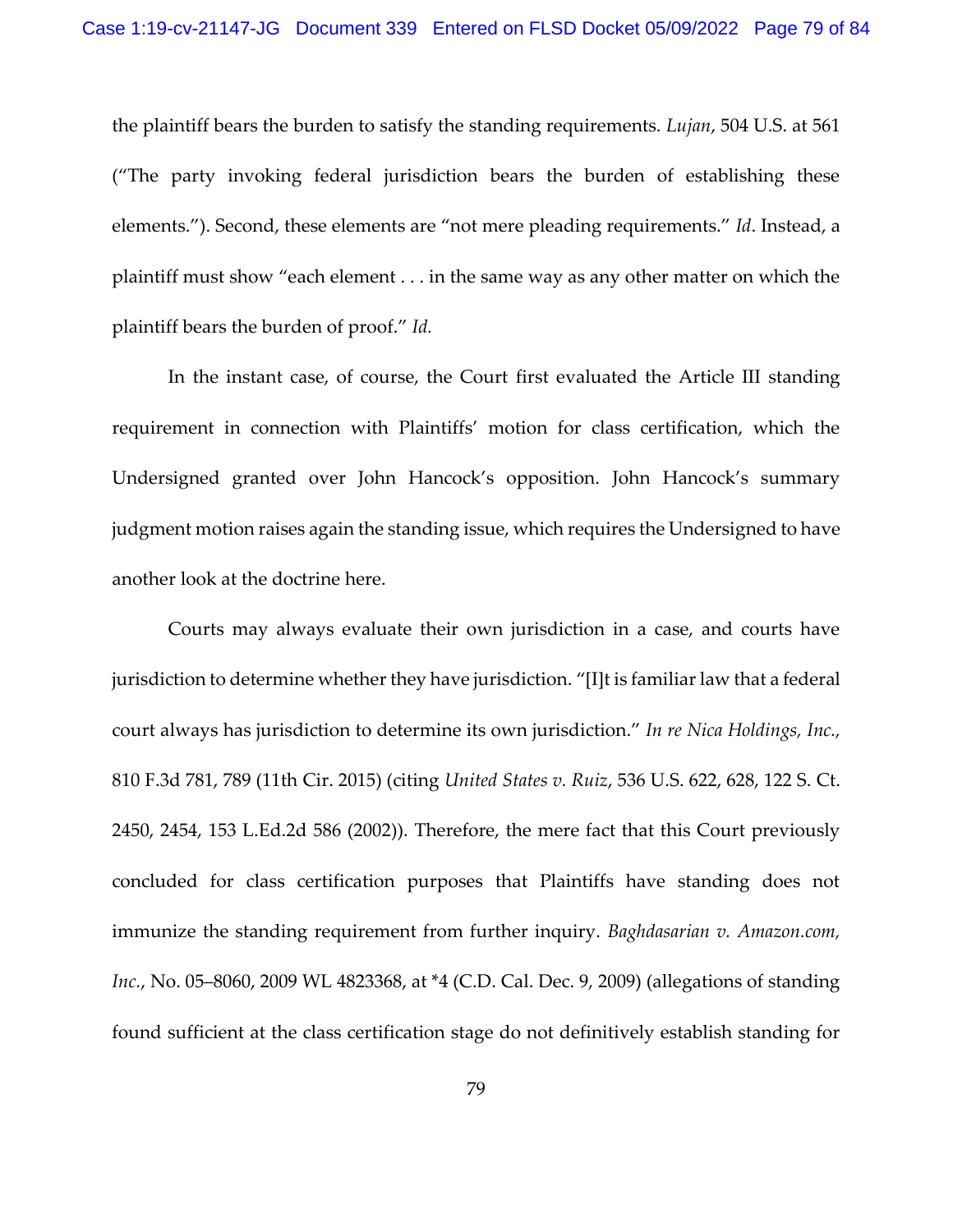purposes of summary judgment), aff'd, 458 F. App'x 622 (9th Cir. 2011); *Coleman v. Gen. Motors Acceptance Corp.*, 220 F.R.D. 64, 87 (M.D. Tenn. 2004) (certifying class with the caveat that "[s]hould discovery fail to substantiate the plaintiffs' allegations and the inferences the court now draws in their favor, GMAC may again challenge [the] plaintiffs' ability to establish standing on a motion for summary judgment"); *Antenor v. D & S Farms*, 39 F. Supp. 2d 1372, 1376-77 (S.D. Fla. 1999) ("In deciding whether to certify the class, this Court was required to look only to the allegations of the Complaint" but "[o]nce a class is certified and class representatives are appointed . . . those class representatives . . . must demonstrate their standing in opposition to summary judgment." (citing 1 HERBERT B. NEWBERG & ALBA CONTE, 1 NEWBERG ON CLASS ACTIONS § 2.07, at 40–41 (2d ed.)).

The Eleventh Circuit has acknowledged that standing is "perhaps the most important jurisdictional doctrine." *Bochese v. Town of Ponce Inlet*, 405 F.3d 964, 974 (11th Cir. 2005) (internal citation omitted). The doctrine "stems directly from Article III's 'case or controversy' requirement." *Id*. (quoting *Nat'l Parks Conservation Ass'n v. Norton*, 324 F.3d 1229, 1242 (11th Cir. 2003)). And it "implicates [the] subject matter jurisdiction" of a federal court. *Id.*

As the United States Supreme Court confirmed relatively recently, "there is no ERISA exception to Article III." *Thole v. U.S. Bank N.A.*, 140 S. Ct. 1615, 1622 (2020)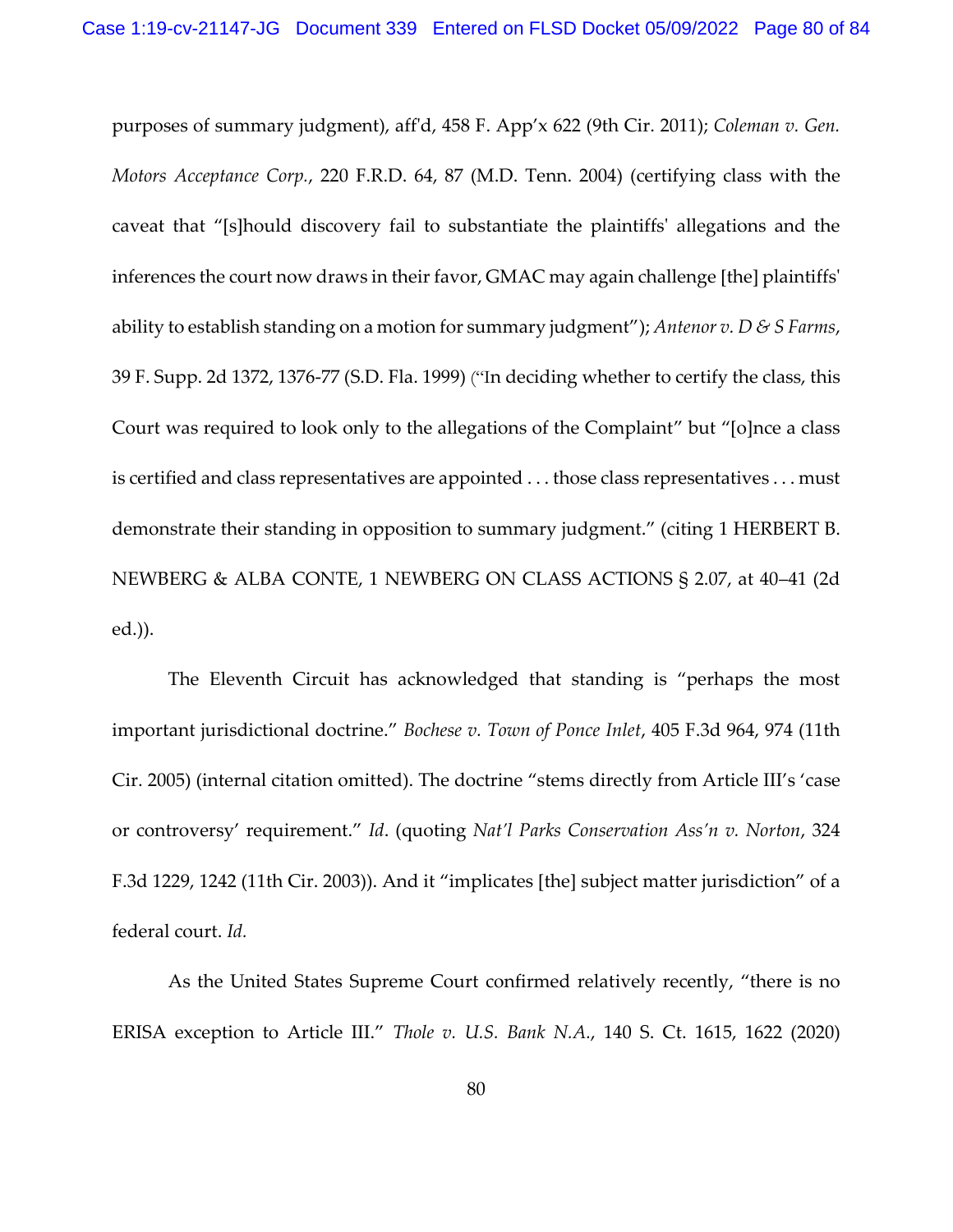(affirming ruling that participants in defined benefit pension plan lacked Article III standing to bring class action ERISA lawsuit).

For purposes of meeting the critical Article III standing requirement, Plaintiffs have not shown an injury attributable to John Hancock's use of the FTCs. Their Plan could not use FTCs and their Plan's contractual entitlement was to assets valued using a mutual fund's NAV -- which is set net of foreign taxes. Therefore, they have no standing to seek any monetary relief because they have not incurred a redressable injury. *See, e.g., Trichell v. Midland Credit Mgmt., Inc.*, 964 F.3d 990, 1004 (11th Cir. 2020) (no standing where disclosures did not mislead plaintiffs; informational injury that causes no adverse effects cannot satisfy Article III); *Trustees of Upstate New York Engineers Pension Fund v. Ivy Asset Mgmt.,* 843 F.3d 561, 569 (2d Cir. 2016) (no standing in ERISA suit where plaintiffs did not sustain an actual, cognizable investment loss).

To the extent this ruling is substantively different than the earlier standing discussion in the class certification motion, a district court has inherent power to "modify or rescind its orders at any point prior to final judgment in a civil case. *Dietz v. Bouldin*, 579 U.S. 40, 46 (2016); *see also Securities and Exchange Comm'n v. Management Solutions, Inc.,*  824 Fed. Appx. 550, 553 (10th Cir. 2020) (inherent power to "manage its own affairs so as to achieve the orderly and expeditious disposition of cases" includes "the power to modify or rescind its orders at any time prior to final judgment in a civil case"); *Mowrer*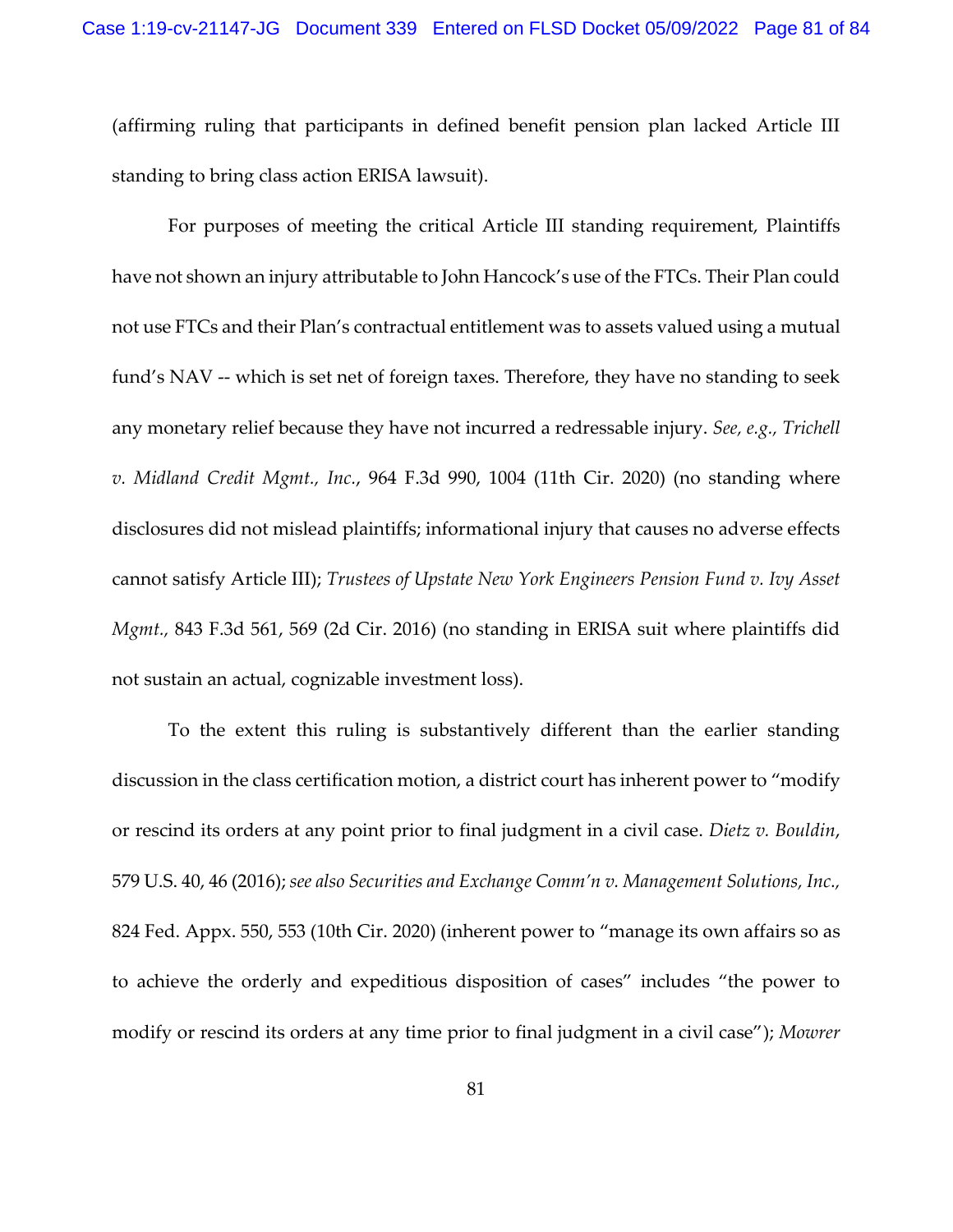*v. United States Dept. of Transportation,* 14 F.4th 723, 733 D.C. Cir. 2021) (court was not bound by earlier comment and noting that the district court "changed course long before final judgment" and then "reasonably explained its revised position").

Plaintiffs have not met their burden of establishing Article III standing, another ground on which to support an Order granting Defendant's summary judgment motion.

## **Conclusion**

 This Order began with a quote from a famous philosopher, and it will end with one, from Nobel Prize-winning French philosopher and writer Jean Paul Sartre (1905- 1980), who famously said, "We are our choices." At its core, Plaintiffs' lawsuit is inconsistent with the choices they made about their ERISA plan and the party with whom they contracted to provide ERISA-related services.

There was nothing disloyal about John Hancock's using for itself the FTCs which only it, as the taxpayer, could use. Not only could Plaintiffs not use the FTCs, but they do not pinpoint any contractual language requiring John Hancock to give them the functional equivalent of the FTCs -- a rebate or credit. Moreover, Plaintiffs did not cite any on-point legal authority supporting their unique premise that John Hancock was required to provide rebates or credits merely because Plaintiffs themselves chose to invest in mutual funds which invested in foreign securities. Likewise, Plaintiffs did not submit legal authority establishing that John Hancock's use of the FTCs breached a fiduciary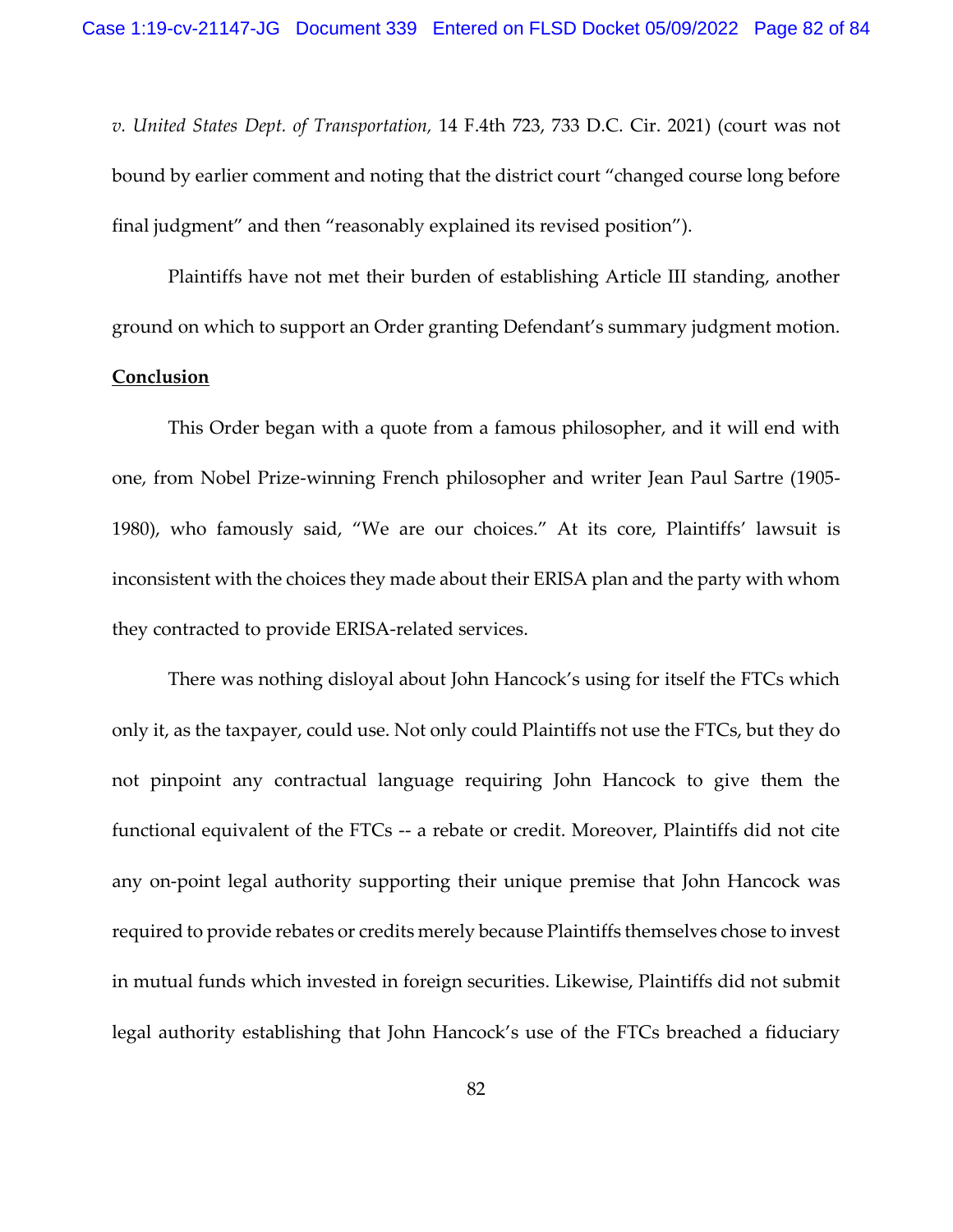duty or was somehow a prohibited transaction even though authorized by the federal tax code.

 It was Plaintiffs, not John Hancock, who decided that the Plan would be responsible for foreign tax payments by selecting the funds that they did. It was Plaintiffs who decided to terminate their relationship with John Hancock by selecting another entity to provide the services which John Hancock had been providing even though the replacement did not provide FTCs (or rebates or credits for the FTCs) either. Plaintiffs chose to enter into a contract with John Hancock which expressly and unequivocally disclaimed John Hancock's possible role as a possible fiduciary except in limited ministerial-act circumstances inapplicable here.

The Court grants John Hancock's summary judgment motion for all the reasons outlined above.

 Defendant will need to publicly file a redacted version of this Order on CM/ECF within three business days of this Order.

 In addition, the parties shall within five business days of this Order meet and confer and, assuming there is agreement, submit a proposed Notice (discussing this summary judgment ruling so that class members will learn of it). If a joint proposal is not reached on the specific wording, then each side shall submit its own version of the proposed Notice by the same deadline.